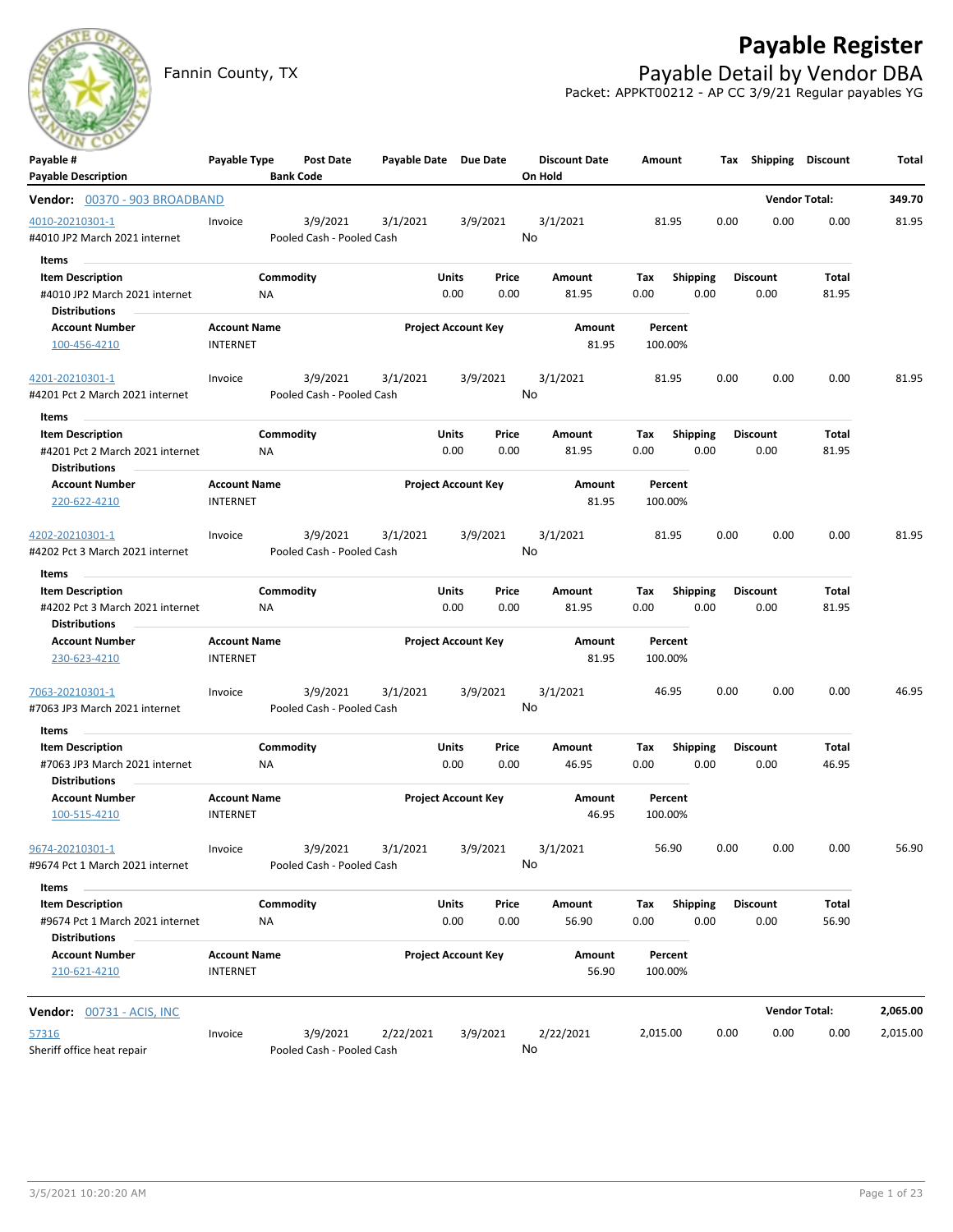| <b>Payable Register</b>                                                       |                                                |                                       |                            |               |               |                                 |             |                         |      |                         | Packet: APPKT00212 - AP CC 3/9/21 Regular payables YG |        |
|-------------------------------------------------------------------------------|------------------------------------------------|---------------------------------------|----------------------------|---------------|---------------|---------------------------------|-------------|-------------------------|------|-------------------------|-------------------------------------------------------|--------|
| Payable #<br><b>Payable Description</b>                                       | Payable Type                                   | <b>Post Date</b><br><b>Bank Code</b>  | Payable Date Due Date      |               |               | <b>Discount Date</b><br>On Hold | Amount      |                         |      | Tax Shipping Discount   |                                                       | Total  |
| Items                                                                         |                                                |                                       |                            |               |               |                                 |             |                         |      | <b>Discount</b>         |                                                       |        |
| <b>Item Description</b><br>Sheriff office heat repair<br><b>Distributions</b> | Commodity<br>NA                                |                                       |                            | Units<br>0.00 | Price<br>0.00 | Amount<br>2,015.00              | Tax<br>0.00 | <b>Shipping</b><br>0.00 |      | 0.00                    | Total<br>2,015.00                                     |        |
| <b>Account Number</b>                                                         | <b>Account Name</b>                            |                                       | <b>Project Account Key</b> |               |               | Amount                          |             | Percent                 |      |                         |                                                       |        |
| 100-560-4500                                                                  | R & M BUILDING                                 |                                       |                            |               |               | 2,015.00                        |             | 100.00%                 |      |                         |                                                       |        |
| INV0001411<br>S Annex faucet at tag office                                    | Invoice                                        | 3/9/2021<br>Pooled Cash - Pooled Cash | 2/10/2021                  |               | 3/9/2021      | 2/10/2021<br>No                 |             | 50.00                   | 0.00 | 0.00                    | 0.00                                                  | 50.00  |
|                                                                               |                                                |                                       |                            |               |               |                                 |             |                         |      |                         |                                                       |        |
| Items                                                                         |                                                |                                       |                            | Units         | Price         |                                 |             |                         |      |                         |                                                       |        |
| <b>Item Description</b><br>S Annex faucet at tag office                       | Commodity<br>NA                                |                                       |                            | 0.00          | 0.00          | Amount<br>50.00                 | Тах<br>0.00 | <b>Shipping</b><br>0.00 |      | Discount<br>0.00        | Total<br>50.00                                        |        |
| <b>Distributions</b>                                                          |                                                |                                       |                            |               |               |                                 |             |                         |      |                         |                                                       |        |
| <b>Account Number</b><br>100-513-4500                                         | <b>Account Name</b><br><b>R&amp;M BUILDING</b> |                                       | <b>Project Account Key</b> |               |               | Amount<br>50.00                 |             | Percent<br>100.00%      |      |                         |                                                       |        |
| Vendor: 00757 - ALLIANCE DOCUMENT SHREDDING INC                               |                                                |                                       |                            |               |               |                                 |             |                         |      | <b>Vendor Total:</b>    |                                                       | 194.74 |
| 48980<br>Records Disposal - Co Judge                                          | Invoice                                        | 3/9/2021<br>Pooled Cash - Pooled Cash | 3/3/2021                   |               | 3/9/2021      | 3/3/2021<br>No                  |             | 49.95                   | 0.00 | 0.00                    | 0.00                                                  | 49.95  |
| Items                                                                         |                                                |                                       |                            |               |               |                                 |             |                         |      |                         |                                                       |        |
| <b>Item Description</b><br>Records Disposal - Co Judge                        | Commodity<br>NA                                |                                       |                            | Units<br>0.00 | Price<br>0.00 | Amount<br>49.95                 | Тах<br>0.00 | <b>Shipping</b><br>0.00 |      | <b>Discount</b><br>0.00 | Total<br>49.95                                        |        |
| <b>Distributions</b>                                                          |                                                |                                       |                            |               |               |                                 |             |                         |      |                         |                                                       |        |
| <b>Account Number</b><br>200-449-3500                                         | <b>Account Name</b><br><b>RECORDS DISPOSAL</b> |                                       | <b>Project Account Key</b> |               |               | Amount<br>49.95                 |             | Percent<br>100.00%      |      |                         |                                                       |        |
| 48981<br>Records Disposal - Dst Clk-Aud                                       | Invoice                                        | 3/9/2021<br>Pooled Cash - Pooled Cash | 3/3/2021                   |               | 3/9/2021      | 3/3/2021<br>No                  |             | 49.95                   | 0.00 | 0.00                    | 0.00                                                  | 49.95  |
| Items                                                                         |                                                |                                       |                            |               |               |                                 |             |                         |      |                         |                                                       |        |
| <b>Item Description</b>                                                       | Commodity                                      |                                       |                            | Units<br>0.00 | Price<br>0.00 | Amount<br>49.95                 | Tax<br>0.00 | <b>Shipping</b><br>0.00 |      | <b>Discount</b><br>0.00 | Total<br>49.95                                        |        |
| Records Disposal - Dst Clk-Aud<br><b>Distributions</b>                        | ΝA                                             |                                       |                            |               |               |                                 |             |                         |      |                         |                                                       |        |
| <b>Account Number</b><br>200-449-3500                                         | <b>Account Name</b><br><b>RECORDS DISPOSAL</b> |                                       | <b>Project Account Key</b> |               |               | Amount<br>49.95                 |             | Percent<br>100.00%      |      |                         |                                                       |        |
| 48983<br>Records Disposal - DA                                                | Invoice                                        | 3/9/2021<br>Pooled Cash - Pooled Cash | 3/3/2021                   |               | 3/9/2021      | 3/3/2021<br>No                  |             | 69.86                   | 0.00 | 0.00                    | 0.00                                                  | 69.86  |
| Items                                                                         |                                                |                                       |                            |               |               |                                 |             |                         |      |                         |                                                       |        |
| <b>Item Description</b>                                                       | Commodity                                      |                                       |                            | Units         | Price         | Amount                          | Tax         | <b>Shipping</b>         |      | <b>Discount</b>         | Total                                                 |        |
| Records Disposal - DA<br><b>Distributions</b>                                 | <b>NA</b>                                      |                                       |                            | 0.00          | 0.00          | 69.86                           | 0.00        | 0.00                    |      | 0.00                    | 69.86                                                 |        |
| <b>Account Number</b><br>200-449-3500                                         | <b>Account Name</b><br>RECORDS DISPOSAL        |                                       | <b>Project Account Key</b> |               |               | Amount<br>69.86                 |             | Percent<br>100.00%      |      |                         |                                                       |        |
| 48984                                                                         | Invoice                                        | 3/9/2021                              | 3/3/2021                   |               | 3/9/2021      | 3/3/2021                        |             | 24.98                   | 0.00 | 0.00                    | 0.00                                                  | 24.98  |
| Records Disposal- Co clk                                                      |                                                | Pooled Cash - Pooled Cash             |                            |               |               | No                              |             |                         |      |                         |                                                       |        |
| Items                                                                         |                                                |                                       |                            |               |               |                                 |             |                         |      |                         |                                                       |        |
| <b>Item Description</b><br>Records Disposal- Co clk                           | Commodity<br>NA                                |                                       |                            | Units<br>0.00 | Price<br>0.00 | Amount<br>24.98                 | Тах<br>0.00 | <b>Shipping</b><br>0.00 |      | <b>Discount</b><br>0.00 | Total<br>24.98                                        |        |
| <b>Distributions</b>                                                          |                                                |                                       |                            |               |               |                                 |             |                         |      |                         |                                                       |        |
| <b>Account Number</b><br>200-449-3500                                         | <b>Account Name</b><br>RECORDS DISPOSAL        |                                       | <b>Project Account Key</b> |               |               | Amount<br>24.98                 |             | Percent<br>100.00%      |      |                         |                                                       |        |
| Vendor: 00025 - ATMOS ENERGY                                                  |                                                |                                       |                            |               |               |                                 |             |                         |      | <b>Vendor Total:</b>    |                                                       | 147.21 |
| INV0001414                                                                    |                                                | 3/9/2021                              | 3/2/2021                   |               | 3/9/2021      | 3/2/2021                        |             |                         |      |                         |                                                       |        |
| #3034861434 Pct 2 gas                                                         | Invoice                                        | Pooled Cash - Pooled Cash             |                            |               |               | No                              |             | 147.21                  | 0.00 | 0.00                    | 0.00                                                  | 147.21 |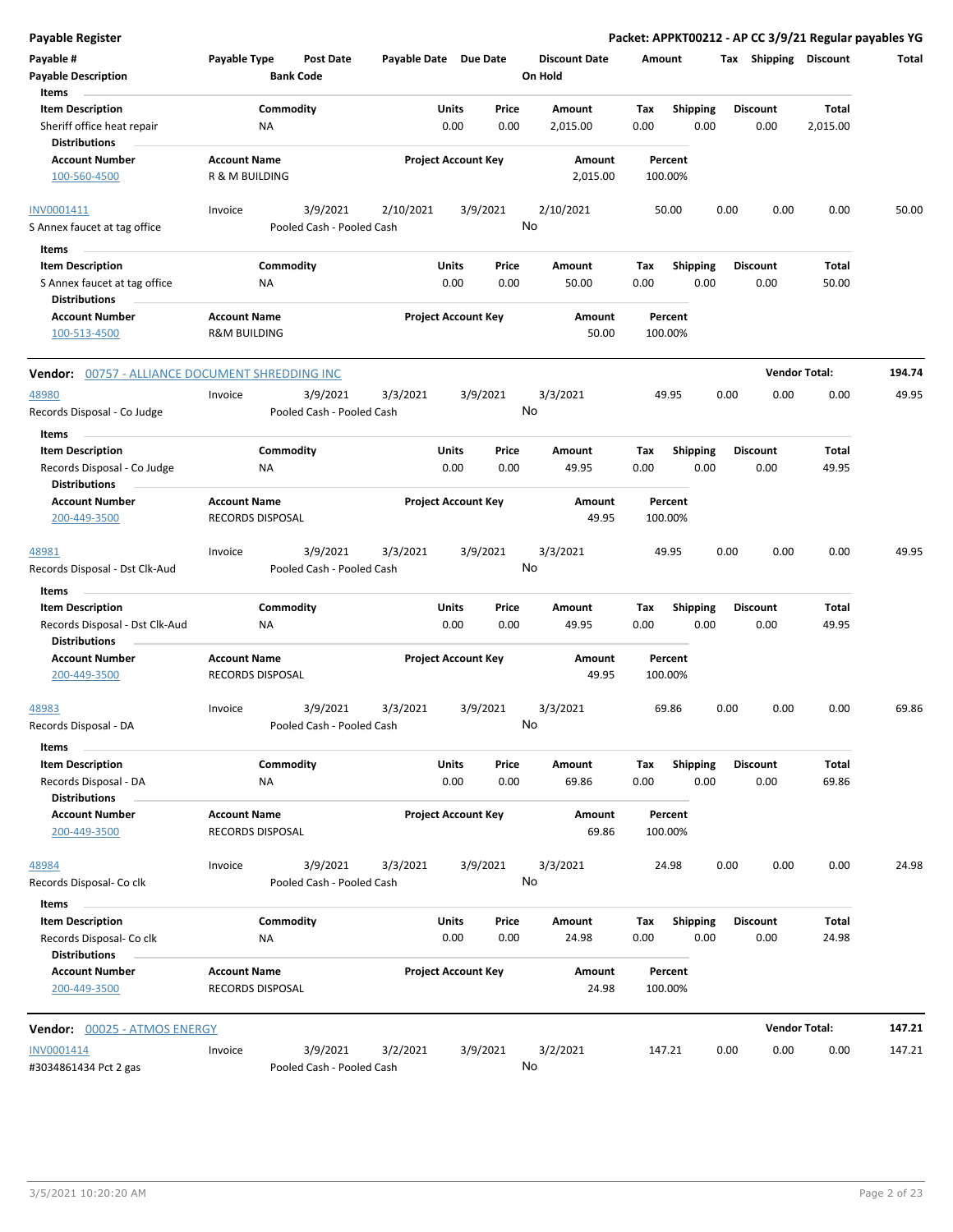| <b>Payable Register</b>                     |                         |                           |                       |       |                            |                      |        |                 |      |                       | Packet: APPKT00212 - AP CC 3/9/21 Regular payables YG |        |
|---------------------------------------------|-------------------------|---------------------------|-----------------------|-------|----------------------------|----------------------|--------|-----------------|------|-----------------------|-------------------------------------------------------|--------|
| Payable #                                   | Payable Type            | <b>Post Date</b>          | Payable Date Due Date |       |                            | <b>Discount Date</b> | Amount |                 |      | Tax Shipping Discount |                                                       | Total  |
| <b>Payable Description</b>                  |                         | <b>Bank Code</b>          |                       |       |                            | On Hold              |        |                 |      |                       |                                                       |        |
| Items                                       |                         |                           |                       |       |                            |                      |        |                 |      |                       |                                                       |        |
| <b>Item Description</b>                     |                         | Commodity                 |                       | Units | Price                      | Amount               | Tax    | <b>Shipping</b> |      | <b>Discount</b>       | Total                                                 |        |
| #3034861434 Pct 2 gas                       |                         | ΝA                        |                       | 0.00  | 0.00                       | 147.21               | 0.00   | 0.00            |      | 0.00                  | 147.21                                                |        |
| <b>Distributions</b>                        |                         |                           |                       |       |                            |                      |        |                 |      |                       |                                                       |        |
|                                             |                         |                           |                       |       |                            |                      |        |                 |      |                       |                                                       |        |
| <b>Account Number</b>                       | <b>Account Name</b>     |                           |                       |       | <b>Project Account Key</b> | Amount               |        | Percent         |      |                       |                                                       |        |
| 220-622-4410                                | UTILITY GAS             |                           |                       |       |                            | 147.21               |        | 100.00%         |      |                       |                                                       |        |
| Vendor: VEN02077 - Baxter, Leonard J        |                         |                           |                       |       |                            |                      |        |                 |      |                       | <b>Vendor Total:</b>                                  | 40.00  |
| <b>INV0001405</b>                           | Invoice                 | 3/9/2021                  | 3/2/2021              |       | 3/9/2021                   | 3/2/2021             |        | 40.00           | 0.00 | 0.00                  | 0.00                                                  | 40.00  |
| 2/24/21 - Beaumont TX meals                 |                         | Pooled Cash - Pooled Cash |                       |       |                            | No                   |        |                 |      |                       |                                                       |        |
|                                             |                         |                           |                       |       |                            |                      |        |                 |      |                       |                                                       |        |
| Items                                       |                         |                           |                       |       |                            |                      |        |                 |      |                       |                                                       |        |
| <b>Item Description</b>                     |                         | Commodity                 |                       | Units | Price                      | Amount               | Tax    | Shipping        |      | <b>Discount</b>       | Total                                                 |        |
| 2/24/21 - Beaumont TX meals                 |                         | ΝA                        |                       | 0.00  | 0.00                       | 40.00                | 0.00   | 0.00            |      | 0.00                  | 40.00                                                 |        |
| <b>Distributions</b>                        |                         |                           |                       |       |                            |                      |        |                 |      |                       |                                                       |        |
| <b>Account Number</b>                       | <b>Account Name</b>     |                           |                       |       | <b>Project Account Key</b> | Amount               |        | Percent         |      |                       |                                                       |        |
| 100-560-4280                                |                         | PRISONER TRANSPORT        |                       |       |                            | 40.00                |        | 100.00%         |      |                       |                                                       |        |
|                                             |                         |                           |                       |       |                            |                      |        |                 |      |                       |                                                       |        |
| <b>Vendor: 00017 - BOIS D'ARC MUD</b>       |                         |                           |                       |       |                            |                      |        |                 |      |                       | <b>Vendor Total:</b>                                  | 32.19  |
| <b>INV0001408</b>                           | Invoice                 | 3/9/2021                  | 3/4/2021              |       | 3/9/2021                   | 3/4/2021             |        | 32.19           | 0.00 | 0.00                  | 0.00                                                  | 32.19  |
| Pct 3 water 1/22-2/27/21                    |                         | Pooled Cash - Pooled Cash |                       |       |                            | No                   |        |                 |      |                       |                                                       |        |
|                                             |                         |                           |                       |       |                            |                      |        |                 |      |                       |                                                       |        |
| Items                                       |                         |                           |                       |       |                            |                      |        |                 |      |                       |                                                       |        |
| <b>Item Description</b>                     |                         | Commodity                 |                       | Units | Price                      | Amount               | Tax    | <b>Shipping</b> |      | <b>Discount</b>       | Total                                                 |        |
| Pct 3 water 1/22-2/27/21                    |                         | ΝA                        |                       | 0.00  | 0.00                       | 32.19                | 0.00   | 0.00            |      | 0.00                  | 32.19                                                 |        |
| Distributions                               |                         |                           |                       |       |                            |                      |        |                 |      |                       |                                                       |        |
| <b>Account Number</b>                       | <b>Account Name</b>     |                           |                       |       | <b>Project Account Key</b> | Amount               |        | Percent         |      |                       |                                                       |        |
| 230-623-4420                                | UTILITY WATER           |                           |                       |       |                            | 32.19                |        | 100.00%         |      |                       |                                                       |        |
|                                             |                         |                           |                       |       |                            |                      |        |                 |      |                       |                                                       |        |
| Vendor: 00407 - BONHAM BUILDING SUPPLY      |                         |                           |                       |       |                            |                      |        |                 |      |                       | <b>Vendor Total:</b>                                  | 6.99   |
| <b>INV 0344129</b>                          | Invoice                 | 3/9/2021                  | 2/22/2021             |       | 3/9/2021                   | 2/22/2021            |        | 5.99            | 0.00 | 0.00                  | 0.00                                                  | 5.99   |
| Agrilife bldg-connector                     |                         | Pooled Cash - Pooled Cash |                       |       |                            | No                   |        |                 |      |                       |                                                       |        |
| Items                                       |                         |                           |                       |       |                            |                      |        |                 |      |                       |                                                       |        |
| <b>Item Description</b>                     |                         | Commodity                 |                       | Units | Price                      | Amount               | Tax    | <b>Shipping</b> |      | <b>Discount</b>       | Total                                                 |        |
|                                             |                         |                           |                       |       |                            |                      |        |                 |      |                       |                                                       |        |
| Agrilife bldg-connector                     |                         | ΝA                        |                       | 0.00  | 0.00                       | 5.99                 | 0.00   | 0.00            |      | 0.00                  | 5.99                                                  |        |
| <b>Distributions</b>                        |                         |                           |                       |       |                            |                      |        |                 |      |                       |                                                       |        |
| <b>Account Number</b>                       | <b>Account Name</b>     |                           |                       |       | <b>Project Account Key</b> | Amount               |        | Percent         |      |                       |                                                       |        |
| 100-516-4500                                | <b>R&amp;M BUILDING</b> |                           |                       |       |                            | 5.99                 |        | 100.00%         |      |                       |                                                       |        |
| INV0344134                                  | Invoice                 | 3/9/2021                  | 2/22/2021             |       | 2/22/2021                  | 2/22/2021            |        | 1.00            | 0.00 | 0.00                  | 0.00                                                  | 1.00   |
| Agrilife bldg - toil connector              |                         | Pooled Cash - Pooled Cash |                       |       |                            | No                   |        |                 |      |                       |                                                       |        |
|                                             |                         |                           |                       |       |                            |                      |        |                 |      |                       |                                                       |        |
| Items                                       |                         |                           |                       |       |                            |                      |        |                 |      |                       |                                                       |        |
| <b>Item Description</b>                     |                         | Commodity                 |                       | Units | Price                      | Amount               | Tax    | <b>Shipping</b> |      | <b>Discount</b>       | Total                                                 |        |
| Agrilife bldg - toil connector              |                         | NA                        |                       | 0.00  | 0.00                       | 1.00                 | 0.00   | 0.00            |      | 0.00                  | 1.00                                                  |        |
| <b>Distributions</b>                        |                         |                           |                       |       |                            |                      |        |                 |      |                       |                                                       |        |
| <b>Account Number</b>                       | <b>Account Name</b>     |                           |                       |       | <b>Project Account Key</b> | Amount               |        | Percent         |      |                       |                                                       |        |
| 100-516-4500                                | <b>R&amp;M BUILDING</b> |                           |                       |       |                            | 1.00                 |        | 100.00%         |      |                       |                                                       |        |
|                                             |                         |                           |                       |       |                            |                      |        |                 |      |                       |                                                       |        |
| <b>Vendor:</b> 00800 - Bonham Quick Lube    |                         |                           |                       |       |                            |                      |        |                 |      |                       | <b>Vendor Total:</b>                                  | 328.00 |
| 102061                                      | Invoice                 | 3/9/2021                  | 2/25/2021             |       | 3/9/2021                   | 2/25/2021            |        | 47.00           | 0.00 | 0.00                  | 0.00                                                  | 47.00  |
| Sheriff 2017 Ford Unit 1113 oil change      |                         | Pooled Cash - Pooled Cash |                       |       |                            | No                   |        |                 |      |                       |                                                       |        |
|                                             |                         |                           |                       |       |                            |                      |        |                 |      |                       |                                                       |        |
| Items                                       |                         |                           |                       |       |                            |                      |        |                 |      |                       |                                                       |        |
| <b>Item Description</b>                     |                         | Commodity                 |                       | Units | Price                      | Amount               | Tax    | <b>Shipping</b> |      | <b>Discount</b>       | Total                                                 |        |
| Sheriff 2017 Ford Unit 1113 oil change      |                         | ΝA                        |                       | 0.00  | 0.00                       | 47.00                | 0.00   | 0.00            |      | 0.00                  | 47.00                                                 |        |
| <b>Distributions</b>                        |                         |                           |                       |       |                            |                      |        |                 |      |                       |                                                       |        |
| <b>Account Number</b>                       | <b>Account Name</b>     |                           |                       |       | <b>Project Account Key</b> | Amount               |        | Percent         |      |                       |                                                       |        |
| 100-560-4540                                |                         | R & M AUTOMOBILES         |                       |       |                            | 47.00                |        | 100.00%         |      |                       |                                                       |        |
|                                             |                         |                           |                       |       |                            |                      |        |                 |      |                       |                                                       |        |
| 102156                                      | Invoice                 | 3/9/2021                  | 2/26/2021             |       | 3/9/2021                   | 2/26/2021            |        | 82.00           | 0.00 | 0.00                  | 0.00                                                  | 82.00  |
| Pct 1 2017 Chev #1804 oil change/inspection |                         | Pooled Cash - Pooled Cash |                       |       |                            | No                   |        |                 |      |                       |                                                       |        |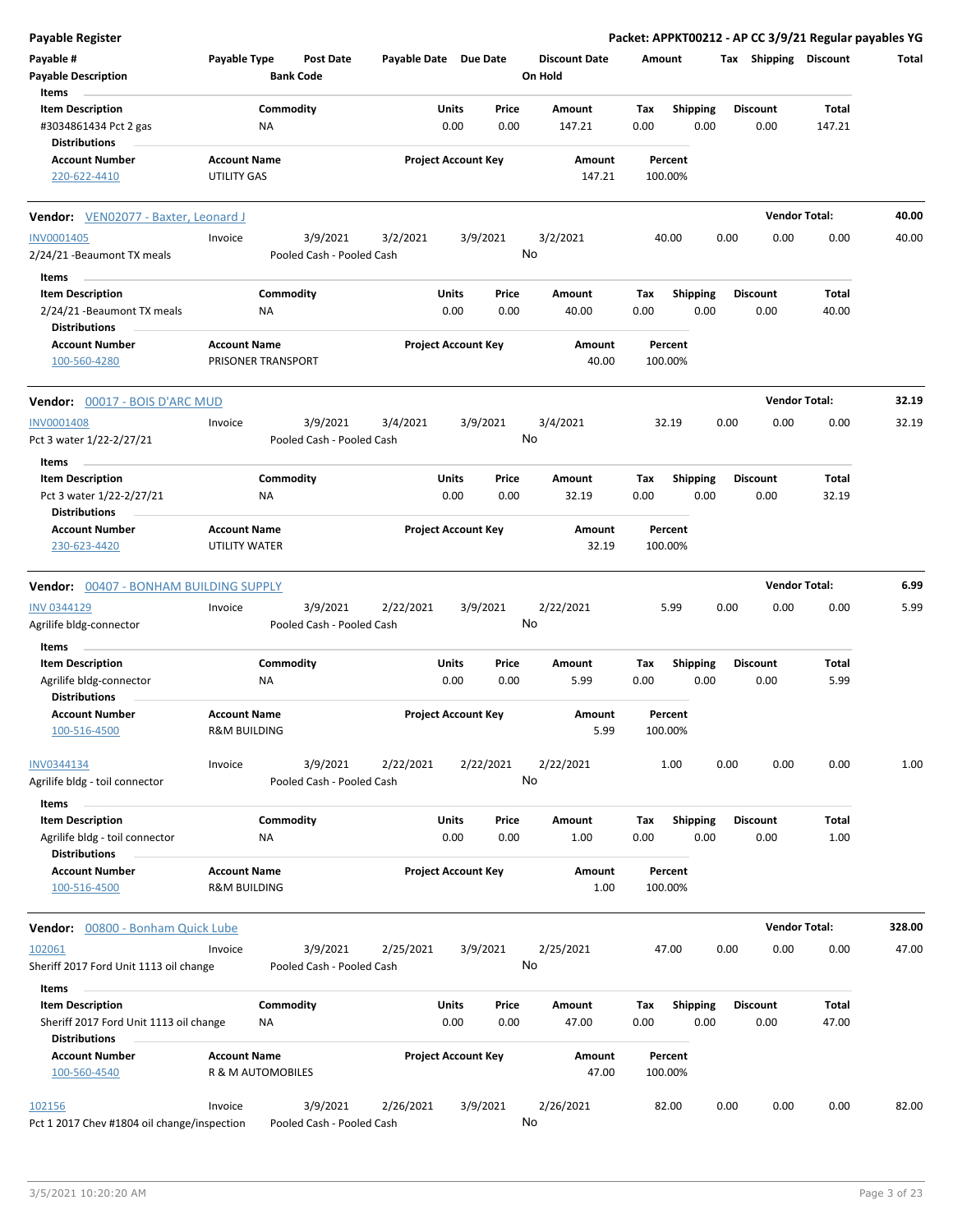| <b>Payable Register</b>                                                                         |                                             |                                       |                       |                            |               |                                 |             |                         |      |                         | Packet: APPKT00212 - AP CC 3/9/21 Regular payables YG |          |
|-------------------------------------------------------------------------------------------------|---------------------------------------------|---------------------------------------|-----------------------|----------------------------|---------------|---------------------------------|-------------|-------------------------|------|-------------------------|-------------------------------------------------------|----------|
| Payable #<br><b>Payable Description</b>                                                         | Payable Type                                | <b>Post Date</b><br><b>Bank Code</b>  | Payable Date Due Date |                            |               | <b>Discount Date</b><br>On Hold | Amount      |                         |      | Tax Shipping Discount   |                                                       | Total    |
| Items                                                                                           |                                             |                                       |                       |                            |               |                                 |             |                         |      |                         |                                                       |          |
| <b>Item Description</b><br>Pct 1 2017 Chev #1804 oil change/inspecti NA<br><b>Distributions</b> |                                             | Commodity                             |                       | Units<br>0.00              | Price<br>0.00 | Amount<br>82.00                 | Tax<br>0.00 | <b>Shipping</b><br>0.00 |      | <b>Discount</b><br>0.00 | Total<br>82.00                                        |          |
| <b>Account Number</b><br>210-621-4570                                                           | <b>Account Name</b>                         | R&M MACHINERY GAS & OIL               |                       | <b>Project Account Key</b> |               | Amount<br>75.00                 |             | Percent<br>91.46%       |      |                         |                                                       |          |
| 210-621-4580                                                                                    |                                             | <b>R&amp;M MACHINERY PARTS</b>        |                       |                            |               | 7.00                            |             | 8.54%                   |      |                         |                                                       |          |
| 102158<br>Pct 1 2017 Chev #1804 filters/wiper blades                                            | Invoice                                     | 3/9/2021<br>Pooled Cash - Pooled Cash | 2/26/2021             | 3/9/2021                   |               | 2/26/2021<br>No                 | 142.00      |                         | 0.00 | 0.00                    | 0.00                                                  | 142.00   |
| Items                                                                                           |                                             |                                       |                       |                            |               |                                 |             |                         |      |                         |                                                       |          |
| <b>Item Description</b>                                                                         |                                             | Commodity                             |                       | Units                      | Price         | Amount                          | Тах         | <b>Shipping</b>         |      | <b>Discount</b>         | Total                                                 |          |
| Pct 1 2017 Chev #1804 filters/wiper blades NA<br><b>Distributions</b>                           |                                             |                                       |                       | 0.00                       | 0.00          | 142.00                          | 0.00        | 0.00                    |      | 0.00                    | 142.00                                                |          |
| <b>Account Number</b><br>210-621-4580                                                           | <b>Account Name</b>                         | <b>R&amp;M MACHINERY PARTS</b>        |                       | <b>Project Account Key</b> |               | Amount<br>142.00                | 100.00%     | Percent                 |      |                         |                                                       |          |
| 102243<br>Sheriff 2018 Ford Unit 4599 repair flat                                               | Invoice                                     | 3/9/2021<br>Pooled Cash - Pooled Cash | 3/1/2021              | 3/9/2021                   |               | 3/1/2021<br>No                  | 10.00       |                         | 0.00 | 0.00                    | 0.00                                                  | 10.00    |
| Items                                                                                           |                                             |                                       |                       |                            |               |                                 |             |                         |      |                         |                                                       |          |
| <b>Item Description</b>                                                                         |                                             | Commodity                             |                       | Units                      | Price         | Amount                          | Tax         | <b>Shipping</b>         |      | <b>Discount</b>         | Total                                                 |          |
| Sheriff 2018 Ford Unit 4599 repair flat<br><b>Distributions</b>                                 |                                             | ΝA                                    |                       | 0.00                       | 0.00          | 10.00                           | 0.00        | 0.00                    |      | 0.00                    | 10.00                                                 |          |
| <b>Account Number</b><br>100-560-4540                                                           | <b>Account Name</b>                         | R & M AUTOMOBILES                     |                       | <b>Project Account Key</b> |               | Amount<br>10.00                 | 100.00%     | Percent                 |      |                         |                                                       |          |
| 102357<br>Enviro Devel 2013 Ford #7763 oil change                                               | Invoice                                     | 3/9/2021<br>Pooled Cash - Pooled Cash | 3/2/2021              | 3/9/2021                   |               | 3/2/2021<br>No                  |             | 47.00                   | 0.00 | 0.00                    | 0.00                                                  | 47.00    |
| Items                                                                                           |                                             |                                       |                       |                            |               |                                 |             |                         |      |                         |                                                       |          |
| <b>Item Description</b><br>Enviro Devel 2013 Ford #7763 oil change                              |                                             | Commodity<br>ΝA                       |                       | Units<br>0.00              | Price<br>0.00 | Amount<br>47.00                 | Tax<br>0.00 | <b>Shipping</b><br>0.00 |      | Discount<br>0.00        | Total<br>47.00                                        |          |
| <b>Distributions</b><br><b>Account Number</b><br>100-590-3300                                   | <b>Account Name</b>                         | AUTO EXPENSE GAS & OIL                |                       | <b>Project Account Key</b> |               | Amount<br>47.00                 | 100.00%     | Percent                 |      |                         |                                                       |          |
| Vendor: 00046 - BONHAM, CITY OF                                                                 |                                             |                                       |                       |                            |               |                                 |             |                         |      |                         | <b>Vendor Total:</b>                                  | 1,476.88 |
| INV0001375<br>#204-0041367-001 CH trash                                                         | Invoice                                     | 3/9/2021<br>Pooled Cash - Pooled Cash | 2/24/2021             | 3/9/2021                   |               | 2/24/2021<br>No                 | 87.56       |                         | 0.00 | 0.00                    | 0.00                                                  | 87.56    |
| Items                                                                                           |                                             |                                       |                       |                            |               |                                 |             |                         |      |                         |                                                       |          |
| <b>Item Description</b><br>#204-0041367-001 CH trash<br><b>Distributions</b>                    |                                             | Commodity<br>NA                       |                       | <b>Units</b><br>0.00       | Price<br>0.00 | Amount<br>87.56                 | Tax<br>0.00 | <b>Shipping</b><br>0.00 |      | <b>Discount</b><br>0.00 | Total<br>87.56                                        |          |
| <b>Account Number</b><br>100-510-4430                                                           | <b>Account Name</b><br><b>TRASH PICK-UP</b> |                                       |                       | <b>Project Account Key</b> |               | Amount<br>87.56                 | 100.00%     | Percent                 |      |                         |                                                       |          |
| <b>INV0001376</b><br>#205-0050150-001 SA water/trash 1/17-2/17/ Pooled Cash - Pooled Cash       | Invoice                                     | 3/9/2021                              | 2/24/2021             | 3/9/2021                   |               | 2/24/2021<br>No                 | 160.49      |                         | 0.00 | 0.00                    | 0.00                                                  | 160.49   |
| Items                                                                                           |                                             |                                       |                       |                            |               |                                 |             |                         |      |                         |                                                       |          |
| <b>Item Description</b><br>#205-0050150-001 SA water/trash 1/17-2 NA                            |                                             | Commodity                             |                       | Units<br>0.00              | Price<br>0.00 | Amount<br>160.49                | Тах<br>0.00 | <b>Shipping</b><br>0.00 |      | Discount<br>0.00        | Total<br>160.49                                       |          |
| <b>Distributions</b>                                                                            |                                             |                                       |                       |                            |               |                                 |             |                         |      |                         |                                                       |          |
| <b>Account Number</b>                                                                           | <b>Account Name</b>                         |                                       |                       | <b>Project Account Key</b> |               | Amount                          |             | Percent                 |      |                         |                                                       |          |
| 100-513-4420                                                                                    | UTILITIES WATER                             |                                       |                       |                            |               | 72.93                           |             | 45.44%                  |      |                         |                                                       |          |
| 100-513-4430                                                                                    |                                             | <b>TRASH PICKUP SERVICE</b>           |                       |                            |               | 87.56                           |             | 54.56%                  |      |                         |                                                       |          |
| INV0001377                                                                                      | Invoice                                     | 3/9/2021                              | 2/24/2021             | 3/9/2021                   |               | 2/24/2021                       | 57.58       |                         | 0.00 | 0.00                    | 0.00                                                  | 57.58    |
| #209-0092738-001 Co Bldg water 1/1-2/1/21                                                       |                                             | Pooled Cash - Pooled Cash             |                       |                            |               | No                              |             |                         |      |                         |                                                       |          |

 $\overline{a}$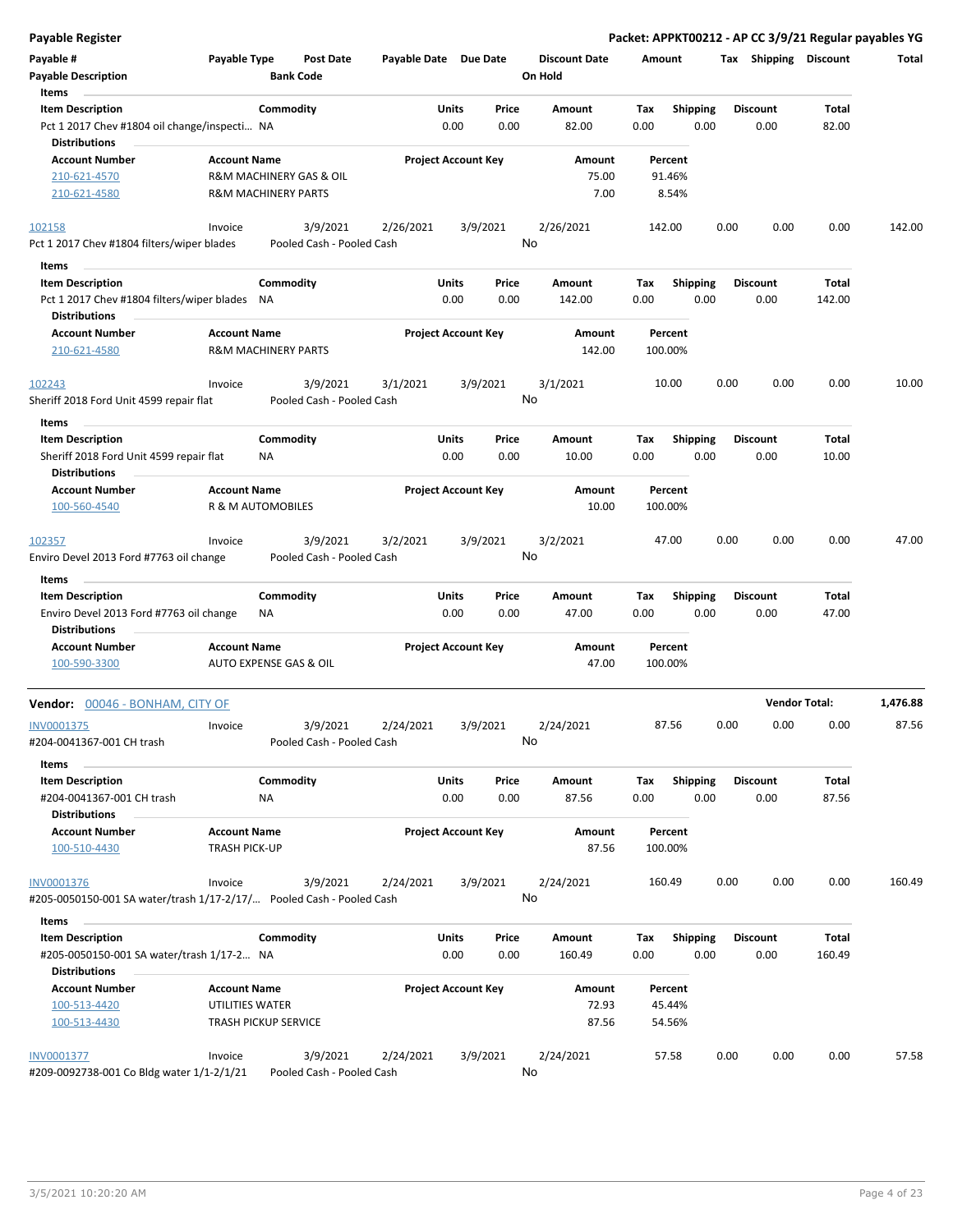| Payable Register                                                                            |                                                    |                                      |                       |                                |                                 | Packet: APPKT00212 - AP CC 3/9/21 Regular payables YG |      |                         |                 |        |
|---------------------------------------------------------------------------------------------|----------------------------------------------------|--------------------------------------|-----------------------|--------------------------------|---------------------------------|-------------------------------------------------------|------|-------------------------|-----------------|--------|
| Payable #<br><b>Payable Description</b>                                                     | Payable Type                                       | <b>Post Date</b><br><b>Bank Code</b> | Payable Date Due Date |                                | <b>Discount Date</b><br>On Hold | Amount                                                |      | Tax Shipping Discount   |                 | Total  |
| Items                                                                                       |                                                    |                                      |                       |                                |                                 |                                                       |      |                         |                 |        |
| <b>Item Description</b>                                                                     |                                                    | Commodity                            |                       | Units<br>Price                 | Amount                          | <b>Shipping</b><br>Tax                                |      | <b>Discount</b>         | Total           |        |
| #209-0092738-001 Co Bldg water 1/1-2/1 NA<br><b>Distributions</b>                           |                                                    |                                      |                       | 0.00<br>0.00                   | 57.58                           | 0.00                                                  | 0.00 | 0.00                    | 57.58           |        |
| <b>Account Number</b>                                                                       | <b>Account Name</b>                                |                                      |                       | <b>Project Account Key</b>     | Amount                          | Percent                                               |      |                         |                 |        |
| 100-511-4420                                                                                | UTILITIES WATER                                    |                                      |                       |                                | 57.58                           | 100.00%                                               |      |                         |                 |        |
| <b>INV0001378</b>                                                                           | Invoice                                            | 3/9/2021                             | 2/24/2021             | 3/9/2021                       | 2/24/2021                       | 57.58                                                 | 0.00 | 0.00                    | 0.00            | 57.58  |
| #204-0041415-002 Co-Op water 1/1-2/1/21                                                     |                                                    | Pooled Cash - Pooled Cash            |                       |                                | No                              |                                                       |      |                         |                 |        |
| Items                                                                                       |                                                    |                                      |                       |                                |                                 |                                                       |      |                         |                 |        |
| <b>Item Description</b><br>#204-0041415-002 Co-Op water 1/1-2/1/ NA<br><b>Distributions</b> |                                                    | Commodity                            |                       | Units<br>Price<br>0.00<br>0.00 | Amount<br>57.58                 | Tax<br><b>Shipping</b><br>0.00                        | 0.00 | <b>Discount</b><br>0.00 | Total<br>57.58  |        |
| <b>Account Number</b>                                                                       | <b>Account Name</b>                                |                                      |                       | <b>Project Account Key</b>     | Amount                          | Percent                                               |      |                         |                 |        |
| 100-512-4420                                                                                | UTILITIES WATER                                    |                                      |                       |                                | 57.58                           | 100.00%                                               |      |                         |                 |        |
| INV0001379                                                                                  | Invoice                                            | 3/9/2021                             | 2/24/2021             | 3/9/2021                       | 2/24/2021                       | 57.58                                                 | 0.00 | 0.00                    | 0.00            | 57.58  |
| #208-0082528-001 Agrilife water 1/1-2/1/21                                                  |                                                    | Pooled Cash - Pooled Cash            |                       |                                | No                              |                                                       |      |                         |                 |        |
| Items                                                                                       |                                                    |                                      |                       |                                |                                 |                                                       |      |                         |                 |        |
| <b>Item Description</b>                                                                     |                                                    | Commodity                            |                       | Units<br>Price                 | Amount                          | Tax<br><b>Shipping</b>                                |      | <b>Discount</b>         | Total           |        |
| #208-0082528-001 Agrilife water 1/1-2/1/ NA                                                 |                                                    |                                      |                       | 0.00<br>0.00                   | 57.58                           | 0.00                                                  | 0.00 | 0.00                    | 57.58           |        |
| <b>Distributions</b>                                                                        |                                                    |                                      |                       |                                |                                 |                                                       |      |                         |                 |        |
| <b>Account Number</b>                                                                       | <b>Account Name</b>                                |                                      |                       | <b>Project Account Key</b>     | Amount                          | Percent                                               |      |                         |                 |        |
| 100-516-4420                                                                                | UTILITIES WATER                                    |                                      |                       |                                | 57.58                           | 100.00%                                               |      |                         |                 |        |
| INV0001380                                                                                  | Invoice                                            | 3/9/2021                             | 2/24/2021             | 3/9/2021                       | 2/24/2021                       | 67.99                                                 | 0.00 | 0.00                    | 0.00            | 67.99  |
| #209-0092863-001 800 2nd trash 1/27-2/24/21 Pooled Cash - Pooled Cash                       |                                                    |                                      |                       |                                | No                              |                                                       |      |                         |                 |        |
| Items                                                                                       |                                                    |                                      |                       |                                |                                 |                                                       |      |                         |                 |        |
| <b>Item Description</b>                                                                     |                                                    | Commodity                            |                       | Units<br>Price                 | Amount                          | <b>Shipping</b><br>Tax                                |      | <b>Discount</b>         | Total           |        |
| #209-0092863-001 800 2nd trash 1/27-2/ NA<br><b>Distributions</b>                           |                                                    |                                      |                       | 0.00<br>0.00                   | 67.99                           | 0.00                                                  | 0.00 | 0.00                    | 67.99           |        |
| <b>Account Number</b><br>100-518-4430                                                       | <b>Account Name</b><br><b>TRASH PICKUP SERVICE</b> |                                      |                       | <b>Project Account Key</b>     | Amount<br>67.99                 | Percent<br>100.00%                                    |      |                         |                 |        |
| INV0001381                                                                                  | Invoice                                            | 3/9/2021                             | 2/24/2021             | 3/9/2021                       | 2/24/2021                       | 256.50                                                | 0.00 | 0.00                    | 0.00            | 256.50 |
| #214-0043011-001 Sheriff water/trash 1/1-2/1 Pooled Cash - Pooled Cash                      |                                                    |                                      |                       |                                | No                              |                                                       |      |                         |                 |        |
| Items                                                                                       |                                                    |                                      |                       |                                |                                 |                                                       |      |                         |                 |        |
| <b>Item Description</b><br>#214-0043011-001 Sheriff water/trash 1/1 NA                      |                                                    | Commodity                            |                       | Units<br>Price<br>0.00<br>0.00 | Amount<br>256.50                | Shipping<br>Tax<br>0.00                               | 0.00 | <b>Discount</b><br>0.00 | Total<br>256.50 |        |
| <b>Distributions</b>                                                                        |                                                    |                                      |                       |                                |                                 |                                                       |      |                         |                 |        |
| <b>Account Number</b>                                                                       | <b>Account Name</b>                                |                                      |                       | <b>Project Account Key</b>     | Amount                          | Percent                                               |      |                         |                 |        |
| 100-560-4420<br>100-560-4430                                                                | UTILITIES WATER                                    | SHERIFF TRASH PICKUP                 |                       |                                | 135.66<br>120.84                | 52.89%<br>47.11%                                      |      |                         |                 |        |
| INV0001382                                                                                  | Invoice                                            | 3/9/2021                             | 2/24/2021             | 3/9/2021                       | 2/24/2021                       | 160.93                                                | 0.00 | 0.00                    | 0.00            | 160.93 |
| #209-0093037-002 200 1st 1/1-2/1/21                                                         |                                                    | Pooled Cash - Pooled Cash            |                       |                                | No                              |                                                       |      |                         |                 |        |
| Items                                                                                       |                                                    |                                      |                       |                                |                                 |                                                       |      |                         |                 |        |
| <b>Item Description</b><br>#209-0093037-002 200 1st 1/1-2/1/21                              |                                                    | Commodity<br>NA                      |                       | Units<br>Price<br>0.00<br>0.00 | Amount<br>160.93                | Shipping<br>Tax<br>0.00                               | 0.00 | <b>Discount</b><br>0.00 | Total<br>160.93 |        |
| <b>Distributions</b>                                                                        |                                                    |                                      |                       |                                |                                 |                                                       |      |                         |                 |        |
| <b>Account Number</b>                                                                       | <b>Account Name</b>                                |                                      |                       | <b>Project Account Key</b>     | Amount                          | Percent                                               |      |                         |                 |        |
| 100-518-4420                                                                                | UTILITIES WATER                                    |                                      |                       |                                | 136.79                          | 85.00%                                                |      |                         |                 |        |
| 100-518-4430                                                                                | TRASH PICKUP SERVICE                               |                                      |                       |                                | 24.14                           | 15.00%                                                |      |                         |                 |        |
| INV0001383                                                                                  | Invoice                                            | 3/9/2021                             | 2/24/2021             | 3/9/2021                       | 2/24/2021                       | 71.91                                                 | 0.00 | 0.00                    | 0.00            | 71.91  |
| #209-0092782-001 Pct 4 water 1/1-2/1/21                                                     |                                                    | Pooled Cash - Pooled Cash            |                       |                                | No                              |                                                       |      |                         |                 |        |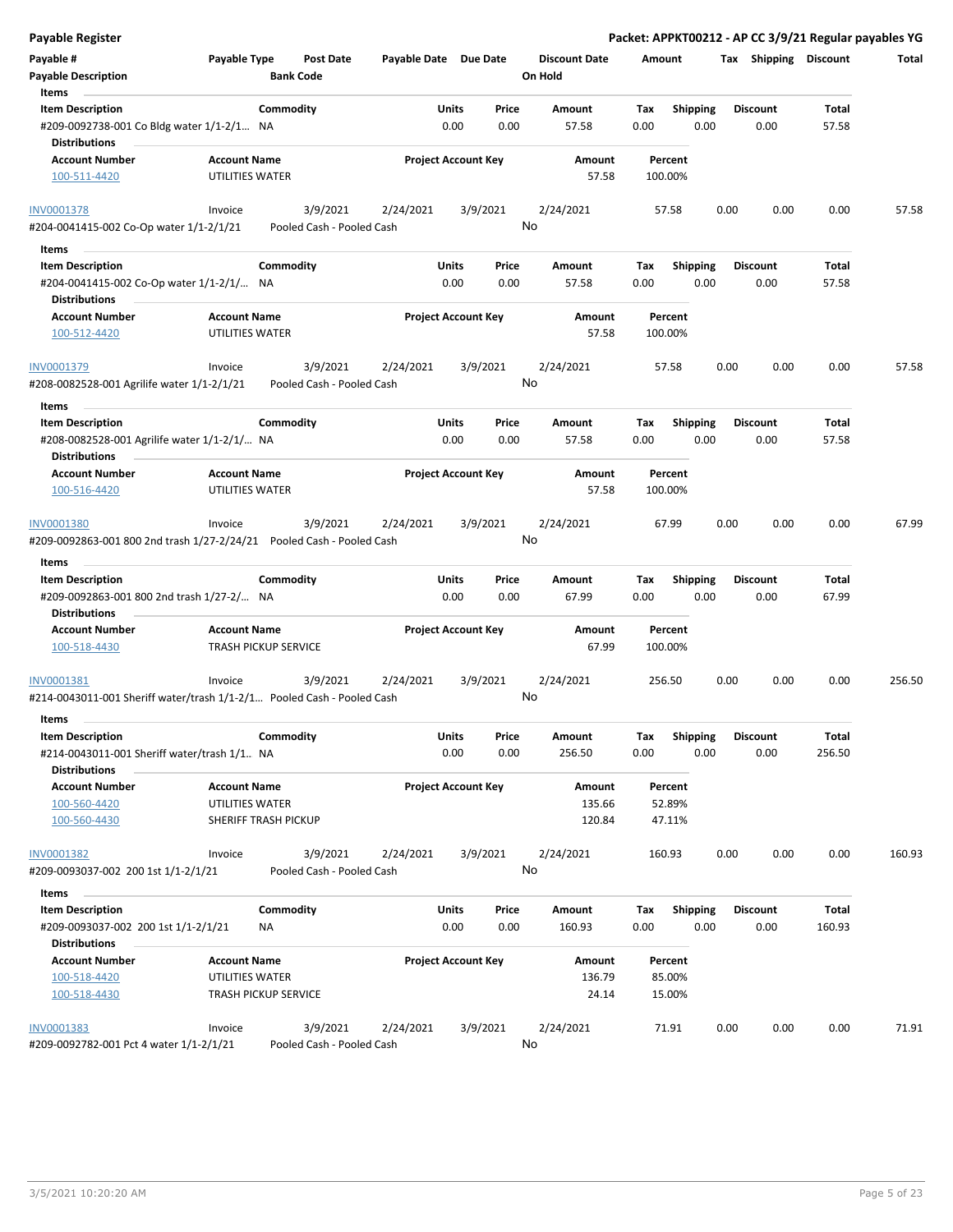| <b>Payable Register</b>                                              |                                             |                                       |                       |                            |                                 |             |                 | Packet: APPKT00212 - AP CC 3/9/21 Regular payables YG |                      |        |
|----------------------------------------------------------------------|---------------------------------------------|---------------------------------------|-----------------------|----------------------------|---------------------------------|-------------|-----------------|-------------------------------------------------------|----------------------|--------|
| Payable #<br><b>Payable Description</b>                              | Payable Type                                | <b>Post Date</b><br><b>Bank Code</b>  | Payable Date Due Date |                            | <b>Discount Date</b><br>On Hold | Amount      |                 | Tax Shipping Discount                                 |                      | Total  |
| Items                                                                |                                             |                                       |                       |                            |                                 |             |                 |                                                       |                      |        |
| <b>Item Description</b>                                              | Commodity                                   |                                       | Units                 | Price                      | Amount                          | Tax         | <b>Shipping</b> | <b>Discount</b>                                       | Total                |        |
| #209-0092782-001 Pct 4 water 1/1-2/1/21<br><b>Distributions</b>      | ΝA                                          |                                       |                       | 0.00<br>0.00               | 71.91                           | 0.00        | 0.00            | 0.00                                                  | 71.91                |        |
| <b>Account Number</b>                                                | <b>Account Name</b>                         |                                       |                       | <b>Project Account Key</b> | Amount                          | Percent     |                 |                                                       |                      |        |
| 240-624-4420                                                         | UTILITY WATER                               |                                       |                       |                            | 71.91                           | 100.00%     |                 |                                                       |                      |        |
| <b>INV0001384</b>                                                    | Invoice                                     | 3/9/2021                              | 2/24/2021             | 3/9/2021                   | 2/24/2021                       | 83.74       |                 | 0.00<br>0.00                                          | 0.00                 | 83.74  |
| #204-0041265-003 108 Sam Rayburn 1/1-2/1/ Pooled Cash - Pooled Cash  |                                             |                                       |                       |                            | No                              |             |                 |                                                       |                      |        |
| Items                                                                | Commodity                                   |                                       | Units                 | Price                      |                                 |             | Shipping        | <b>Discount</b>                                       | Total                |        |
| <b>Item Description</b>                                              |                                             |                                       |                       | 0.00<br>0.00               | Amount<br>83.74                 | Тах<br>0.00 | 0.00            | 0.00                                                  | 83.74                |        |
| #204-0041265-003 108 Sam Rayburn 1/1- NA<br><b>Distributions</b>     |                                             |                                       |                       |                            |                                 |             |                 |                                                       |                      |        |
| <b>Account Number</b>                                                | <b>Account Name</b>                         |                                       |                       | <b>Project Account Key</b> | Amount                          | Percent     |                 |                                                       |                      |        |
| 100-518-4420                                                         | UTILITIES WATER                             |                                       |                       |                            | 59.60                           | 71.17%      |                 |                                                       |                      |        |
| 100-518-4430                                                         | <b>TRASH PICKUP SERVICE</b>                 |                                       |                       |                            | 24.14                           | 28.83%      |                 |                                                       |                      |        |
| INV0001385                                                           | Invoice                                     | 3/9/2021                              | 2/24/2021             | 3/9/2021                   | 2/24/2021                       | 415.02      |                 | 0.00<br>0.00                                          | 0.00                 | 415.02 |
| #209-0092739-001 TDHS water/trash 1/9-2/9/ Pooled Cash - Pooled Cash |                                             |                                       |                       |                            | No                              |             |                 |                                                       |                      |        |
| Items                                                                |                                             |                                       |                       |                            |                                 |             |                 |                                                       |                      |        |
| <b>Item Description</b>                                              | Commodity                                   |                                       | Units                 | Price                      | Amount                          | Tax         | <b>Shipping</b> | <b>Discount</b>                                       | Total                |        |
| #209-0092739-001 TDHS water/trash 1/9- NA                            |                                             |                                       |                       | 0.00<br>0.00               | 415.02                          | 0.00        | 0.00            | 0.00                                                  | 415.02               |        |
| <b>Distributions</b>                                                 |                                             |                                       |                       |                            |                                 |             |                 |                                                       |                      |        |
| <b>Account Number</b>                                                | <b>Account Name</b>                         |                                       |                       | <b>Project Account Key</b> | Amount                          | Percent     |                 |                                                       |                      |        |
| 100-640-4420                                                         | UTILITIES WATER                             |                                       |                       |                            | 327.46                          | 78.90%      |                 |                                                       |                      |        |
| 100-640-4430                                                         | <b>TRASH PICK-UP</b>                        |                                       |                       |                            | 43.78                           | 10.55%      |                 |                                                       |                      |        |
| 100-511-4430                                                         | TRASH PICK-UP SERVICE                       |                                       |                       |                            | 43.78                           | 10.55%      |                 |                                                       |                      |        |
| <b>Vendor: 00725 - BRANNAN, QUIENCY SMITH</b>                        |                                             |                                       |                       |                            |                                 |             |                 |                                                       | <b>Vendor Total:</b> | 208.00 |
| <b>INV0001386</b>                                                    | Invoice                                     | 3/9/2021                              | 1/15/2021             | 3/9/2021                   | 1/15/2021                       | 208.00      |                 | 0.00<br>0.00                                          | 0.00                 | 208.00 |
| CR-18-26721 Falgout Dst Ct                                           |                                             | Pooled Cash - Pooled Cash             |                       |                            | No                              |             |                 |                                                       |                      |        |
| Items                                                                |                                             |                                       |                       |                            |                                 |             |                 |                                                       |                      |        |
| <b>Item Description</b>                                              | Commodity                                   |                                       | Units                 | Price                      | Amount                          | Tax         | <b>Shipping</b> | <b>Discount</b>                                       | Total                |        |
| CR-18-26721 Falgout Dst Ct                                           | ΝA                                          |                                       |                       | 0.00<br>0.00               | 208.00                          | 0.00        | 0.00            | 0.00                                                  | 208.00               |        |
| <b>Distributions</b>                                                 |                                             |                                       |                       |                            |                                 |             |                 |                                                       |                      |        |
| <b>Account Number</b>                                                | <b>Account Name</b><br><b>ATTORNEY FEES</b> |                                       |                       | <b>Project Account Key</b> | Amount<br>208.00                | Percent     |                 |                                                       |                      |        |
| 100-435-4370                                                         |                                             |                                       |                       |                            |                                 | 100.00%     |                 |                                                       |                      |        |
| <b>Vendor: 00449 - BRESE-LEBRON LAW, PLLC</b>                        |                                             |                                       |                       |                            |                                 |             |                 |                                                       | <b>Vendor Total:</b> | 51.00  |
| 274                                                                  | Invoice                                     | 3/9/2021                              | 1/26/2021             | 3/9/2021                   | 1/26/2021                       | 51.00       |                 | 0.00<br>0.00                                          | 0.00                 | 51.00  |
| Cuba Dst Ct                                                          |                                             | Pooled Cash - Pooled Cash             |                       |                            | No                              |             |                 |                                                       |                      |        |
| Items                                                                |                                             |                                       |                       |                            |                                 |             |                 |                                                       |                      |        |
| <b>Item Description</b>                                              | Commodity                                   |                                       | Units                 | Price                      | Amount                          | Tax         | Shipping        | <b>Discount</b>                                       | Total                |        |
|                                                                      | NA                                          |                                       |                       |                            |                                 |             |                 |                                                       |                      |        |
| Cuba Dst Ct<br><b>Distributions</b>                                  |                                             |                                       |                       | 0.00<br>0.00               | 51.00                           | 0.00        | 0.00            | 0.00                                                  | 51.00                |        |
| <b>Account Number</b>                                                | <b>Account Name</b>                         |                                       |                       | <b>Project Account Key</b> | Amount                          | Percent     |                 |                                                       |                      |        |
| 100-435-4370                                                         | <b>ATTORNEY FEES</b>                        |                                       |                       |                            | 51.00                           | 100.00%     |                 |                                                       |                      |        |
| <b>Vendor:</b> VEN02089 - Cirro Energy                               |                                             |                                       |                       |                            |                                 |             |                 |                                                       | <b>Vendor Total:</b> | 452.28 |
|                                                                      |                                             |                                       |                       |                            |                                 |             |                 |                                                       |                      |        |
| 308000685392<br>Leonard EMS electric 1/8-2/8/21                      | Invoice                                     | 3/9/2021<br>Pooled Cash - Pooled Cash | 2/15/2021             | 3/9/2021                   | 2/15/2021<br>No                 | 452.28      |                 | 0.00<br>0.00                                          | 0.00                 | 452.28 |
| Items                                                                |                                             |                                       |                       |                            |                                 |             |                 |                                                       |                      |        |
| <b>Item Description</b>                                              | Commodity                                   |                                       | Units                 | Price                      | Amount                          | Tax         | <b>Shipping</b> | <b>Discount</b>                                       | Total                |        |
| Leonard EMS electric 1/8-2/8/21<br><b>Distributions</b>              | NA                                          |                                       |                       | 0.00<br>0.00               | 452.28                          | 0.00        | 0.00            | 0.00                                                  | 452.28               |        |
| <b>Account Number</b>                                                | <b>Account Name</b>                         |                                       |                       | <b>Project Account Key</b> | Amount                          | Percent     |                 |                                                       |                      |        |
| 100-540-4400                                                         | UTILITIES ELECTRICITY                       |                                       |                       |                            | 452.28                          | 100.00%     |                 |                                                       |                      |        |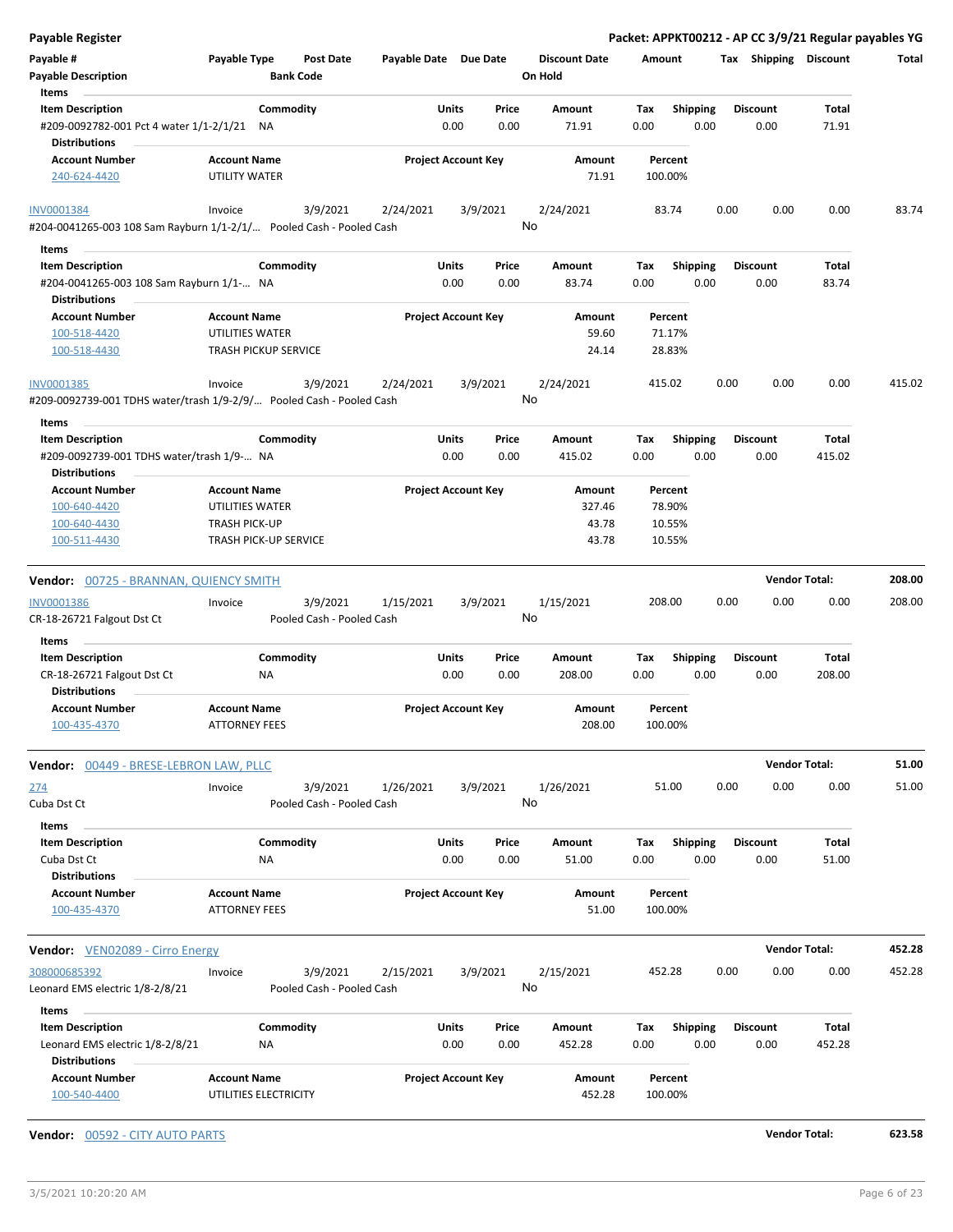| Payable #                                    | Payable Type                                          |                  | <b>Post Date</b>                      | Payable Date | Due Date                   |       |                      |        |                    |      |                 |                       |        |
|----------------------------------------------|-------------------------------------------------------|------------------|---------------------------------------|--------------|----------------------------|-------|----------------------|--------|--------------------|------|-----------------|-----------------------|--------|
|                                              |                                                       |                  |                                       |              |                            |       | <b>Discount Date</b> | Amount |                    |      |                 | Tax Shipping Discount | Total  |
| <b>Payable Description</b>                   |                                                       | <b>Bank Code</b> |                                       |              |                            |       | On Hold              |        |                    |      |                 |                       |        |
| 277342                                       | Invoice                                               |                  | 3/9/2021                              | 2/1/2021     | 3/9/2021                   |       | 2/1/2021             |        | 2.85               | 0.00 | 0.00            | 0.00                  | 2.85   |
| windshield washer                            |                                                       |                  | Pooled Cash - Pooled Cash             |              |                            |       | No                   |        |                    |      |                 |                       |        |
| <b>Items</b>                                 |                                                       |                  |                                       |              |                            |       |                      |        |                    |      |                 |                       |        |
| <b>Item Description</b>                      |                                                       | Commodity        |                                       |              | Units                      | Price | Amount               | Tax    | <b>Shipping</b>    |      | <b>Discount</b> | Total                 |        |
| windshield washer                            |                                                       | Goods            |                                       |              | 1.00                       | 2.85  | 2.85                 | 0.00   | 0.00               |      | 0.00            | 2.85                  |        |
| <b>Distributions</b>                         |                                                       |                  |                                       |              |                            |       |                      |        |                    |      |                 |                       |        |
| <b>Account Number</b>                        | <b>Account Name</b>                                   |                  |                                       |              | <b>Project Account Key</b> |       | Amount               |        | Percent            |      |                 |                       |        |
| 220-622-4580                                 | <b>R&amp;M MACHINERY PARTS</b>                        |                  |                                       |              |                            |       | 2.85                 |        | 100.00%            |      |                 |                       |        |
| <u>277858</u>                                | Invoice                                               |                  | 3/9/2021                              | 2/11/2021    | 3/9/2021                   |       | 2/11/2021            |        | 16.24              | 0.00 | 0.00            | 0.00                  | 16.24  |
| fuel filter                                  |                                                       |                  | Pooled Cash - Pooled Cash             |              |                            |       | No                   |        |                    |      |                 |                       |        |
| Items                                        |                                                       |                  |                                       |              |                            |       |                      |        |                    |      |                 |                       |        |
| <b>Item Description</b>                      |                                                       | Commodity        |                                       |              | Units                      | Price | Amount               | Tax    | <b>Shipping</b>    |      | <b>Discount</b> | Total                 |        |
| fuel filter                                  |                                                       | Goods            |                                       |              | 1.00                       | 16.24 | 16.24                | 0.00   | 0.00               |      | 0.00            | 16.24                 |        |
| <b>Distributions</b>                         |                                                       |                  |                                       |              |                            |       |                      |        |                    |      |                 |                       |        |
| <b>Account Number</b>                        | <b>Account Name</b>                                   |                  |                                       |              | <b>Project Account Key</b> |       | Amount               |        | Percent            |      |                 |                       |        |
| 220-622-4580                                 | <b>R&amp;M MACHINERY PARTS</b>                        |                  |                                       |              |                            |       | 16.24                |        | 100.00%            |      |                 |                       |        |
| 277859                                       | Invoice                                               |                  | 3/9/2021                              | 2/11/2021    | 3/9/2021                   |       | 2/11/2021            |        | 49.74              | 0.00 | 0.00            | 0.00                  | 49.74  |
| fuel/water seperator                         |                                                       |                  | Pooled Cash - Pooled Cash             |              |                            |       | No                   |        |                    |      |                 |                       |        |
| Items                                        |                                                       |                  |                                       |              |                            |       |                      |        |                    |      |                 |                       |        |
| <b>Item Description</b>                      |                                                       | Commodity        |                                       |              | Units                      | Price | Amount               | Tax    | <b>Shipping</b>    |      | <b>Discount</b> | Total                 |        |
| fuel/water seperator                         |                                                       | ΝA               |                                       |              | 0.00                       | 0.00  | 49.74                | 0.00   | 0.00               |      | 0.00            | 49.74                 |        |
| <b>Distributions</b>                         |                                                       |                  |                                       |              |                            |       |                      |        |                    |      |                 |                       |        |
| <b>Account Number</b>                        | <b>Account Name</b>                                   |                  |                                       |              | <b>Project Account Key</b> |       | Amount               |        | Percent            |      |                 |                       |        |
| 220-622-4580                                 | <b>R&amp;M MACHINERY PARTS</b>                        |                  |                                       |              |                            |       | 49.74                |        | 100.00%            |      |                 |                       |        |
| 277933<br>fuel additive/antigel cold weather | Invoice                                               |                  | 3/9/2021<br>Pooled Cash - Pooled Cash | 2/12/2021    | 3/9/2021                   |       | 2/12/2021<br>No      |        | 352.02             | 0.00 | 0.00            | 0.00                  | 352.02 |
|                                              |                                                       |                  |                                       |              |                            |       |                      |        |                    |      |                 |                       |        |
| Items                                        |                                                       |                  |                                       |              |                            |       |                      |        |                    |      |                 |                       |        |
| <b>Item Description</b>                      |                                                       | Commodity        |                                       |              | Units                      | Price | Amount               | Tax    | <b>Shipping</b>    |      | <b>Discount</b> | Total                 |        |
| fuel additive/antigel cold weather           |                                                       | ΝA               |                                       |              | 0.00                       | 0.00  | 352.02               | 0.00   | 0.00               |      | 0.00            | 352.02                |        |
| <b>Distributions</b>                         |                                                       |                  |                                       |              |                            |       |                      |        |                    |      |                 |                       |        |
| <b>Account Number</b><br>220-622-4580        | <b>Account Name</b><br><b>R&amp;M MACHINERY PARTS</b> |                  |                                       |              | <b>Project Account Key</b> |       | Amount<br>352.02     |        | Percent<br>100.00% |      |                 |                       |        |
|                                              |                                                       |                  |                                       |              |                            |       |                      |        |                    |      |                 |                       |        |
| <u> 278427</u>                               | Invoice                                               |                  | 3/9/2021                              | 2/23/2021    | 3/9/2021                   |       | 2/23/2021            |        | 28.77              | 0.00 | 0.00            | 0.00                  | 28.77  |
| belts                                        |                                                       |                  | Pooled Cash - Pooled Cash             |              |                            |       | No                   |        |                    |      |                 |                       |        |
| Items                                        |                                                       |                  |                                       |              |                            |       |                      |        |                    |      |                 |                       |        |
| <b>Item Description</b>                      |                                                       | Commodity        |                                       |              | Units                      | Price | Amount               | Tax    | Shipping           |      | Discount        | Total                 |        |
| belts                                        |                                                       | <b>NA</b>        |                                       |              | 0.00                       | 0.00  | 28.77                | 0.00   | 0.00               |      | 0.00            | 28.77                 |        |
| <b>Distributions</b>                         |                                                       |                  |                                       |              |                            |       |                      |        |                    |      |                 |                       |        |
| <b>Account Number</b>                        | <b>Account Name</b>                                   |                  |                                       |              | <b>Project Account Key</b> |       | Amount               |        | Percent            |      |                 |                       |        |
| 220-622-4580                                 | <b>R&amp;M MACHINERY PARTS</b>                        |                  |                                       |              |                            |       | 28.77                |        | 100.00%            |      |                 |                       |        |
| 278486                                       | Invoice                                               |                  | 3/9/2021                              | 2/24/2021    | 3/9/2021                   |       | 2/24/2021            | 137.08 |                    | 0.00 | 0.00            | 0.00                  | 137.08 |
| alternator                                   |                                                       |                  | Pooled Cash - Pooled Cash             |              |                            |       | No                   |        |                    |      |                 |                       |        |
| Items                                        |                                                       |                  |                                       |              |                            |       |                      |        |                    |      |                 |                       |        |
| <b>Item Description</b>                      |                                                       | Commodity        |                                       |              | Units                      | Price | Amount               | Tax    | <b>Shipping</b>    |      | <b>Discount</b> | Total                 |        |
| alternator                                   |                                                       | ΝA               |                                       |              | 0.00                       | 0.00  | 137.08               | 0.00   | 0.00               |      | 0.00            | 137.08                |        |
| <b>Distributions</b>                         |                                                       |                  |                                       |              |                            |       |                      |        |                    |      |                 |                       |        |
| <b>Account Number</b>                        | <b>Account Name</b>                                   |                  |                                       |              | <b>Project Account Key</b> |       | Amount               |        | Percent            |      |                 |                       |        |
| 220-622-4580                                 | <b>R&amp;M MACHINERY PARTS</b>                        |                  |                                       |              |                            |       | 137.08               |        | 100.00%            |      |                 |                       |        |
| 278508                                       | Invoice                                               |                  | 3/9/2021                              | 2/24/2021    | 3/9/2021                   |       | 2/24/2021            |        | 36.88              | 0.00 | 0.00            | 0.00                  | 36.88  |
| oil filter/5w-30 oil                         |                                                       |                  | Pooled Cash - Pooled Cash             |              |                            |       | No                   |        |                    |      |                 |                       |        |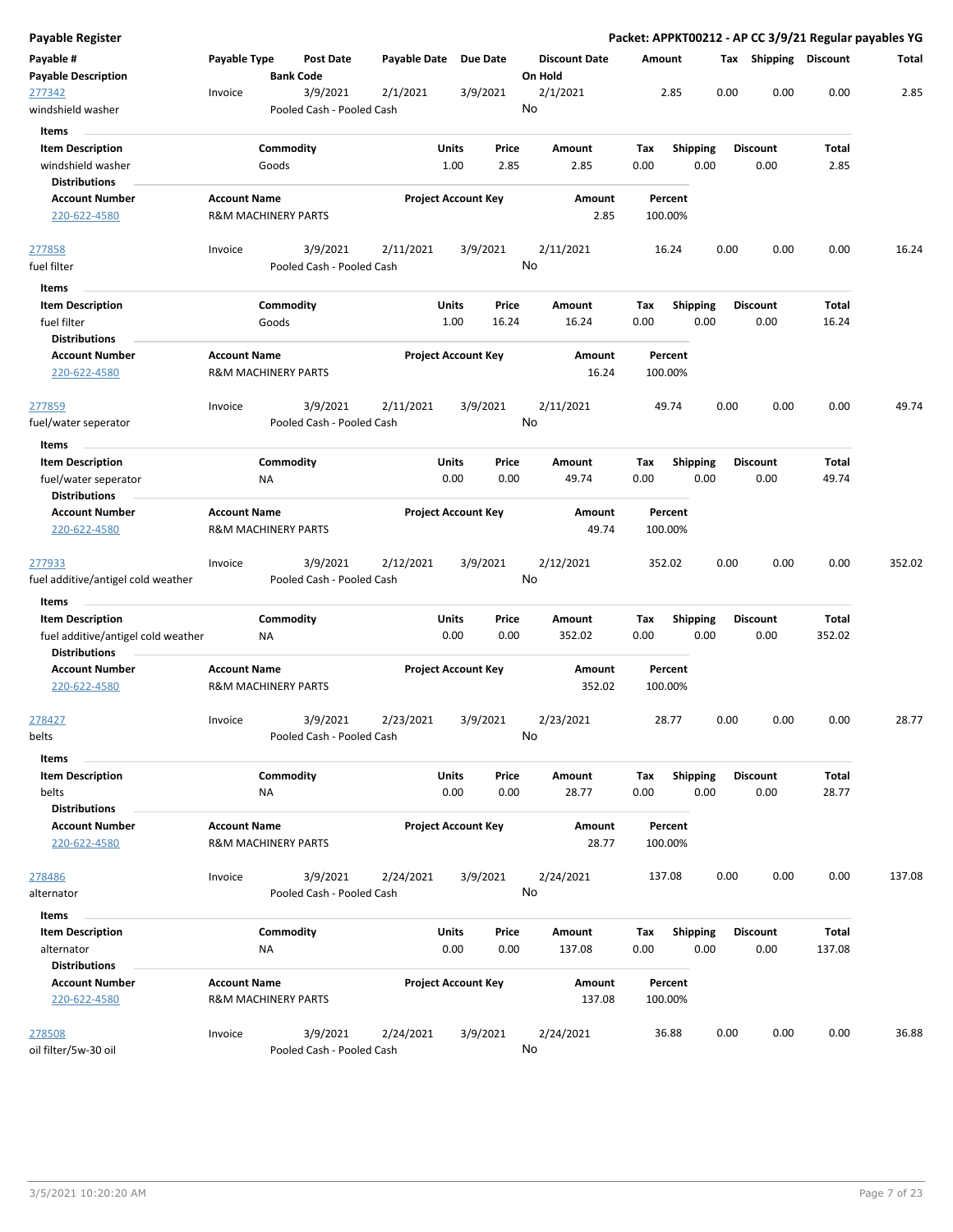**Payable Register Packet: APPKT00212 - AP CC 3/9/21 Regular payables YG**

| Payable #<br><b>Payable Description</b><br>Items                                     | <b>Payable Type</b>                      | Post Date<br><b>Bank Code</b>                             |           | Payable Date Due Date            | <b>Discount Date</b><br>On Hold | Amount                                 | Tax Shipping            | Discount             | Total  |
|--------------------------------------------------------------------------------------|------------------------------------------|-----------------------------------------------------------|-----------|----------------------------------|---------------------------------|----------------------------------------|-------------------------|----------------------|--------|
| <b>Item Description</b><br>oil filter/5w-30 oil<br><b>Distributions</b>              |                                          | Commodity<br>NA                                           |           | Units<br>Price<br>0.00<br>0.00   | Amount<br>36.88                 | <b>Shipping</b><br>Tax<br>0.00<br>0.00 | <b>Discount</b><br>0.00 | Total<br>36.88       |        |
| <b>Account Number</b><br>220-622-4580<br>220-622-4570                                | <b>Account Name</b>                      | <b>R&amp;M MACHINERY PARTS</b><br>R&M MACHINERY GAS & OIL |           | <b>Project Account Key</b>       | Amount<br>5.85<br>31.03         | Percent<br>15.86%<br>84.14%            |                         |                      |        |
|                                                                                      |                                          |                                                           |           |                                  |                                 |                                        |                         |                      |        |
| Vendor: 00766 - COLLISION 1ST                                                        |                                          |                                                           |           |                                  |                                 |                                        |                         | <b>Vendor Total:</b> | 500.00 |
| 192001                                                                               | Invoice                                  | 3/9/2021                                                  | 2/3/2021  | 3/9/2021                         | 2/3/2021                        | 500.00                                 | 0.00<br>0.00            | 0.00                 | 500.00 |
| Sheriff Unit 1068 repair                                                             |                                          | Pooled Cash - Pooled Cash                                 |           |                                  | No                              |                                        |                         |                      |        |
| Items<br><b>Item Description</b><br>Sheriff Unit 1068 repair<br><b>Distributions</b> |                                          | Commodity<br><b>NA</b>                                    |           | Units<br>Price<br>0.00<br>0.00   | Amount<br>500.00                | Tax<br><b>Shipping</b><br>0.00<br>0.00 | <b>Discount</b><br>0.00 | Total<br>500.00      |        |
| <b>Account Number</b><br>100-560-4540                                                | <b>Account Name</b><br>R & M AUTOMOBILES |                                                           |           | <b>Project Account Key</b>       | Amount<br>500.00                | Percent<br>100.00%                     |                         |                      |        |
| Vendor: 00052 - CO-OPERATIVE GIN CO.                                                 |                                          |                                                           |           |                                  |                                 |                                        |                         | <b>Vendor Total:</b> | 399.62 |
| 122354<br>#341 trailer lights                                                        | Invoice                                  | 3/9/2021<br>Pooled Cash - Pooled Cash                     | 2/2/2021  | 3/9/2021                         | 2/2/2021<br>No                  | 7.00                                   | 0.00<br>0.00            | 0.00                 | 7.00   |
| Items                                                                                |                                          |                                                           |           |                                  |                                 |                                        |                         |                      |        |
| <b>Item Description</b><br>#341 trailer lights<br><b>Distributions</b>               |                                          | Commodity<br>NA                                           |           | Units<br>Price<br>0.00<br>0.00   | Amount<br>7.00                  | Tax<br><b>Shipping</b><br>0.00<br>0.00 | <b>Discount</b><br>0.00 | Total<br>7.00        |        |
| <b>Account Number</b><br>230-623-4580                                                | <b>Account Name</b>                      | R&M MACHINERY PARTS                                       |           | <b>Project Account Key</b>       | Amount<br>7.00                  | Percent<br>100.00%                     |                         |                      |        |
| 122828<br>#319/354 truck/trailer plugs                                               | Invoice                                  | 3/9/2021<br>Pooled Cash - Pooled Cash                     | 2/9/2021  | 3/9/2021                         | 2/9/2021<br>No                  | 14.10                                  | 0.00<br>0.00            | 0.00                 | 14.10  |
| Items                                                                                |                                          |                                                           |           |                                  |                                 |                                        |                         |                      |        |
| <b>Item Description</b><br>#319/354 truck/trailer plugs<br><b>Distributions</b>      |                                          | Commodity<br><b>NA</b>                                    |           | Units<br>Price<br>0.00<br>0.00   | Amount<br>14.10                 | <b>Shipping</b><br>Tax<br>0.00<br>0.00 | <b>Discount</b><br>0.00 | Total<br>14.10       |        |
| <b>Account Number</b><br>230-623-4580                                                | <b>Account Name</b>                      | <b>R&amp;M MACHINERY PARTS</b>                            |           | <b>Project Account Key</b>       | Amount<br>14.10                 | Percent<br>100.00%                     |                         |                      |        |
| 123023                                                                               | Invoice                                  | 3/9/2021                                                  | 2/12/2021 | 3/9/2021                         | 2/12/2021                       | 180.00                                 | 0.00<br>0.00            | 0.00                 | 180.00 |
| Blue Def exhaust fluid                                                               |                                          | Pooled Cash - Pooled Cash                                 |           |                                  | No                              |                                        |                         |                      |        |
| Items<br><b>Item Description</b><br>Blue Def exhaust fluid<br><b>Distributions</b>   |                                          | Commodity<br>Goods                                        |           | Units<br>Price<br>15.00<br>12.00 | Amount<br>180.00                | <b>Shipping</b><br>Tax<br>0.00<br>0.00 | <b>Discount</b><br>0.00 | Total<br>180.00      |        |
| <b>Account Number</b><br>230-623-4580                                                | <b>Account Name</b>                      | R&M MACHINERY PARTS                                       |           | <b>Project Account Key</b>       | Amount<br>180.00                | Percent<br>100.00%                     |                         |                      |        |
| 123329<br>#309 battery                                                               | Invoice                                  | 3/9/2021<br>Pooled Cash - Pooled Cash                     | 2/19/2021 | 3/9/2021                         | 2/19/2021<br>No                 | 107.75                                 | 0.00<br>0.00            | 0.00                 | 107.75 |
| Items<br><b>Item Description</b>                                                     |                                          | Commodity                                                 |           | Units<br>Price                   | Amount                          | <b>Shipping</b><br>Tax                 | <b>Discount</b>         | Total                |        |
| #309 battery<br><b>Distributions</b>                                                 |                                          | ΝA                                                        |           | 0.00<br>0.00                     | 107.75                          | 0.00<br>0.00                           | 0.00                    | 107.75               |        |
| <b>Account Number</b><br>230-623-4580                                                | <b>Account Name</b>                      | R&M MACHINERY PARTS                                       |           | <b>Project Account Key</b>       | Amount<br>107.75                | Percent<br>100.00%                     |                         |                      |        |
| 123784<br>#332 grader hoses                                                          | Invoice                                  | 3/9/2021<br>Pooled Cash - Pooled Cash                     | 2/25/2021 | 3/9/2021                         | 2/25/2021<br>No                 | 90.77                                  | 0.00<br>0.00            | 0.00                 | 90.77  |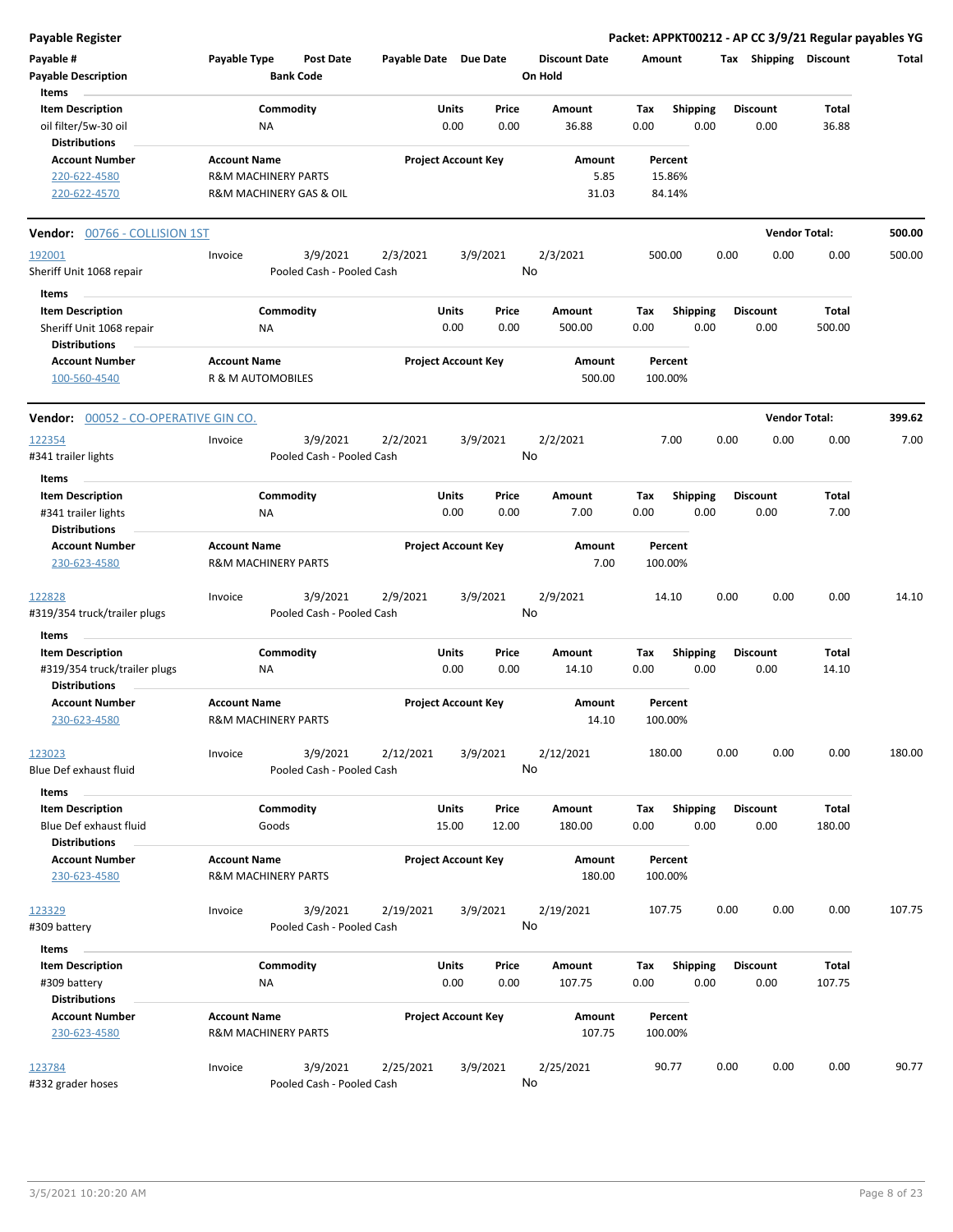| <b>Payable Register</b>                                              |                                                 |                                      |                       |                                |    |                                 |             |                         |      |                         | Packet: APPKT00212 - AP CC 3/9/21 Regular payables YG |         |
|----------------------------------------------------------------------|-------------------------------------------------|--------------------------------------|-----------------------|--------------------------------|----|---------------------------------|-------------|-------------------------|------|-------------------------|-------------------------------------------------------|---------|
| Payable #<br><b>Payable Description</b>                              | Payable Type                                    | <b>Post Date</b><br><b>Bank Code</b> | Payable Date Due Date |                                |    | <b>Discount Date</b><br>On Hold | Amount      |                         |      | Tax Shipping Discount   |                                                       | Total   |
| Items                                                                |                                                 |                                      |                       |                                |    |                                 |             |                         |      |                         |                                                       |         |
| <b>Item Description</b><br>#332 grader hoses<br><b>Distributions</b> | NA                                              | Commodity                            |                       | Units<br>Price<br>0.00<br>0.00 |    | Amount<br>90.77                 | Tax<br>0.00 | <b>Shipping</b><br>0.00 |      | <b>Discount</b><br>0.00 | Total<br>90.77                                        |         |
| <b>Account Number</b>                                                | <b>Account Name</b>                             |                                      |                       | <b>Project Account Key</b>     |    | Amount                          |             | Percent                 |      |                         |                                                       |         |
| 230-623-4580                                                         | <b>R&amp;M MACHINERY PARTS</b>                  |                                      |                       |                                |    | 90.77                           |             | 100.00%                 |      |                         |                                                       |         |
| <b>Vendor:</b> 00727 - CORRECTIONS SOFTWARE SOLUTIONS, LP            |                                                 |                                      |                       |                                |    |                                 |             |                         |      |                         | <b>Vendor Total:</b>                                  | 107.00  |
| 49600                                                                | Invoice                                         | 3/9/2021                             | 3/1/2021              | 3/9/2021                       |    | 3/1/2021                        | 107.00      |                         | 0.00 | 0.00                    | 0.00                                                  | 107.00  |
| April 2021 software support                                          |                                                 | Pooled Cash - Pooled Cash            |                       |                                | No |                                 |             |                         |      |                         |                                                       |         |
| Items                                                                |                                                 |                                      |                       |                                |    |                                 |             |                         |      |                         |                                                       |         |
| <b>Item Description</b>                                              |                                                 | Commodity                            |                       | Units<br>Price                 |    | Amount                          | Tax         | <b>Shipping</b>         |      | <b>Discount</b>         | Total                                                 |         |
| April 2021 software support<br><b>Distributions</b>                  | ΝA                                              |                                      |                       | 0.00<br>0.00                   |    | 107.00                          | 0.00        | 0.00                    |      | 0.00                    | 107.00                                                |         |
| <b>Account Number</b><br>100-573-4530                                | <b>Account Name</b><br><b>COMPUTER SOFTWARE</b> |                                      |                       | <b>Project Account Key</b>     |    | Amount<br>107.00                |             | Percent<br>100.00%      |      |                         |                                                       |         |
| Vendor: 00055 - CROSSROADS HARDWARE                                  |                                                 |                                      |                       |                                |    |                                 |             |                         |      |                         | <b>Vendor Total:</b>                                  | 265.90  |
| W01881                                                               | Invoice                                         | 3/9/2021                             | 1/26/2021             | 3/9/2021                       |    | 1/26/2021                       |             | 3.65                    | 0.00 | 0.00                    | 0.00                                                  | 3.65    |
| bolts/bits                                                           |                                                 | Pooled Cash - Pooled Cash            |                       |                                | No |                                 |             |                         |      |                         |                                                       |         |
| Items                                                                |                                                 |                                      |                       |                                |    |                                 |             |                         |      |                         |                                                       |         |
| <b>Item Description</b>                                              |                                                 | Commodity                            |                       | Units<br>Price                 |    | Amount                          | Tax         | Shipping                |      | <b>Discount</b>         | Total                                                 |         |
| bolts/bits<br><b>Distributions</b>                                   | NA                                              |                                      |                       | 0.00<br>0.00                   |    | 3.65                            | 0.00        | 0.00                    |      | 0.00                    | 3.65                                                  |         |
| <b>Account Number</b>                                                | <b>Account Name</b>                             |                                      |                       | <b>Project Account Key</b>     |    | Amount                          |             | Percent                 |      |                         |                                                       |         |
| 220-622-4580                                                         | <b>R&amp;M MACHINERY PARTS</b>                  |                                      |                       |                                |    | 3.65                            | 100.00%     |                         |      |                         |                                                       |         |
| W02068                                                               | Invoice                                         | 3/9/2021                             | 1/27/2021             | 3/9/2021                       | No | 1/27/2021                       |             | 4.97                    | 0.00 | 0.00                    | 0.00                                                  | 4.97    |
| Quik crete                                                           |                                                 | Pooled Cash - Pooled Cash            |                       |                                |    |                                 |             |                         |      |                         |                                                       |         |
| Items                                                                |                                                 |                                      |                       | Units<br>Price                 |    |                                 |             |                         |      | <b>Discount</b>         | Total                                                 |         |
| <b>Item Description</b><br>Quik crete                                | ΝA                                              | Commodity                            |                       | 0.00<br>0.00                   |    | Amount<br>4.97                  | Tax<br>0.00 | <b>Shipping</b><br>0.00 |      | 0.00                    | 4.97                                                  |         |
| <b>Distributions</b>                                                 |                                                 |                                      |                       |                                |    |                                 |             |                         |      |                         |                                                       |         |
| <b>Account Number</b>                                                | <b>Account Name</b>                             |                                      |                       | <b>Project Account Key</b>     |    | Amount                          |             | Percent                 |      |                         |                                                       |         |
| 220-622-3430                                                         |                                                 | R&B MAT. HARDWARE & LUMBER           |                       |                                |    | 4.97                            | 100.00%     |                         |      |                         |                                                       |         |
| W05299                                                               | Invoice                                         | 3/9/2021                             | 2/19/2021             | 3/9/2021                       |    | 2/19/2021                       | 153.54      |                         | 0.00 | 0.00                    | 0.00                                                  | 153.54  |
| Pex pipe                                                             |                                                 | Pooled Cash - Pooled Cash            |                       |                                | No |                                 |             |                         |      |                         |                                                       |         |
| Items                                                                |                                                 |                                      |                       |                                |    |                                 |             |                         |      |                         |                                                       |         |
| <b>Item Description</b>                                              |                                                 | Commodity                            |                       | Units<br>Price                 |    | Amount                          | Tax         | <b>Shipping</b>         |      | <b>Discount</b>         | Total                                                 |         |
| Pex pipe                                                             | ΝA                                              |                                      |                       | 0.00<br>0.00                   |    | 153.54                          | 0.00        | 0.00                    |      | 0.00                    | 153.54                                                |         |
| <b>Distributions</b><br><b>Account Number</b>                        | <b>Account Name</b>                             |                                      |                       | <b>Project Account Key</b>     |    | Amount                          |             | Percent                 |      |                         |                                                       |         |
| 220-622-4500                                                         | <b>R&amp;M BUILDING</b>                         |                                      |                       |                                |    | 153.54                          |             | 100.00%                 |      |                         |                                                       |         |
| W05377                                                               | Invoice                                         | 3/9/2021                             | 2/19/2021             | 3/9/2021                       |    | 2/19/2021                       |             | 90.95                   | 0.00 | 0.00                    | 0.00                                                  | 90.95   |
| Pvc pipe/coupling/pex                                                |                                                 | Pooled Cash - Pooled Cash            |                       |                                | No |                                 |             |                         |      |                         |                                                       |         |
| Items                                                                |                                                 |                                      |                       |                                |    |                                 |             |                         |      |                         |                                                       |         |
| <b>Item Description</b>                                              |                                                 | Commodity                            |                       | Units<br>Price                 |    | Amount                          | Tax         | <b>Shipping</b>         |      | <b>Discount</b>         | Total                                                 |         |
| Pvc pipe/coupling/pex<br><b>Distributions</b>                        | NA                                              |                                      |                       | 0.00<br>0.00                   |    | 90.95                           | 0.00        | 0.00                    |      | 0.00                    | 90.95                                                 |         |
| <b>Account Number</b>                                                | <b>Account Name</b>                             |                                      |                       | <b>Project Account Key</b>     |    | Amount                          |             | Percent                 |      |                         |                                                       |         |
| 220-622-4500                                                         | <b>R&amp;M BUILDING</b>                         |                                      |                       |                                |    | 90.95                           |             | 100.00%                 |      |                         |                                                       |         |
| W05913                                                               | Credit Memo                                     | 3/9/2021                             | 2/22/2021             | 2/22/2021                      |    | 2/22/2021                       |             | $-0.20$                 | 0.00 | 0.00                    | 0.00                                                  | $-0.20$ |
| return pex/purchase batteries                                        |                                                 | Pooled Cash - Pooled Cash            |                       |                                | No |                                 |             |                         |      |                         |                                                       |         |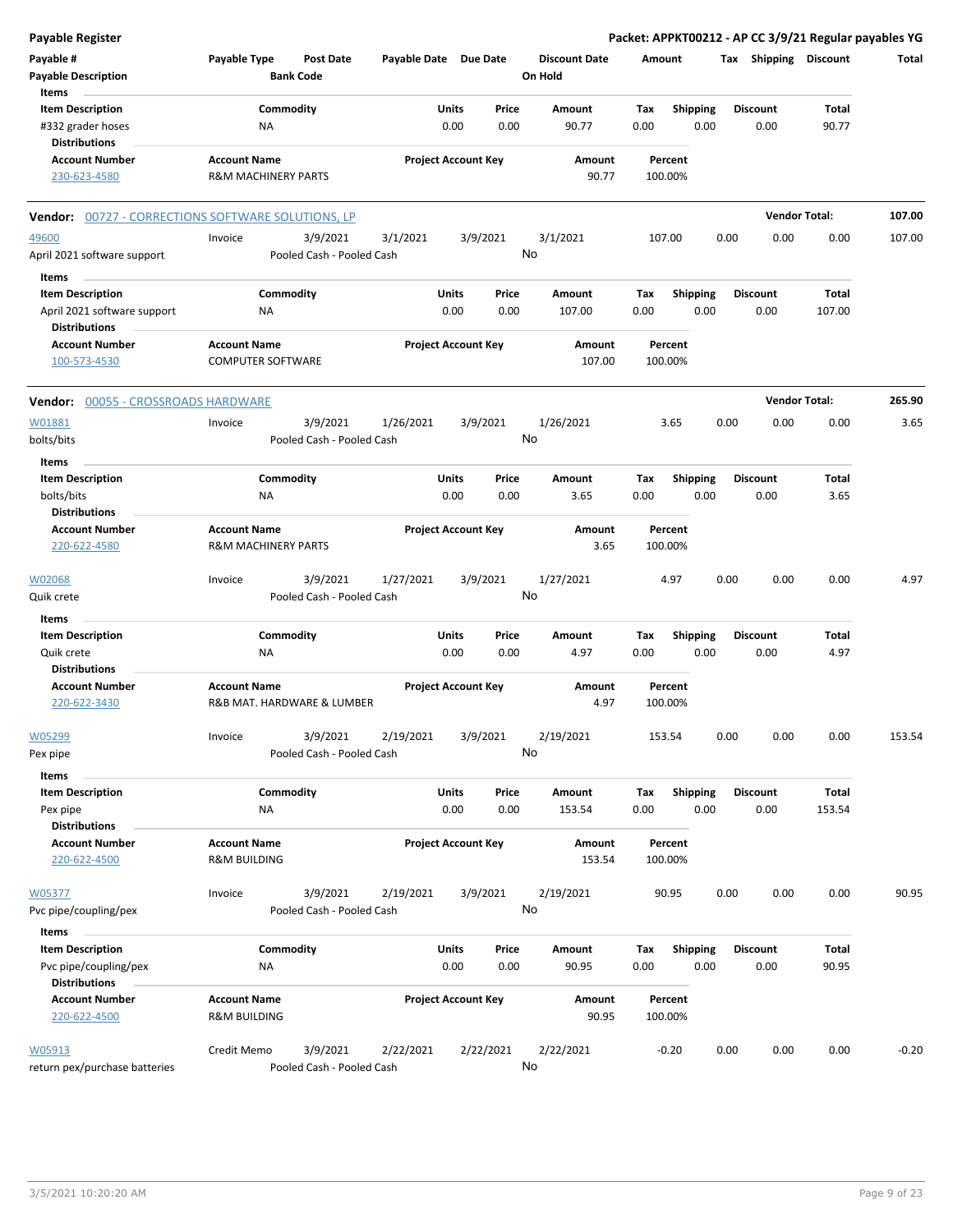**Payable Register Packet: APPKT00212 - AP CC 3/9/21 Regular payables YG**

| Payable #<br><b>Payable Description</b><br>Items                                 | Payable Type                                                | <b>Bank Code</b>               | <b>Post Date</b>                      | Payable Date Due Date |               |                            | <b>Discount Date</b><br>On Hold |             | Amount                           |      | Tax Shipping Discount   |                          | Total    |
|----------------------------------------------------------------------------------|-------------------------------------------------------------|--------------------------------|---------------------------------------|-----------------------|---------------|----------------------------|---------------------------------|-------------|----------------------------------|------|-------------------------|--------------------------|----------|
| <b>Item Description</b><br>return pex/purchase batteries<br><b>Distributions</b> |                                                             | Commodity<br>ΝA                |                                       |                       | Units<br>0.00 | Price<br>0.00              | Amount<br>-0.20                 | Tax<br>0.00 | <b>Shipping</b>                  | 0.00 | <b>Discount</b><br>0.00 | Total<br>$-0.20$         |          |
| <b>Account Number</b><br>220-622-3400<br>220-622-4500                            | <b>Account Name</b><br><b>SHOP SUPPLIES</b><br>R&M BUILDING |                                |                                       |                       |               | <b>Project Account Key</b> | Amount<br>2.99<br>$-3.19$       |             | Percent<br>-1495.00%<br>1595.00% |      |                         |                          |          |
| W05992<br>nutdriver hex set                                                      | Invoice                                                     |                                | 3/9/2021<br>Pooled Cash - Pooled Cash | 2/22/2021             |               | 3/9/2021                   | 2/22/2021<br>No                 |             | 12.99                            | 0.00 | 0.00                    | 0.00                     | 12.99    |
| <b>Items</b>                                                                     |                                                             |                                |                                       |                       |               |                            |                                 |             |                                  |      |                         |                          |          |
| <b>Item Description</b>                                                          |                                                             | Commodity                      |                                       |                       | Units         | Price                      | Amount                          | Tax         | <b>Shipping</b>                  |      | <b>Discount</b>         | Total                    |          |
| nutdriver hex set<br><b>Distributions</b>                                        |                                                             | ΝA                             |                                       |                       | 0.00          | 0.00                       | 12.99                           | 0.00        |                                  | 0.00 | 0.00                    | 12.99                    |          |
| <b>Account Number</b>                                                            | <b>Account Name</b>                                         |                                |                                       |                       |               | <b>Project Account Key</b> | Amount                          |             | Percent                          |      |                         |                          |          |
| 220-622-3400                                                                     | <b>SHOP SUPPLIES</b>                                        |                                |                                       |                       |               |                            | 12.99                           |             | 100.00%                          |      |                         |                          |          |
| Vendor: 00797 - FANNIN COUNTY TAX ASSESSOR-COL                                   |                                                             |                                |                                       |                       |               |                            |                                 |             |                                  |      |                         | <b>Vendor Total:</b>     | 29.50    |
| INV0001388                                                                       | Invoice                                                     |                                | 3/9/2021                              | 3/4/2021              |               | 3/9/2021                   | 3/4/2021                        |             | 22.00                            | 0.00 | 0.00                    | 0.00                     | 22.00    |
| Pct 3 2001 CPS regist. Plate 9048321                                             |                                                             |                                | Pooled Cash - Pooled Cash             |                       |               |                            | No                              |             |                                  |      |                         |                          |          |
| Items                                                                            |                                                             |                                |                                       |                       |               |                            |                                 |             |                                  |      |                         |                          |          |
| <b>Item Description</b>                                                          |                                                             | Commodity                      |                                       |                       | Units         | Price                      | Amount                          | Tax         | <b>Shipping</b>                  |      | <b>Discount</b>         | Total                    |          |
| Pct 3 2001 CPS regist. Plate 9048321<br><b>Distributions</b>                     |                                                             | <b>NA</b>                      |                                       |                       | 0.00          | 0.00                       | 22.00                           | 0.00        |                                  | 0.00 | 0.00                    | 22.00                    |          |
| <b>Account Number</b>                                                            | <b>Account Name</b>                                         |                                |                                       |                       |               | <b>Project Account Key</b> | Amount                          |             | Percent                          |      |                         |                          |          |
| 230-623-4580                                                                     |                                                             | <b>R&amp;M MACHINERY PARTS</b> |                                       |                       |               |                            | 22.00                           |             | 100.00%                          |      |                         |                          |          |
| INV0001410<br>Pct 1 2017 Chev #1804 regist Plate 1290591                         | Invoice                                                     |                                | 3/9/2021<br>Pooled Cash - Pooled Cash | 3/4/2021              |               | 3/9/2021                   | 3/4/2021<br>No                  |             | 7.50                             | 0.00 | 0.00                    | 0.00                     | 7.50     |
| Items                                                                            |                                                             |                                |                                       |                       |               |                            |                                 |             |                                  |      |                         |                          |          |
| <b>Item Description</b><br>Pct 1 2017 Chev #1804 regist Plate 12905 NA           |                                                             | Commodity                      |                                       |                       | Units<br>0.00 | Price<br>0.00              | Amount<br>7.50                  | Tax<br>0.00 | <b>Shipping</b>                  | 0.00 | <b>Discount</b><br>0.00 | Total<br>7.50            |          |
| <b>Distributions</b>                                                             |                                                             |                                |                                       |                       |               |                            |                                 |             |                                  |      |                         |                          |          |
| <b>Account Number</b><br>210-621-4580                                            | <b>Account Name</b>                                         | <b>R&amp;M MACHINERY PARTS</b> |                                       |                       |               | <b>Project Account Key</b> | Amount<br>7.50                  |             | Percent<br>100.00%               |      |                         |                          |          |
| Vendor: 00215 - FIRST UNITED METHODIST CHURCH                                    |                                                             |                                |                                       |                       |               |                            |                                 |             |                                  |      |                         | <b>Vendor Total:</b>     | 2,350.00 |
| INV0001413<br>3/15-4/14/21 200 W 8th lease                                       | Invoice                                                     |                                | 3/9/2021<br>Pooled Cash - Pooled Cash | 3/5/2021              |               | 3/9/2021                   | 3/5/2021<br>No                  |             | 2,350.00                         | 0.00 | 0.00                    | 0.00                     | 2,350.00 |
| Items                                                                            |                                                             |                                |                                       |                       |               |                            |                                 |             |                                  |      |                         |                          |          |
| <b>Item Description</b><br>3/15-4/14/21 200 W 8th lease<br><b>Distributions</b>  |                                                             | Commodity<br>ΝA                |                                       |                       | Units<br>0.00 | Price<br>0.00              | Amount<br>2,350.00              | Tax<br>0.00 | Shipping                         | 0.00 | <b>Discount</b><br>0.00 | <b>Total</b><br>2,350.00 |          |
| <b>Account Number</b><br>100-518-4700                                            | <b>Account Name</b><br>OFFICE SPACE LEASE                   |                                |                                       |                       |               | <b>Project Account Key</b> | Amount<br>2,350.00              |             | Percent<br>100.00%               |      |                         |                          |          |
| <b>Vendor: 00195 - FIX &amp; FEED BONHAM/COMMERCE</b>                            |                                                             |                                |                                       |                       |               |                            |                                 |             |                                  |      |                         | <b>Vendor Total:</b>     | 345.96   |
| 2102-038781                                                                      | Invoice                                                     |                                | 3/9/2021                              | 2/1/2021              |               | 3/9/2021                   | 2/1/2021                        |             | 6.04                             | 0.00 | 0.00                    | 0.00                     | 6.04     |
| Pct 1 hilman fasteners                                                           |                                                             |                                | Pooled Cash - Pooled Cash             |                       |               |                            | No                              |             |                                  |      |                         |                          |          |
| Items                                                                            |                                                             |                                |                                       |                       |               |                            |                                 |             |                                  |      |                         |                          |          |
| <b>Item Description</b>                                                          |                                                             | Commodity                      |                                       |                       | Units         | Price                      | Amount                          | Tax         | Shipping                         |      | <b>Discount</b>         | Total                    |          |
| Pct 1 hilman fasteners<br><b>Distributions</b>                                   |                                                             | ΝA                             |                                       |                       | 0.00          | 0.00                       | 6.04                            | 0.00        |                                  | 0.00 | 0.00                    | 6.04                     |          |
| <b>Account Number</b>                                                            | <b>Account Name</b>                                         |                                |                                       |                       |               | <b>Project Account Key</b> | Amount                          |             | Percent                          |      |                         |                          |          |
| 210-621-3400                                                                     | <b>SHOP SUPPLIES</b>                                        |                                |                                       |                       |               |                            | 6.04                            |             | 100.00%                          |      |                         |                          |          |
| 2102-042112                                                                      | Invoice                                                     |                                | 3/9/2021                              | 2/3/2021              |               | 3/9/2021                   | 2/3/2021                        |             | 25.99                            | 0.00 | 0.00                    | 0.00                     | 25.99    |
| CH grinding shield assembly                                                      |                                                             |                                | Pooled Cash - Pooled Cash             |                       |               |                            | No                              |             |                                  |      |                         |                          |          |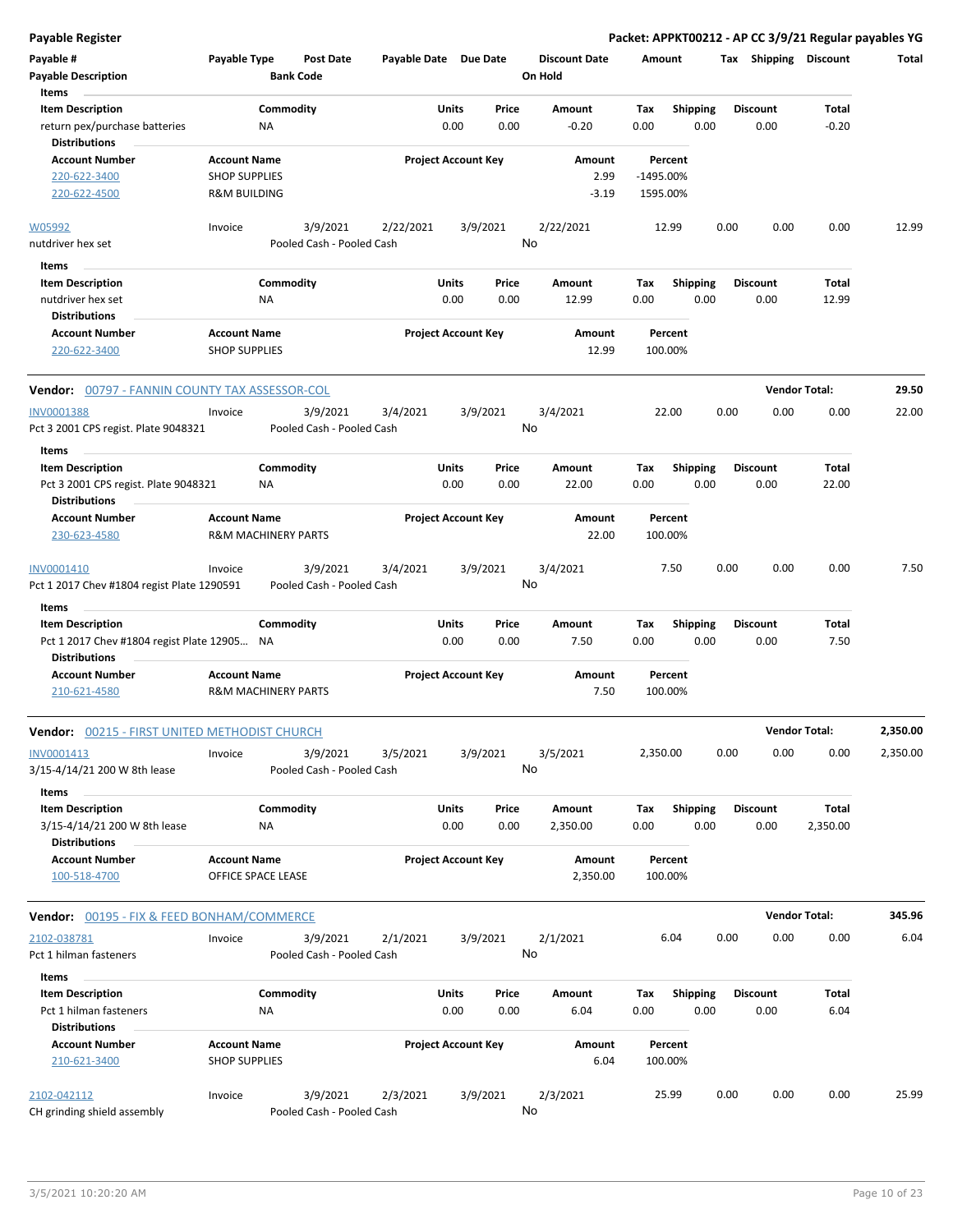| <b>Payable Register</b>                             |                                                    |                           |                       |                            |       |                        |        |                    |      |                       |              | Packet: APPKT00212 - AP CC 3/9/21 Regular payables YG |
|-----------------------------------------------------|----------------------------------------------------|---------------------------|-----------------------|----------------------------|-------|------------------------|--------|--------------------|------|-----------------------|--------------|-------------------------------------------------------|
| Payable #                                           | Payable Type                                       | <b>Post Date</b>          | Payable Date Due Date |                            |       | <b>Discount Date</b>   | Amount |                    |      | Tax Shipping Discount |              | <b>Total</b>                                          |
| <b>Payable Description</b>                          |                                                    | <b>Bank Code</b>          |                       |                            |       | On Hold                |        |                    |      |                       |              |                                                       |
| Items                                               |                                                    |                           |                       |                            |       |                        |        |                    |      |                       |              |                                                       |
| <b>Item Description</b>                             |                                                    | Commodity                 |                       | Units                      | Price | Amount                 | Tax    | <b>Shipping</b>    |      | <b>Discount</b>       | <b>Total</b> |                                                       |
| CH grinding shield assembly<br><b>Distributions</b> | ΝA                                                 |                           |                       | 0.00                       | 0.00  | 25.99                  | 0.00   | 0.00               |      | 0.00                  | 25.99        |                                                       |
| <b>Account Number</b>                               | <b>Account Name</b>                                |                           |                       | <b>Project Account Key</b> |       | Amount                 |        | Percent            |      |                       |              |                                                       |
| 690-669-1650                                        | <b>CONSTRUCTION</b>                                |                           |                       |                            |       | 25.99                  |        | 100.00%            |      |                       |              |                                                       |
| 2102-051941                                         | Invoice                                            | 3/9/2021                  | 2/8/2021              | 3/9/2021                   |       | 2/8/2021               |        | 33.15              | 0.00 | 0.00                  | 0.00         | 33.15                                                 |
| CH tape/marking spray                               |                                                    | Pooled Cash - Pooled Cash |                       |                            |       | No                     |        |                    |      |                       |              |                                                       |
| Items                                               |                                                    |                           |                       |                            |       |                        |        |                    |      |                       |              |                                                       |
| <b>Item Description</b>                             |                                                    | Commodity                 |                       | Units                      | Price | Amount                 | Tax    | <b>Shipping</b>    |      | <b>Discount</b>       | Total        |                                                       |
| CH tape/marking spray<br><b>Distributions</b>       | ΝA                                                 |                           |                       | 0.00                       | 0.00  | 33.15                  | 0.00   | 0.00               |      | 0.00                  | 33.15        |                                                       |
| <b>Account Number</b>                               | <b>Account Name</b>                                |                           |                       | <b>Project Account Key</b> |       | Amount                 |        | Percent            |      |                       |              |                                                       |
| 690-669-1650                                        | <b>CONSTRUCTION</b>                                |                           |                       |                            |       | 33.15                  |        | 100.00%            |      |                       |              |                                                       |
| 2102-055553                                         | Invoice                                            | 3/9/2021                  | 2/9/2021              | 3/9/2021                   |       | 2/9/2021               |        | 101.41             | 0.00 | 0.00                  | 0.00         | 101.41                                                |
| Pct 4 gloves                                        |                                                    | Pooled Cash - Pooled Cash |                       |                            |       | No                     |        |                    |      |                       |              |                                                       |
| Items                                               |                                                    |                           |                       |                            |       |                        |        |                    |      |                       |              |                                                       |
| <b>Item Description</b>                             |                                                    | Commodity                 |                       | Units                      | Price | Amount                 | Tax    | <b>Shipping</b>    |      | <b>Discount</b>       | <b>Total</b> |                                                       |
| Pct 4 gloves                                        | NA                                                 |                           |                       | 0.00                       | 0.00  | 101.41                 | 0.00   | 0.00               |      | 0.00                  | 101.41       |                                                       |
| <b>Distributions</b>                                |                                                    |                           |                       |                            |       |                        |        |                    |      |                       |              |                                                       |
| <b>Account Number</b>                               | <b>Account Name</b>                                |                           |                       | <b>Project Account Key</b> |       | Amount                 |        | Percent            |      |                       |              |                                                       |
| 240-624-3400                                        | <b>SHOP SUPPLIES</b>                               |                           |                       |                            |       | 101.41                 |        | 100.00%            |      |                       |              |                                                       |
| 2102-057228                                         | Invoice                                            | 3/9/2021                  | 2/10/2021             | 3/9/2021                   |       | 2/10/2021              |        | 15.92              | 0.00 | 0.00                  | 0.00         | 15.92                                                 |
| Pct 4 key for fuel/gate                             |                                                    | Pooled Cash - Pooled Cash |                       |                            |       | No                     |        |                    |      |                       |              |                                                       |
| Items                                               |                                                    |                           |                       |                            |       |                        |        |                    |      |                       |              |                                                       |
| <b>Item Description</b>                             |                                                    | Commodity                 |                       | Units                      | Price | Amount                 | Tax    | <b>Shipping</b>    |      | <b>Discount</b>       | Total        |                                                       |
| Pct 4 key for fuel/gate                             | ΝA                                                 |                           |                       | 0.00                       | 0.00  | 15.92                  | 0.00   | 0.00               |      | 0.00                  | 15.92        |                                                       |
| <b>Distributions</b>                                |                                                    |                           |                       |                            |       |                        |        |                    |      |                       |              |                                                       |
| <b>Account Number</b><br>240-624-3400               | <b>Account Name</b><br><b>SHOP SUPPLIES</b>        |                           |                       | <b>Project Account Key</b> |       | <b>Amount</b><br>15.92 |        | Percent<br>100.00% |      |                       |              |                                                       |
| 2102-057794                                         | Invoice                                            | 3/9/2021                  | 2/10/2021             | 3/9/2021                   |       | 2/10/2021              |        | 5.18               | 0.00 | 0.00                  | 0.00         | 5.18                                                  |
| SA/Agrilife outside faucet covers                   |                                                    | Pooled Cash - Pooled Cash |                       |                            |       | No                     |        |                    |      |                       |              |                                                       |
| Items                                               |                                                    |                           |                       |                            |       |                        |        |                    |      |                       |              |                                                       |
| <b>Item Description</b>                             |                                                    | Commodity                 |                       | Units                      | Price | Amount                 | Tax    | <b>Shipping</b>    |      | <b>Discount</b>       | Total        |                                                       |
| SA/Agrilife outside faucet covers                   | NA                                                 |                           |                       | 0.00                       | 0.00  | 5.18                   | 0.00   | 0.00               |      | 0.00                  | 5.18         |                                                       |
| <b>Distributions</b>                                |                                                    |                           |                       |                            |       |                        |        |                    |      |                       |              |                                                       |
| <b>Account Number</b>                               | <b>Account Name</b>                                |                           |                       | <b>Project Account Key</b> |       | Amount                 |        | Percent            |      |                       |              |                                                       |
| 100-513-4500<br>100-516-4500                        | <b>R&amp;M BUILDING</b><br><b>R&amp;M BUILDING</b> |                           |                       |                            |       | 2.59<br>2.59           |        | 50.00%<br>50.00%   |      |                       |              |                                                       |
| 2102-082109                                         | Invoice                                            | 3/9/2021                  | 2/22/2021             | 3/9/2021                   |       | 2/22/2021              |        | 12.99              | 0.00 | 0.00                  | 0.00         | 12.99                                                 |
| Pct 4 water fountain cartridge                      |                                                    | Pooled Cash - Pooled Cash |                       |                            |       | No                     |        |                    |      |                       |              |                                                       |
| Items                                               |                                                    |                           |                       |                            |       |                        |        |                    |      |                       |              |                                                       |
| <b>Item Description</b>                             |                                                    | Commodity                 |                       | Units                      | Price | Amount                 | Tax    | <b>Shipping</b>    |      | <b>Discount</b>       | Total        |                                                       |
| Pct 4 water fountain cartridge                      | ΝA                                                 |                           |                       | 0.00                       | 0.00  | 12.99                  | 0.00   | 0.00               |      | 0.00                  | 12.99        |                                                       |
| <b>Distributions</b>                                |                                                    |                           |                       |                            |       |                        |        |                    |      |                       |              |                                                       |
| <b>Account Number</b><br>240-624-3400               | <b>Account Name</b><br><b>SHOP SUPPLIES</b>        |                           |                       | <b>Project Account Key</b> |       | Amount<br>12.99        |        | Percent<br>100.00% |      |                       |              |                                                       |
| 2102-087449                                         | Invoice                                            | 3/9/2021                  | 2/24/2021             | 3/9/2021                   |       | 2/24/2021              |        | 79.92              | 0.00 | 0.00                  | 0.00         | 79.92                                                 |
| Pct 4 master lock                                   |                                                    | Pooled Cash - Pooled Cash |                       |                            |       | No                     |        |                    |      |                       |              |                                                       |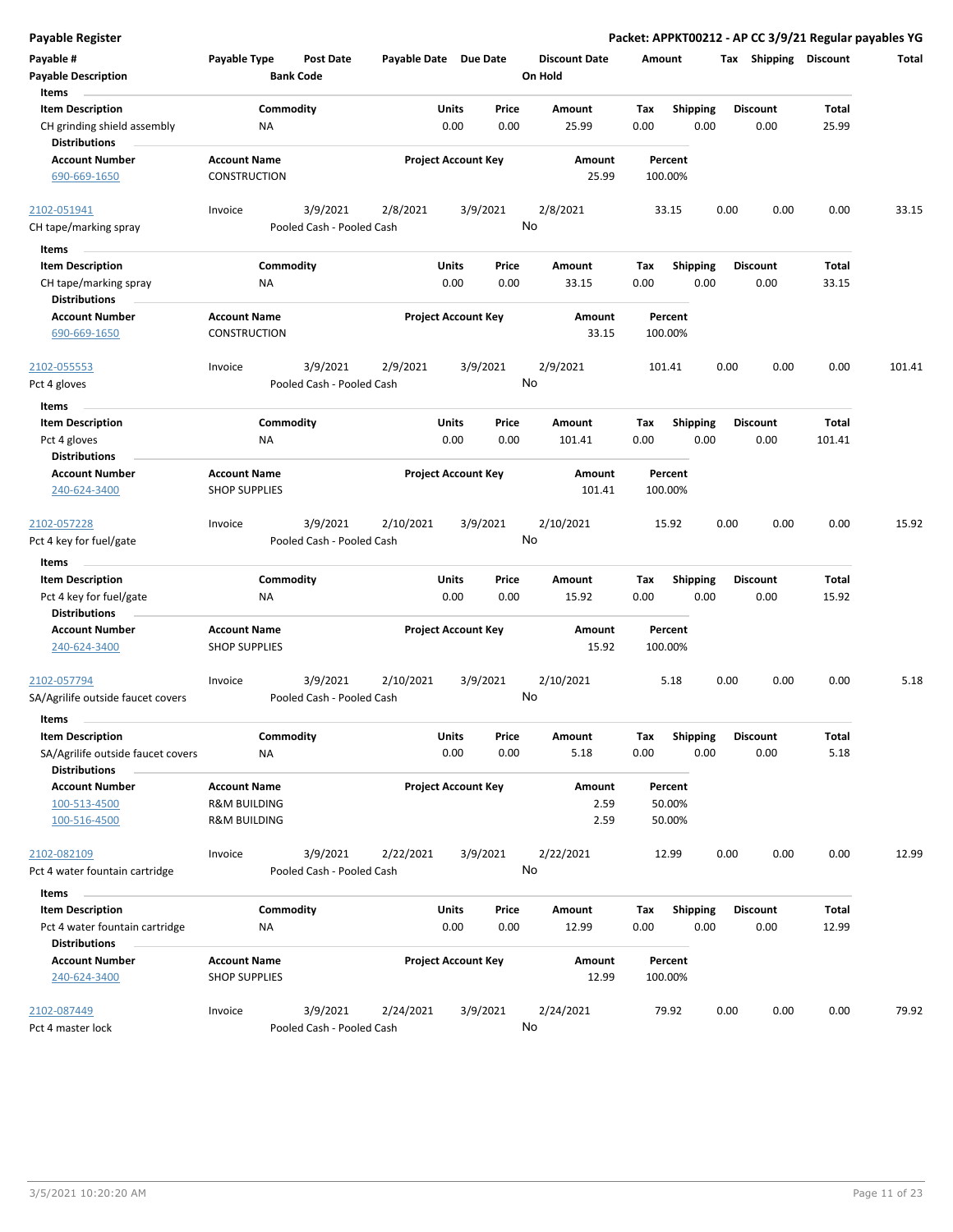**Payable # Payable Type Post Date Payable Date Due Date Payable Description Bank Code Discount Date Amount Tax Shipping Discount Total On Hold** 0.00 0.00 **Units** Pct 4 master lock **CCL ACCLUS A MA CCL ACCLUS** 0.00 **CCL ACCLUS** 0.00 **CCL ACCLUS** 0.00 **CCL ACCLUS** 0.00 **CCL ACCLUS** 0.00 **CCL ACCLUS** 0.00 **CCL Item Description** 79.92 **Price Amount Tax** 0.00 79.92 Commodity **Shipping Shipping Commodity Shipping Discount** Total NA **Items** 0.00 **Discount Account Number Account Name Project Account Key Amount Distributions Percent** 240-624-3400 SHOP SUPPLIES 79.92 100.00% 3/9/2021 2/25/2021 3/9/2021 Pct 4 absorbant **Property** Pooled Cash - Pooled Cash 2102-090785 Invoice 2/25/2021 26.48 0.00 0.00 0.00 26.48 No 0.00 0.00 **Units** Pct 4 absorbant 0.00 **Item Description** 26.48 **Price Amount Tax** 0.00 26.48 Commodity **Shipping Shipping Commodity Shipping Discount** Total NA **Items** 0.00 **Discount Account Number Account Name Project Account Key Amount Distributions Percent** 240-624-3400 SHOP SUPPLIES 26.48 100.00% 3/9/2021 2/26/2021 3/9/2021 Pct 3 belly dump parts Pooled Cash - Pooled Cash 2102-092256 Invoice 2/26/2021 30.89 0.00 0.00 0.00 30.89 No 0.00 0.00 **Units** Pct 3 belly dump parts **1.000** C.00 C.00 C.00 C.00 C.00 Belly dump parts **1.000 C.00** Belly dump parts **1.000** C.00 **Item Description** 30.89 **Price Amount Tax** 0.00 30.89 Commodity **Shipping Example 1 Commodity Shipping Discount** Total NA **Items** 0.00 **Discount Account Number Account Name Project Account Key Amount Distributions Percent** 230-623-4580 R&M MACHINERY PARTS 30.89 100.00% 3/9/2021 2/26/2021 3/9/2021 Pct 1 hose for shop sink Pooled Cash - Pooled Cash 2102-092266 Invoice 2/26/2021 7.99 0.00 0.00 0.00 7.99 No 0.00 0.00 **Units** Pct 1 hose for shop sink  $NA$  NA  $0.00$  0.00 0.00 7.99 0.00 **Item Description** 7.99 **Price Amount Tax** 0.00 7.99 0.00 Commodity **Shipping Example 1 Commodity Shipping Discount** Total NA **Items Discount Account Number Account Name Project Account Key Amount Distributions Percent** 210-621-4500 R&M BUILDING 7.99 100.00% **Vendor:** 00314 - GRAHAM INTERNATIONAL INC. **Vendor Total: 5,671.03** 3/9/2021 2/25/2021 3/9/2021 #12110 Pct 3 2014 International repair Pooled Cash - Pooled Cash 02S90332 Invoice 2/25/2021 5,671.03 0.00 0.00 0.00 5,671.03 No 0.00 0.00 **Units** #12110 Pct 3 2014 International repair 0.00 **Item Description** 5,671.03 **Price Amount Tax** 0.00 5,671.03 Commodity **Shipping Example 1 Commodity Shipping Discount** Total NA **Items** 0.00 **Discount Account Number Account Name Project Account Key Amount Distributions Percent** 230-623-4580 R&M MACHINERY PARTS 5,671.03 100.00% **Vendor:** 00010 - HOLLAND, JORDAN PLLC **Vendor Total: 692.75** 3/9/2021 1/28/2021 3/9/2021 CR-20-27751 Pennington Dst Ct Pooled Cash - Pooled Cash INV0001407 Invoice 1/28/2021 692.75 0.00 0.00 0.00 692.75 No 0.00 0.00 **Units** CR-20-27751 Pennington Dst Ct MA NA 0.00 0.00 692.75 0.00 **Item Description** 692.75 **Price Amount Tax** 0.00 692.75 Commodity **Shipping Shipping Commodity Shipping Discount** Total NA **Items** 0.00 **Discount Account Number Account Name Project Account Key Amount Distributions Percent** 100-435-4370 ATTORNEY FEES 692.75 100.00% **Vendor:** VEN02299 - Hunt, James **Vendor Total: 250.00** 3/9/2021 2/10/2021 3/9/2021 INV0001412 Invoice 2/10/2021 250.00 0.00 0.00 0.00 250.00

No

**Payable Register Packet: APPKT00212 - AP CC 3/9/21 Regular payables YG**

Radio tower repair **Pooled Cash - Pooled Cash**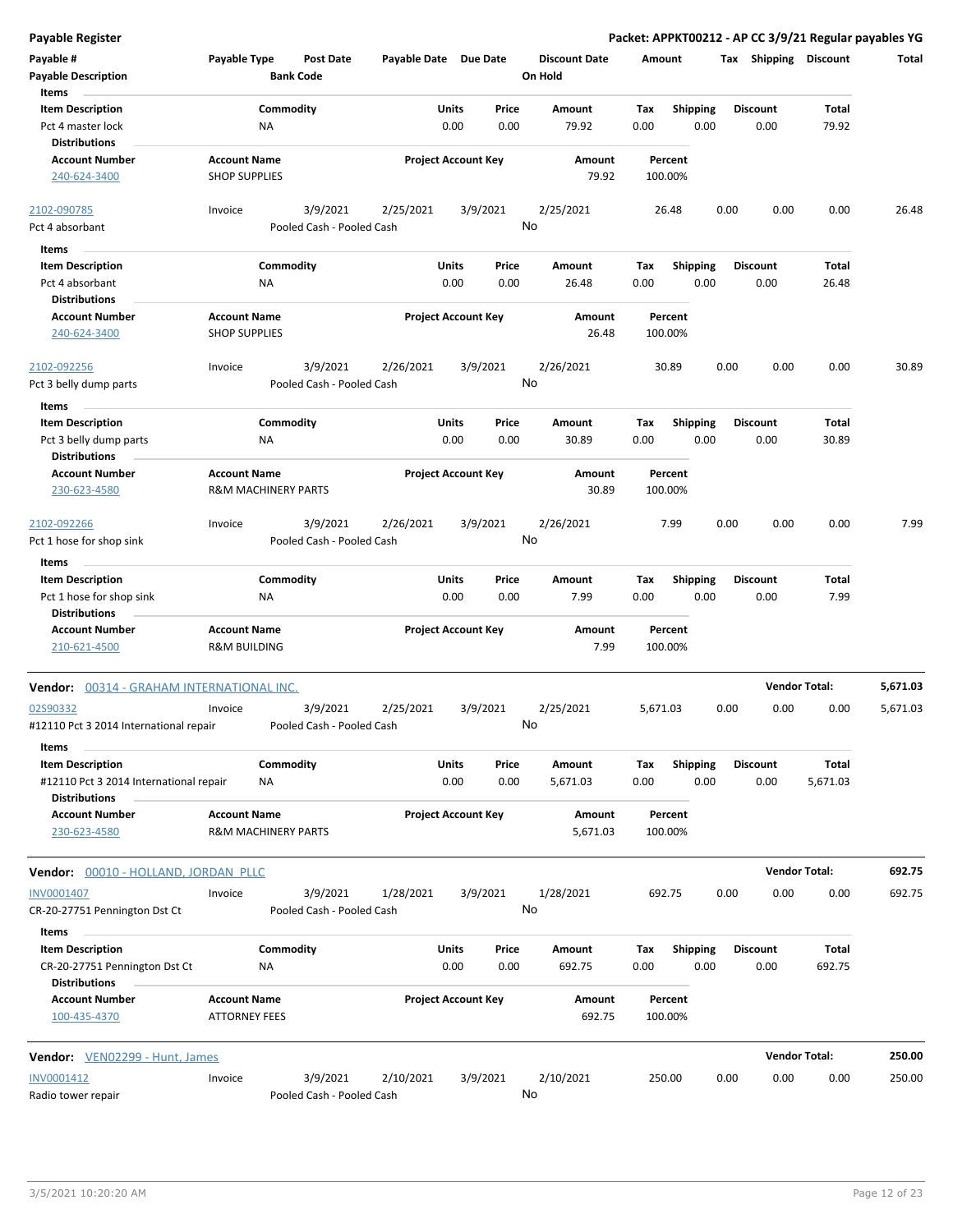| <b>Payable Register</b>                                                                       |                                                 |                                       |                       |                                |                                 |                    |                         | Packet: APPKT00212 - AP CC 3/9/21 Regular payables YG |                      |          |
|-----------------------------------------------------------------------------------------------|-------------------------------------------------|---------------------------------------|-----------------------|--------------------------------|---------------------------------|--------------------|-------------------------|-------------------------------------------------------|----------------------|----------|
| Payable #<br><b>Payable Description</b>                                                       | Payable Type                                    | <b>Post Date</b><br><b>Bank Code</b>  | Payable Date Due Date |                                | <b>Discount Date</b><br>On Hold | Amount             |                         | Tax Shipping Discount                                 |                      | Total    |
| Items<br><b>Item Description</b>                                                              |                                                 | Commodity                             |                       | Units<br>Price                 | Amount                          | Tax                | <b>Shipping</b>         | <b>Discount</b>                                       | Total                |          |
| Radio tower repair<br><b>Distributions</b>                                                    | <b>NA</b>                                       |                                       |                       | 0.00<br>0.00                   | 250.00                          | 0.00               | 0.00                    | 0.00                                                  | 250.00               |          |
| <b>Account Number</b><br>100-543-4220                                                         | <b>Account Name</b><br>R&M RADIO/TOWER          |                                       |                       | <b>Project Account Key</b>     | Amount<br>250.00                | Percent<br>100.00% |                         |                                                       |                      |          |
| Vendor: 00796 - INDIGENT HEALTHCARE SOLUTIONS, LTD                                            |                                                 |                                       |                       |                                |                                 |                    |                         |                                                       | <b>Vendor Total:</b> | 1,059.00 |
| 71372                                                                                         | Invoice                                         | 3/9/2021                              | 3/1/2021              | 3/9/2021                       | 3/1/2021                        | 1,059.00           |                         | 0.00<br>0.00                                          | 0.00                 | 1,059.00 |
| April 2021 software support                                                                   |                                                 | Pooled Cash - Pooled Cash             |                       |                                | No                              |                    |                         |                                                       |                      |          |
| Items                                                                                         |                                                 |                                       |                       |                                |                                 |                    |                         |                                                       |                      |          |
| <b>Item Description</b><br>April 2021 software support<br><b>Distributions</b>                | NA                                              | Commodity                             |                       | Units<br>Price<br>0.00<br>0.00 | Amount<br>1,059.00              | Tax<br>0.00        | <b>Shipping</b><br>0.00 | <b>Discount</b><br>0.00                               | Total<br>1,059.00    |          |
| <b>Account Number</b><br>100-645-4530                                                         | <b>Account Name</b><br><b>COMPUTER SOFTWARE</b> |                                       |                       | <b>Project Account Key</b>     | Amount<br>1,059.00              | Percent<br>100.00% |                         |                                                       |                      |          |
| Vendor: 00273 - LEXISNEXIS RISK DATA MANAGEMENT INC                                           |                                                 |                                       |                       |                                |                                 |                    |                         |                                                       | <b>Vendor Total:</b> | 100.00   |
| 139450420210131<br>#1394504 Const #1 Jan 2021 online research                                 | Invoice                                         | 3/9/2021<br>Pooled Cash - Pooled Cash | 1/31/2021             | 3/9/2021                       | 1/31/2021<br>No                 | 50.00              |                         | 0.00<br>0.00                                          | 0.00                 | 50.00    |
| Items                                                                                         |                                                 |                                       |                       |                                |                                 |                    |                         |                                                       |                      |          |
| <b>Item Description</b><br>#1394504 Const #1 Jan 2021 online resear NA                        |                                                 | Commodity                             |                       | Units<br>Price<br>0.00<br>0.00 | Amount<br>50.00                 | Tax<br>0.00        | <b>Shipping</b><br>0.00 | <b>Discount</b><br>0.00                               | Total<br>50.00       |          |
| <b>Distributions</b><br><b>Account Number</b>                                                 | <b>Account Name</b>                             |                                       |                       | <b>Project Account Key</b>     | Amount                          | Percent            |                         |                                                       |                      |          |
| 100-551-5910                                                                                  | <b>ONLINE RESEARCH</b>                          |                                       |                       |                                | 50.00                           | 100.00%            |                         |                                                       |                      |          |
| 1394504-20210228<br>#1394504 Const #1 Feb 2021 online research                                | Invoice                                         | 3/9/2021<br>Pooled Cash - Pooled Cash | 2/28/2021             | 3/9/2021                       | 2/28/2021<br>No                 | 50.00              |                         | 0.00<br>0.00                                          | 0.00                 | 50.00    |
| Items                                                                                         |                                                 |                                       |                       |                                |                                 |                    |                         |                                                       |                      |          |
| <b>Item Description</b><br>#1394504 Const #1 Feb 2021 online resea NA<br><b>Distributions</b> |                                                 | Commodity                             |                       | Units<br>Price<br>0.00<br>0.00 | Amount<br>50.00                 | Tax<br>0.00        | <b>Shipping</b><br>0.00 | <b>Discount</b><br>0.00                               | Total<br>50.00       |          |
| <b>Account Number</b><br>100-551-5910                                                         | <b>Account Name</b><br><b>ONLINE RESEARCH</b>   |                                       |                       | <b>Project Account Key</b>     | Amount<br>50.00                 | Percent<br>100.00% |                         |                                                       |                      |          |
| <b>Vendor: 00031 - LEXISNEXIS</b>                                                             |                                                 |                                       |                       |                                |                                 |                    |                         |                                                       | <b>Vendor Total:</b> | 384.00   |
| 3093112103<br>Feb 2021 DA online research                                                     | Invoice                                         | 3/9/2021<br>Pooled Cash - Pooled Cash | 2/28/2021             | 3/9/2021                       | 2/28/2021<br>No                 | 384.00             |                         | 0.00<br>0.00                                          | 0.00                 | 384.00   |
| Items<br><b>Item Description</b>                                                              |                                                 | Commodity                             |                       | Units<br>Price                 | Amount                          | Tax                | Shipping                | <b>Discount</b>                                       | Total                |          |
| Feb 2021 DA online research<br><b>Distributions</b>                                           | NA                                              |                                       |                       | 0.00<br>0.00                   | 384.00                          | 0.00               | 0.00                    | 0.00                                                  | 384.00               |          |
| <b>Account Number</b><br>100-475-5910                                                         | <b>Account Name</b>                             | <b>ONLINE RESEARCH</b>                |                       | <b>Project Account Key</b>     | Amount<br>384.00                | Percent<br>100.00% |                         |                                                       |                      |          |
| Vendor: 00446 - MAGNEGAS WELDING SUPPLY - SOUTH, LL                                           |                                                 |                                       |                       |                                |                                 |                    |                         |                                                       | <b>Vendor Total:</b> | 14.56    |
| 00068062                                                                                      | Invoice                                         | 3/9/2021                              | 2/28/2021             | 3/9/2021                       | 2/28/2021                       | 14.56              |                         | 0.00<br>0.00                                          | 0.00                 | 14.56    |
| Pct 3 cylinder rental                                                                         |                                                 | Pooled Cash - Pooled Cash             |                       |                                | No                              |                    |                         |                                                       |                      |          |
| Items                                                                                         |                                                 |                                       |                       |                                |                                 |                    |                         |                                                       |                      |          |
| <b>Item Description</b>                                                                       |                                                 | Commodity                             |                       | Units<br>Price                 | Amount                          | Tax                | <b>Shipping</b>         | <b>Discount</b>                                       | Total                |          |
| Pct 3 cylinder rental<br><b>Distributions</b>                                                 | NA                                              |                                       |                       | 0.00<br>0.00                   | 14.56                           | 0.00               | 0.00                    | 0.00                                                  | 14.56                |          |
| <b>Account Number</b><br>230-623-3430                                                         | <b>Account Name</b>                             | R&B MAT. HARDWARE & LUMBER            |                       | <b>Project Account Key</b>     | Amount<br>14.56                 | Percent<br>100.00% |                         |                                                       |                      |          |

**Vendor:** 00420 - NOBLE RESOURCES PEST CONTROL **Vendor Total: 467.00**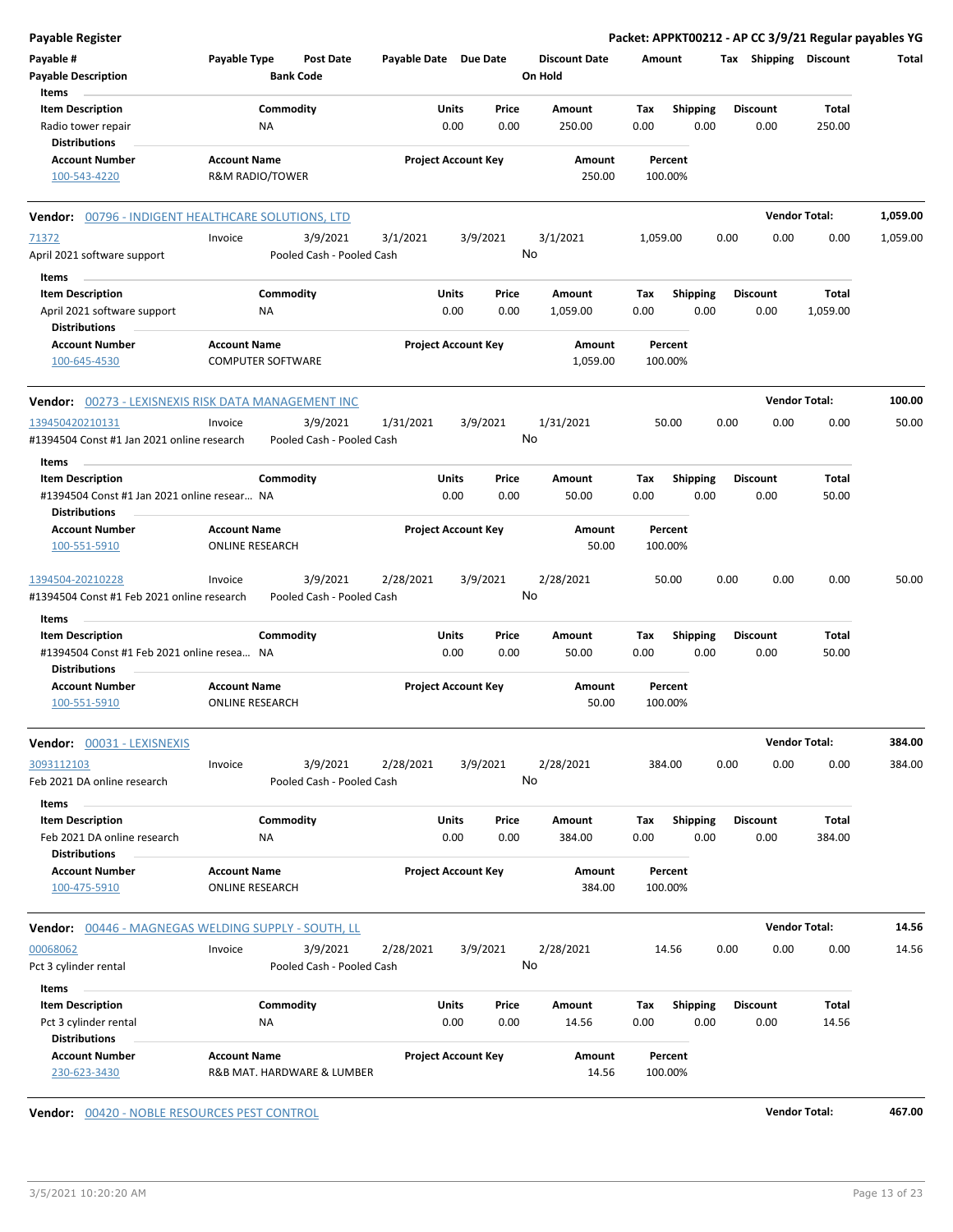| <b>Payable Register</b>                                     |                                     |                  |                                       |                       |              |                            |         |                      |          |                    |      |                       | Packet: APPKT00212 - AP CC 3/9/21 Regular payables YG |          |
|-------------------------------------------------------------|-------------------------------------|------------------|---------------------------------------|-----------------------|--------------|----------------------------|---------|----------------------|----------|--------------------|------|-----------------------|-------------------------------------------------------|----------|
| Payable #<br><b>Payable Description</b>                     | Payable Type                        | <b>Bank Code</b> | <b>Post Date</b>                      | Payable Date Due Date |              |                            | On Hold | <b>Discount Date</b> | Amount   |                    |      | Tax Shipping Discount |                                                       | Total    |
| 32202<br>711 Hwy 56 Windom pest control                     | Invoice                             |                  | 3/9/2021<br>Pooled Cash - Pooled Cash | 3/1/2021              |              | 3/9/2021                   | No      | 3/1/2021             |          | 65.00              | 0.00 | 0.00                  | 0.00                                                  | 65.00    |
| Items                                                       |                                     |                  |                                       |                       |              |                            |         |                      |          |                    |      |                       |                                                       |          |
| <b>Item Description</b>                                     |                                     | Commodity        |                                       |                       | Units        | Price                      |         | Amount               | Tax      | <b>Shipping</b>    |      | <b>Discount</b>       | Total                                                 |          |
| 711 Hwy 56 Windom pest control                              |                                     | ΝA               |                                       |                       | 0.00         | 0.00                       |         | 65.00                | 0.00     | 0.00               |      | 0.00                  | 65.00                                                 |          |
| <b>Distributions</b>                                        |                                     |                  |                                       |                       |              |                            |         |                      |          |                    |      |                       |                                                       |          |
| <b>Account Number</b>                                       | <b>Account Name</b>                 |                  |                                       |                       |              | <b>Project Account Key</b> |         | Amount               |          | Percent            |      |                       |                                                       |          |
| 100-515-4501                                                | PEST CONTROL                        |                  |                                       |                       |              |                            |         | 65.00                |          | 100.00%            |      |                       |                                                       |          |
| 328242                                                      | Invoice                             |                  | 3/9/2021                              | 3/1/2021              |              | 3/9/2021                   |         | 3/1/2021             |          | 70.00              | 0.00 | 0.00                  | 0.00                                                  | 70.00    |
| Probation 411 Chestnut pest control                         |                                     |                  | Pooled Cash - Pooled Cash             |                       |              |                            | No      |                      |          |                    |      |                       |                                                       |          |
| Items                                                       |                                     |                  |                                       |                       |              |                            |         |                      |          |                    |      |                       |                                                       |          |
| <b>Item Description</b>                                     |                                     | Commodity        |                                       |                       | <b>Units</b> | Price                      |         | Amount               | Tax      | <b>Shipping</b>    |      | <b>Discount</b>       | Total                                                 |          |
|                                                             |                                     | NA               |                                       |                       | 0.00         | 0.00                       |         | 70.00                | 0.00     | 0.00               |      | 0.00                  | 70.00                                                 |          |
| Probation 411 Chestnut pest control<br><b>Distributions</b> |                                     |                  |                                       |                       |              |                            |         |                      |          |                    |      |                       |                                                       |          |
| <b>Account Number</b><br>100-512-4501                       | <b>Account Name</b><br>PEST CONTROL |                  |                                       |                       |              | <b>Project Account Key</b> |         | Amount<br>70.00      |          | Percent<br>100.00% |      |                       |                                                       |          |
| 328246                                                      | Invoice                             |                  | 3/9/2021                              | 3/1/2021              |              | 3/9/2021                   |         | 3/1/2021             |          | 95.00              | 0.00 | 0.00                  | 0.00                                                  | 95.00    |
| 210 Main pest control                                       |                                     |                  | Pooled Cash - Pooled Cash             |                       |              |                            | No      |                      |          |                    |      |                       |                                                       |          |
| Items                                                       |                                     |                  |                                       |                       |              |                            |         |                      |          |                    |      |                       |                                                       |          |
| <b>Item Description</b>                                     |                                     | Commodity        |                                       |                       | Units        | Price                      |         | Amount               | Tax      | <b>Shipping</b>    |      | <b>Discount</b>       | Total                                                 |          |
| 210 Main pest control                                       |                                     | NA               |                                       |                       | 0.00         | 0.00                       |         | 95.00                | 0.00     | 0.00               |      | 0.00                  | 95.00                                                 |          |
| <b>Distributions</b>                                        |                                     |                  |                                       |                       |              |                            |         |                      |          |                    |      |                       |                                                       |          |
| <b>Account Number</b>                                       | <b>Account Name</b>                 |                  |                                       |                       |              | <b>Project Account Key</b> |         | Amount               |          | Percent            |      |                       |                                                       |          |
| 100-513-4501                                                | PEST CONTROL                        |                  |                                       |                       |              |                            |         | 95.00                |          | 100.00%            |      |                       |                                                       |          |
| 328247                                                      | Invoice                             |                  | 3/9/2021                              | 3/1/2021              |              | 3/9/2021                   |         | 3/1/2021             |          | 80.00              | 0.00 | 0.00                  | 0.00                                                  | 80.00    |
| Sheriff Silo rd pet control                                 |                                     |                  | Pooled Cash - Pooled Cash             |                       |              |                            | No      |                      |          |                    |      |                       |                                                       |          |
|                                                             |                                     |                  |                                       |                       |              |                            |         |                      |          |                    |      |                       |                                                       |          |
| Items                                                       |                                     |                  |                                       |                       | Units        | Price                      |         |                      |          |                    |      |                       | Total                                                 |          |
| <b>Item Description</b>                                     |                                     | Commodity        |                                       |                       |              |                            |         | Amount               | Tax      | Shipping           |      | <b>Discount</b>       |                                                       |          |
| Sheriff Silo rd pet control                                 |                                     | NA               |                                       |                       | 0.00         | 0.00                       |         | 80.00                | 0.00     | 0.00               |      | 0.00                  | 80.00                                                 |          |
| <b>Distributions</b>                                        |                                     |                  |                                       |                       |              |                            |         |                      |          |                    |      |                       |                                                       |          |
| <b>Account Number</b>                                       | <b>Account Name</b>                 |                  |                                       |                       |              | <b>Project Account Key</b> |         | Amount               |          | Percent            |      |                       |                                                       |          |
| 100-560-4501                                                | PEST CONTROL                        |                  |                                       |                       |              |                            |         | 80.00                |          | 100.00%            |      |                       |                                                       |          |
| 328250                                                      | Invoice                             |                  | 3/9/2021                              | 3/1/2021              |              | 3/9/2021                   |         | 3/1/2021             |          | 67.00              | 0.00 | 0.00                  | 0.00                                                  | 67.00    |
| 1203 Sam Rayburn pest control                               |                                     |                  | Pooled Cash - Pooled Cash             |                       |              |                            | No      |                      |          |                    |      |                       |                                                       |          |
| Items                                                       |                                     |                  |                                       |                       |              |                            |         |                      |          |                    |      |                       |                                                       |          |
| <b>Item Description</b>                                     |                                     | Commodity        |                                       |                       | Units        | Price                      |         | Amount               | Tax      | Shipping           |      | <b>Discount</b>       | Total                                                 |          |
| 1203 Sam Rayburn pest control<br><b>Distributions</b>       |                                     | NA               |                                       |                       | 0.00         | 0.00                       |         | 67.00                | 0.00     | 0.00               |      | 0.00                  | 67.00                                                 |          |
| <b>Account Number</b>                                       | <b>Account Name</b>                 |                  |                                       |                       |              | <b>Project Account Key</b> |         | Amount               |          | Percent            |      |                       |                                                       |          |
| 100-511-4501                                                | PEST CONTROL                        |                  |                                       |                       |              |                            |         | 67.00                |          | 100.00%            |      |                       |                                                       |          |
| 328287                                                      | Invoice                             |                  | 3/9/2021                              | 3/1/2021              |              | 3/9/2021                   |         | 3/1/2021             |          | 90.00              | 0.00 | 0.00                  | 0.00                                                  | 90.00    |
| 800 2nd St pest control                                     |                                     |                  | Pooled Cash - Pooled Cash             |                       |              |                            | No      |                      |          |                    |      |                       |                                                       |          |
| Items                                                       |                                     |                  |                                       |                       |              |                            |         |                      |          |                    |      |                       |                                                       |          |
| <b>Item Description</b>                                     |                                     | Commodity        |                                       |                       | Units        | Price                      |         | Amount               | Tax      | <b>Shipping</b>    |      | <b>Discount</b>       | <b>Total</b>                                          |          |
| 800 2nd St pest control                                     |                                     | NA               |                                       |                       | 0.00         | 0.00                       |         | 90.00                | 0.00     | 0.00               |      | 0.00                  | 90.00                                                 |          |
| <b>Distributions</b>                                        |                                     |                  |                                       |                       |              |                            |         |                      |          |                    |      |                       |                                                       |          |
| <b>Account Number</b>                                       | <b>Account Name</b>                 |                  |                                       |                       |              | <b>Project Account Key</b> |         | Amount               |          | Percent            |      |                       |                                                       |          |
| 100-518-4501                                                | PEST CONTROL                        |                  |                                       |                       |              |                            |         | 90.00                |          | 100.00%            |      |                       |                                                       |          |
|                                                             |                                     |                  |                                       |                       |              |                            |         |                      |          |                    |      |                       |                                                       |          |
| <b>Vendor:</b> 00429 - N-TEX SAND & GRAVEL OPERATING, LLC   |                                     |                  |                                       |                       |              |                            |         |                      |          |                    |      |                       | <b>Vendor Total:</b>                                  | 3,182.60 |
| 15375                                                       | Invoice                             |                  | 3/9/2021                              | 2/28/2021             |              | 3/9/2021                   |         | 2/28/2021            | 1,114.00 |                    | 0.00 | 0.00                  | 0.00                                                  | 1,114.00 |
| Pct 1 Rock & Gravel                                         |                                     |                  | Pooled Cash - Pooled Cash             |                       |              |                            | No      |                      |          |                    |      |                       |                                                       |          |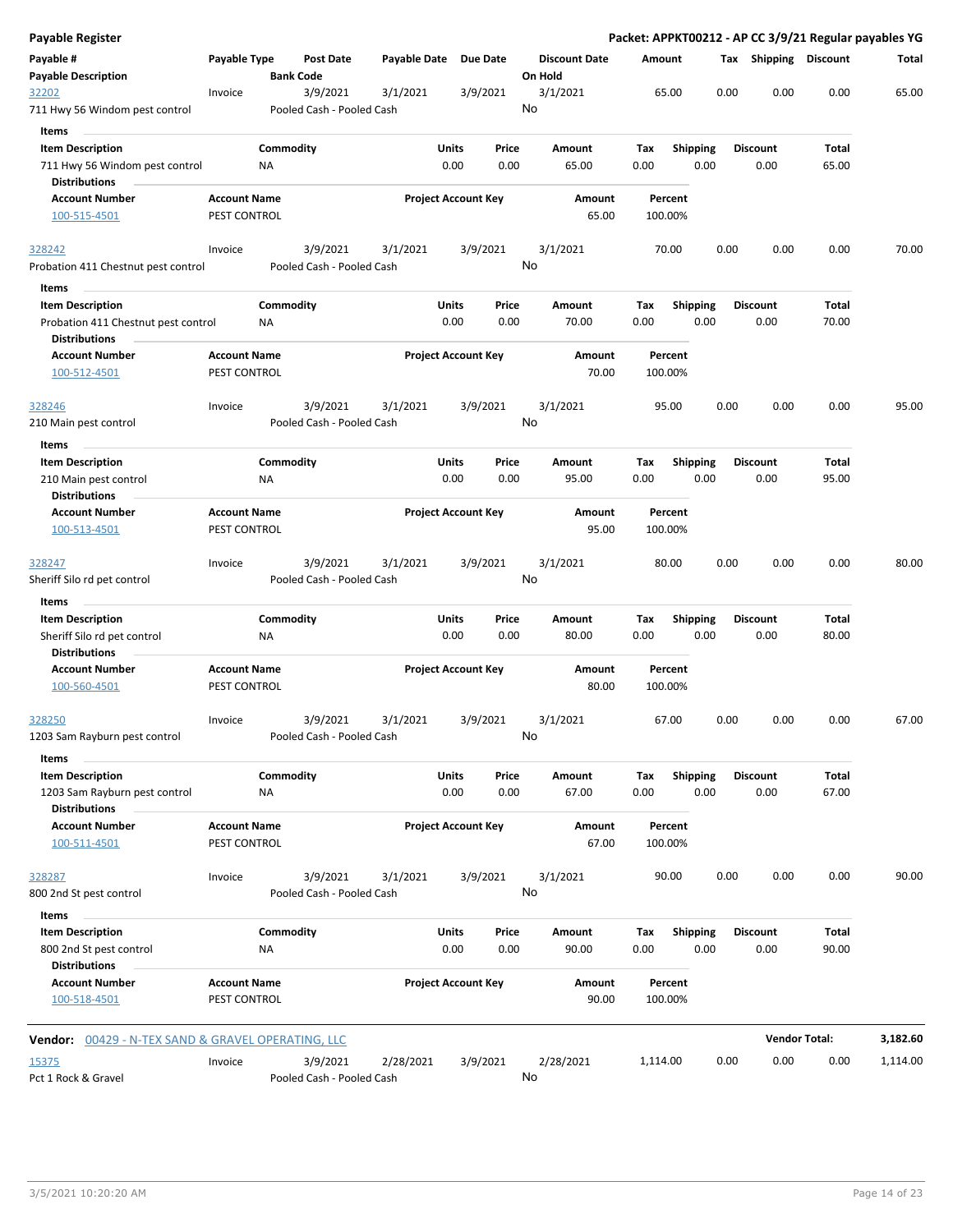| <b>Payable Register</b>                          |                                                       |                                       |                       |                            |          |                                 |          |                    |      |                       | Packet: APPKT00212 - AP CC 3/9/21 Regular payables YG |          |
|--------------------------------------------------|-------------------------------------------------------|---------------------------------------|-----------------------|----------------------------|----------|---------------------------------|----------|--------------------|------|-----------------------|-------------------------------------------------------|----------|
| Payable #<br><b>Payable Description</b>          | Payable Type                                          | <b>Post Date</b><br><b>Bank Code</b>  | Payable Date Due Date |                            |          | <b>Discount Date</b><br>On Hold | Amount   |                    |      | Tax Shipping Discount |                                                       | Total    |
| Items                                            |                                                       |                                       |                       |                            |          |                                 |          |                    |      |                       |                                                       |          |
| <b>Item Description</b>                          |                                                       | Commodity                             |                       | Units                      | Price    | Amount                          | Tax      | <b>Shipping</b>    |      | <b>Discount</b>       | Total                                                 |          |
| Pct 1 Rock & Gravel<br><b>Distributions</b>      | ΝA                                                    |                                       |                       | 0.00                       | 0.00     | 1,114.00                        | 0.00     | 0.00               |      | 0.00                  | 1,114.00                                              |          |
| <b>Account Number</b>                            | <b>Account Name</b>                                   |                                       |                       | <b>Project Account Key</b> |          | Amount                          |          | Percent            |      |                       |                                                       |          |
| 210-621-3410                                     |                                                       | R&B MAT. ROCK & GRAVEL                |                       |                            |          | 1,114.00                        |          | 100.00%            |      |                       |                                                       |          |
| 15384                                            | Invoice                                               | 3/9/2021                              | 2/28/2021             |                            | 3/9/2021 | 2/28/2021<br>No                 | 2,068.60 |                    | 0.00 | 0.00                  | 0.00                                                  | 2,068.60 |
| Pct 1 Rock & gravel                              |                                                       | Pooled Cash - Pooled Cash             |                       |                            |          |                                 |          |                    |      |                       |                                                       |          |
| Items                                            |                                                       |                                       |                       |                            |          |                                 |          |                    |      |                       |                                                       |          |
| <b>Item Description</b>                          |                                                       | Commodity                             |                       | Units                      | Price    | Amount                          | Tax      | <b>Shipping</b>    |      | <b>Discount</b>       | Total                                                 |          |
| Pct 1 Rock & gravel                              | ΝA                                                    |                                       |                       | 0.00                       | 0.00     | 2,068.60                        | 0.00     | 0.00               |      | 0.00                  | 2,068.60                                              |          |
| <b>Distributions</b>                             |                                                       |                                       |                       |                            |          |                                 |          |                    |      |                       |                                                       |          |
| <b>Account Number</b><br>210-621-3410            | <b>Account Name</b>                                   | R&B MAT. ROCK & GRAVEL                |                       | <b>Project Account Key</b> |          | Amount<br>2,068.60              |          | Percent<br>100.00% |      |                       |                                                       |          |
| Vendor: 00006 - PARKER TIRE                      |                                                       |                                       |                       |                            |          |                                 |          |                    |      |                       | <b>Vendor Total:</b>                                  | 95.00    |
| 12887                                            | Invoice                                               | 3/9/2021                              | 2/22/2021             |                            | 3/9/2021 | 2/22/2021                       |          | 15.00              | 0.00 | 0.00                  | 0.00                                                  | 15.00    |
| Pct 1 tire repair                                |                                                       | Pooled Cash - Pooled Cash             |                       |                            |          | No                              |          |                    |      |                       |                                                       |          |
| Items                                            |                                                       |                                       |                       |                            |          |                                 |          |                    |      |                       |                                                       |          |
| <b>Item Description</b>                          |                                                       | Commodity                             |                       | Units                      | Price    | Amount                          | Tax      | <b>Shipping</b>    |      | <b>Discount</b>       | Total                                                 |          |
| Pct 1 tire repair                                | ΝA                                                    |                                       |                       | 0.00                       | 0.00     | 15.00                           | 0.00     | 0.00               |      | 0.00                  | 15.00                                                 |          |
| <b>Distributions</b>                             |                                                       |                                       |                       |                            |          |                                 |          |                    |      |                       |                                                       |          |
| <b>Account Number</b>                            | <b>Account Name</b>                                   |                                       |                       | <b>Project Account Key</b> |          | Amount                          |          | Percent            |      |                       |                                                       |          |
| 210-621-4590                                     |                                                       | R&M MACH. TIRES & TUBES               |                       |                            |          | 15.00                           |          | 100.00%            |      |                       |                                                       |          |
| 12895                                            | Invoice                                               | 3/9/2021                              | 2/23/2021             |                            | 3/9/2021 | 2/23/2021                       |          | 80.00              | 0.00 | 0.00                  | 0.00                                                  | 80.00    |
| Pct 1 backhoe tire                               |                                                       | Pooled Cash - Pooled Cash             |                       |                            |          | No                              |          |                    |      |                       |                                                       |          |
| Items                                            |                                                       |                                       |                       |                            |          |                                 |          |                    |      |                       |                                                       |          |
| <b>Item Description</b>                          |                                                       | Commodity                             |                       | Units                      | Price    | Amount                          | Tax      | <b>Shipping</b>    |      | <b>Discount</b>       | Total                                                 |          |
| Pct 1 backhoe tire<br><b>Distributions</b>       | ΝA                                                    |                                       |                       | 0.00                       | 0.00     | 80.00                           | 0.00     | 0.00               |      | 0.00                  | 80.00                                                 |          |
| <b>Account Number</b><br>210-621-4590            | <b>Account Name</b>                                   | R&M MACH. TIRES & TUBES               |                       | <b>Project Account Key</b> |          | Amount<br>80.00                 |          | Percent<br>100.00% |      |                       |                                                       |          |
| <b>Vendor: 00806 - PRODUCTIVITY PLUS ACCOUNT</b> |                                                       |                                       |                       |                            |          |                                 |          |                    |      |                       | <b>Vendor Total:</b>                                  | 546.72   |
| PSO214853-1                                      | Invoice                                               | 3/9/2021                              | 1/27/2021             |                            | 3/9/2021 | 1/27/2021                       |          | 546.72             | 0.00 | 0.00                  | 0.00                                                  | 546.72   |
| Pct 3 filters<br>Items                           |                                                       | Pooled Cash - Pooled Cash             |                       |                            |          | No                              |          |                    |      |                       |                                                       |          |
| <b>Item Description</b>                          |                                                       | Commodity                             |                       | <b>Units</b>               | Price    | Amount                          | Tax      | <b>Shipping</b>    |      | <b>Discount</b>       | Total                                                 |          |
| Pct 3 filters<br><b>Distributions</b>            | NA                                                    |                                       |                       | 0.00                       | 0.00     | 546.72                          | 0.00     | 0.00               |      | 0.00                  | 546.72                                                |          |
| <b>Account Number</b><br>230-623-4580            | <b>Account Name</b><br><b>R&amp;M MACHINERY PARTS</b> |                                       |                       | <b>Project Account Key</b> |          | Amount<br>546.72                |          | Percent<br>100.00% |      |                       |                                                       |          |
| <b>Vendor: 00782 - QUADIENT LEASING USA, INC</b> |                                                       |                                       |                       |                            |          |                                 |          |                    |      |                       | <b>Vendor Total:</b>                                  | 243.01   |
| N8754585                                         | Invoice                                               | 3/9/2021                              | 3/2/2021              |                            | 3/9/2021 | 3/2/2021                        |          | 165.26             | 0.00 | 0.00                  | 0.00                                                  | 165.26   |
| April 2021 Courthouse postage lease              |                                                       | Pooled Cash - Pooled Cash             |                       |                            |          | No                              |          |                    |      |                       |                                                       |          |
| Items                                            |                                                       |                                       |                       |                            |          |                                 |          |                    |      |                       |                                                       |          |
| <b>Item Description</b>                          |                                                       | Commodity                             |                       | Units                      | Price    | Amount                          | Тах      | <b>Shipping</b>    |      | <b>Discount</b>       | Total                                                 |          |
| April 2021 Courthouse postage lease              | ΝA                                                    |                                       |                       | 0.00                       | 0.00     | 165.26                          | 0.00     | 0.00               |      | 0.00                  | 165.26                                                |          |
| <b>Distributions</b>                             |                                                       |                                       |                       |                            |          |                                 |          |                    |      |                       |                                                       |          |
| <b>Account Number</b><br>100-510-3110            | <b>Account Name</b><br>POSTAGE                        |                                       |                       | <b>Project Account Key</b> |          | Amount<br>165.26                |          | Percent<br>100.00% |      |                       |                                                       |          |
| N8754586<br>April 2021 S Annex postage lease     | Invoice                                               | 3/9/2021<br>Pooled Cash - Pooled Cash | 3/2/2021              |                            | 3/9/2021 | 3/2/2021<br>No                  |          | 77.75              | 0.00 | 0.00                  | 0.00                                                  | 77.75    |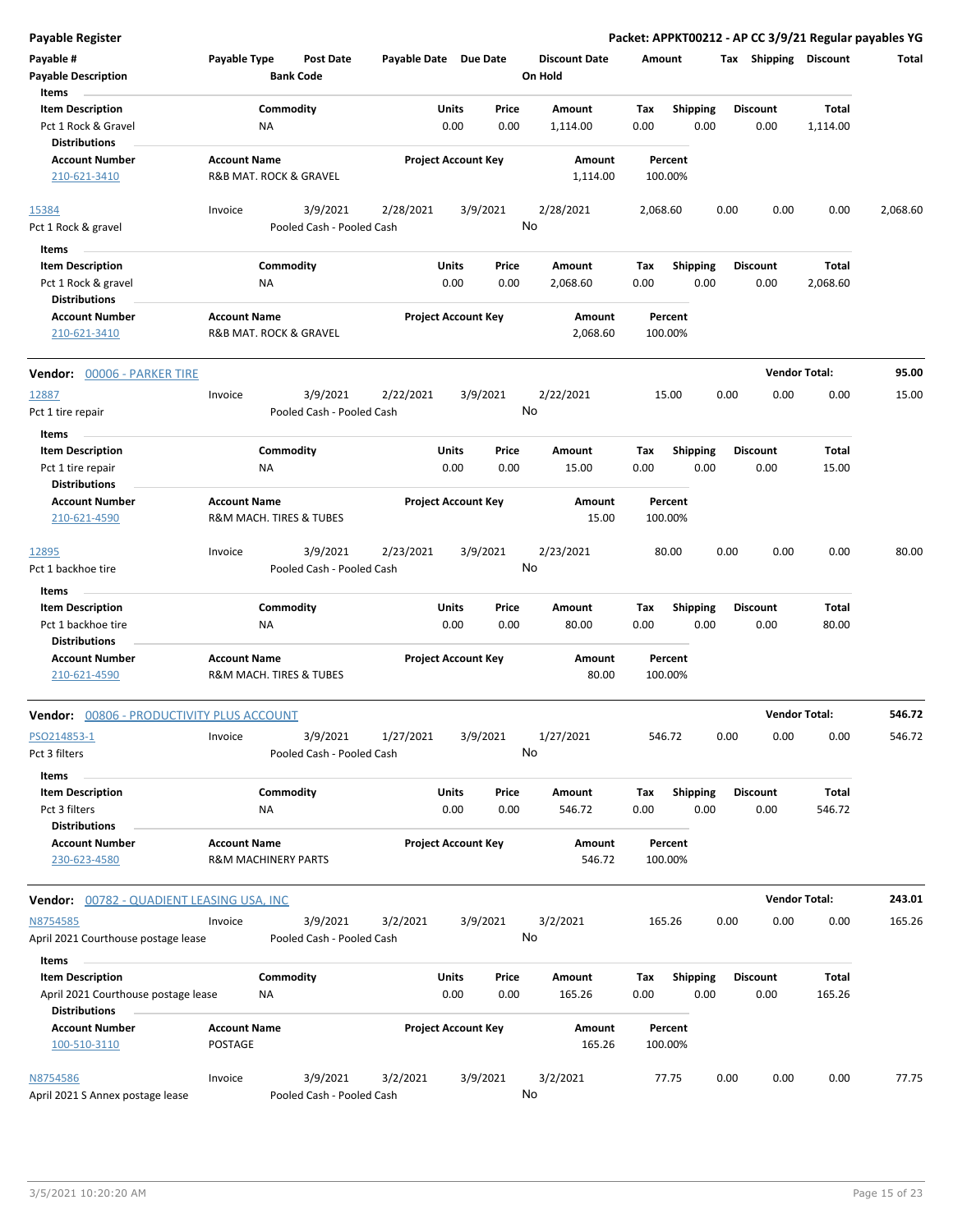| <b>Payable Register</b>                                                             |                                                       |                                       |                       |                            |                |                                 |             |                         |      |                         |                      | Packet: APPKT00212 - AP CC 3/9/21 Regular payables YG |
|-------------------------------------------------------------------------------------|-------------------------------------------------------|---------------------------------------|-----------------------|----------------------------|----------------|---------------------------------|-------------|-------------------------|------|-------------------------|----------------------|-------------------------------------------------------|
| Payable #<br><b>Payable Description</b>                                             | Payable Type                                          | <b>Post Date</b><br><b>Bank Code</b>  | Payable Date Due Date |                            |                | <b>Discount Date</b><br>On Hold | Amount      |                         |      | Tax Shipping Discount   |                      | Total                                                 |
| Items                                                                               |                                                       |                                       |                       |                            |                |                                 |             |                         |      |                         |                      |                                                       |
| <b>Item Description</b><br>April 2021 S Annex postage lease<br><b>Distributions</b> | Commodity<br><b>NA</b>                                |                                       |                       | Units<br>0.00              | Price<br>0.00  | Amount<br>77.75                 | Tax<br>0.00 | <b>Shipping</b><br>0.00 |      | <b>Discount</b><br>0.00 | Total<br>77.75       |                                                       |
| <b>Account Number</b>                                                               | <b>Account Name</b>                                   |                                       |                       | <b>Project Account Key</b> |                | Amount                          |             | Percent                 |      |                         |                      |                                                       |
| 100-513-3110                                                                        | POSTAGE                                               |                                       |                       |                            |                | 77.75                           |             | 100.00%                 |      |                         |                      |                                                       |
| Vendor: 00353 - RDO EQUIPMENT CO                                                    |                                                       |                                       |                       |                            |                |                                 |             |                         |      |                         | <b>Vendor Total:</b> | 9,259.50                                              |
| W7595024<br>#2039004 Pct 4 grader 140H repair                                       | Invoice                                               | 3/9/2021<br>Pooled Cash - Pooled Cash | 2/26/2021             | 3/9/2021                   |                | 2/26/2021<br>No                 | 7,850.15    |                         | 0.00 | 0.00                    | 0.00                 | 7,850.15                                              |
| Items                                                                               |                                                       |                                       |                       |                            |                |                                 |             |                         |      |                         |                      |                                                       |
| <b>Item Description</b><br>#2039004 Pct 4 grader 140H repair                        | Commodity<br>ΝA                                       |                                       |                       | Units<br>0.00              | Price<br>0.00  | Amount<br>7,850.15              | Tax<br>0.00 | <b>Shipping</b><br>0.00 |      | <b>Discount</b><br>0.00 | Total<br>7,850.15    |                                                       |
| <b>Distributions</b>                                                                |                                                       |                                       |                       |                            |                |                                 |             |                         |      |                         |                      |                                                       |
| <b>Account Number</b><br>240-624-4580                                               | <b>Account Name</b><br>R&M MACHINERY PARTS            |                                       |                       | <b>Project Account Key</b> |                | Amount<br>7,850.15              |             | Percent<br>100.00%      |      |                         |                      |                                                       |
| W7665724<br>#2039004 Pct 4 grader G930C repair                                      | Invoice                                               | 3/9/2021<br>Pooled Cash - Pooled Cash | 3/4/2021              | 3/9/2021                   | No             | 3/4/2021                        | 1,409.35    |                         | 0.00 | 0.00                    | 0.00                 | 1,409.35                                              |
| Items                                                                               |                                                       |                                       |                       |                            |                |                                 |             |                         |      |                         |                      |                                                       |
| <b>Item Description</b>                                                             | Commodity                                             |                                       |                       | Units                      | Price          | Amount                          | Tax         | <b>Shipping</b>         |      | <b>Discount</b>         | Total                |                                                       |
| #2039004 Pct 4 grader G930C repair<br><b>Distributions</b>                          | ΝA                                                    |                                       |                       | 0.00                       | 0.00           | 1,409.35                        | 0.00        | 0.00                    |      | 0.00                    | 1,409.35             |                                                       |
| <b>Account Number</b>                                                               | <b>Account Name</b>                                   |                                       |                       | <b>Project Account Key</b> |                | Amount                          |             | Percent                 |      |                         |                      |                                                       |
| 240-624-4580                                                                        | <b>R&amp;M MACHINERY PARTS</b>                        |                                       |                       |                            |                | 1,409.35                        |             | 100.00%                 |      |                         |                      |                                                       |
| Vendor: 00269 - ROMCO EQUIPMENT CO.                                                 |                                                       |                                       |                       |                            |                |                                 |             |                         |      |                         | <b>Vendor Total:</b> | 5,060.20                                              |
| 101125848                                                                           | Invoice                                               | 3/9/2021                              | 2/25/2021             | 3/9/2021                   |                | 2/25/2021                       | 1,465.40    |                         | 0.00 | 190.36                  | 0.00                 | 1,655.76                                              |
| Pct 1 grader blades                                                                 |                                                       | Pooled Cash - Pooled Cash             |                       |                            |                | No                              |             |                         |      |                         |                      |                                                       |
| Items                                                                               |                                                       |                                       |                       |                            |                |                                 |             |                         |      |                         |                      |                                                       |
| <b>Item Description</b><br>Pct 1 Jan 2021 grader blades<br><b>Distributions</b>     | Commodity<br>Goods                                    |                                       |                       | Units<br>10.00             | Price<br>61.80 | Amount<br>618.00                | Tax<br>0.00 | Shipping<br>0.00        |      | <b>Discount</b><br>0.00 | Total<br>618.00      |                                                       |
| <b>Account Number</b>                                                               | <b>Account Name</b>                                   |                                       |                       | <b>Project Account Key</b> |                | Amount                          |             | Percent                 |      |                         |                      |                                                       |
| 210-621-4580                                                                        | <b>R&amp;M MACHINERY PARTS</b>                        |                                       |                       |                            |                | 618.00                          |             | 100.00%                 |      |                         |                      |                                                       |
| Items<br><b>Item Description</b>                                                    | Commodity                                             |                                       |                       | Units                      | Price          | Amount                          | Tax         | Shipping                |      | <b>Discount</b>         | Total                |                                                       |
| Pct 1 Jan 2021 grader blades<br><b>Distributions</b>                                | Goods                                                 |                                       |                       | 10.00                      | 84.74          | 847.40                          | 0.00        | 190.36                  |      | 0.00                    | 1,037.76             |                                                       |
| <b>Account Number</b><br>210-621-4580                                               | <b>Account Name</b><br><b>R&amp;M MACHINERY PARTS</b> |                                       |                       | <b>Project Account Key</b> |                | Amount<br>1,037.76              |             | Percent<br>100.00%      |      |                         |                      |                                                       |
|                                                                                     |                                                       |                                       |                       |                            |                |                                 |             |                         |      |                         |                      |                                                       |
| 101125895<br>Pct 2 grader blades                                                    | Invoice                                               | 3/9/2021<br>Pooled Cash - Pooled Cash | 2/26/2021             | 3/9/2021                   | No             | 2/26/2021                       | 2,358.80    |                         | 0.00 | 0.00                    | 0.00                 | 2,358.80                                              |
| Items                                                                               |                                                       |                                       |                       |                            |                |                                 |             |                         |      |                         |                      |                                                       |
| <b>Item Description</b>                                                             | Commodity                                             |                                       |                       | <b>Units</b>               | Price          | Amount                          | Tax         | Shipping                |      | <b>Discount</b>         | Total                |                                                       |
| Pct 2 grader blades<br><b>Distributions</b>                                         | Goods                                                 |                                       |                       | 20.00                      | 117.94         | 2,358.80                        | 0.00        | 0.00                    |      | 0.00                    | 2,358.80             |                                                       |
| <b>Account Number</b><br>220-622-4580                                               | <b>Account Name</b><br>R&M MACHINERY PARTS            |                                       |                       | <b>Project Account Key</b> |                | Amount<br>2,358.80              |             | Percent<br>100.00%      |      |                         |                      |                                                       |
| 101125985<br>Pct 1 freight credit                                                   | Credit Memo                                           | 3/9/2021<br>Pooled Cash - Pooled Cash | 3/1/2021              | 3/1/2021                   | No             | 3/1/2021                        | -190.36     |                         | 0.00 | 0.00                    | 0.00                 | $-190.36$                                             |
|                                                                                     |                                                       |                                       |                       |                            |                |                                 |             |                         |      |                         |                      |                                                       |
| Items<br><b>Item Description</b>                                                    | Commodity                                             |                                       |                       | Units                      |                |                                 |             |                         |      | <b>Discount</b>         | Total                |                                                       |
| Pct 1 freight credit<br><b>Distributions</b>                                        | ΝA                                                    |                                       |                       | 0.00                       | Price<br>0.00  | Amount<br>$-190.36$             | Tax<br>0.00 | Shipping<br>0.00        |      | 0.00                    | -190.36              |                                                       |
| <b>Account Number</b><br>210-621-4580                                               | <b>Account Name</b><br>R&M MACHINERY PARTS            |                                       |                       | <b>Project Account Key</b> |                | Amount<br>$-190.36$             |             | Percent<br>100.00%      |      |                         |                      |                                                       |
|                                                                                     |                                                       |                                       |                       |                            |                |                                 |             |                         |      |                         |                      |                                                       |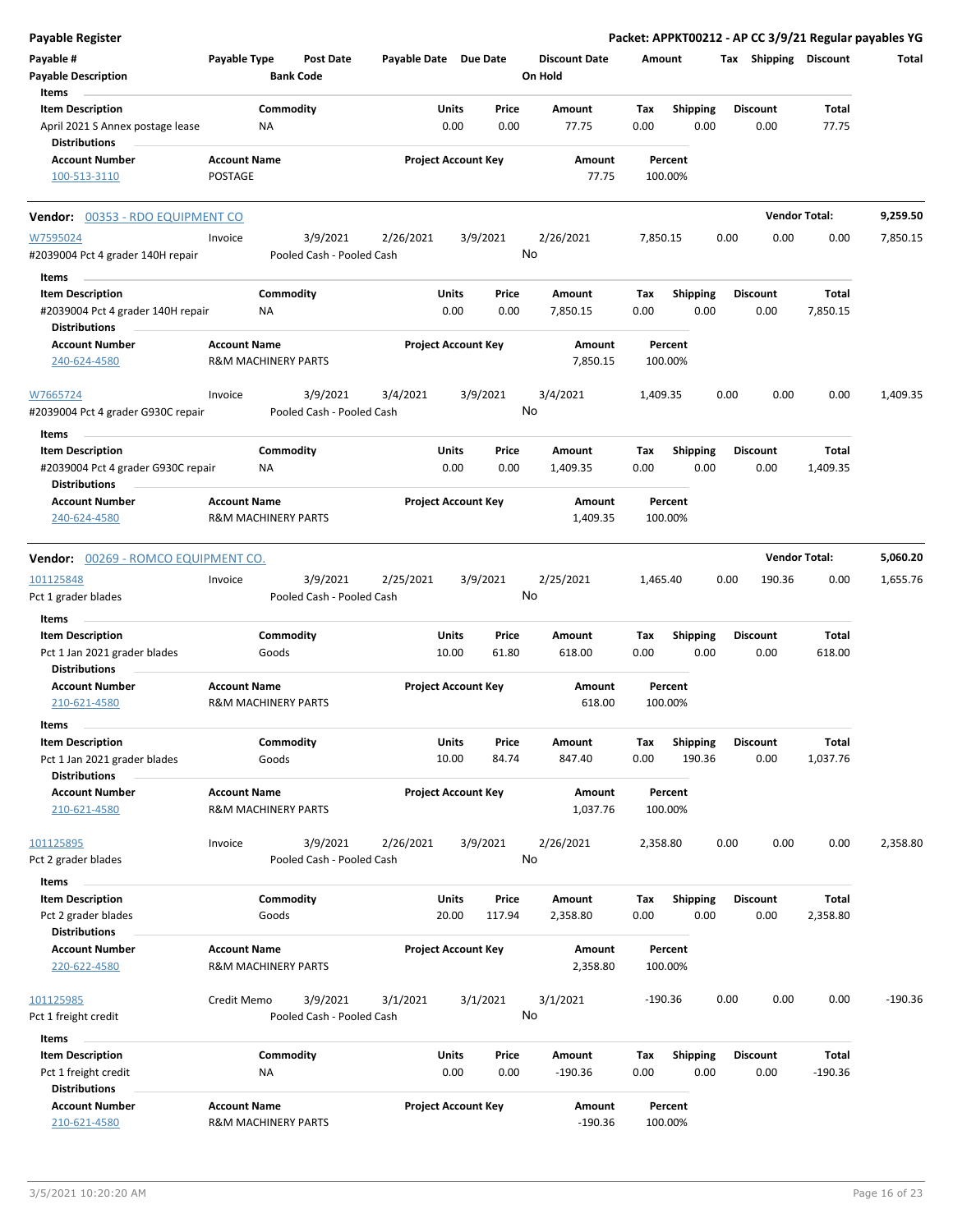| <b>Payable Register</b>                                                              |                                             |                                |                                       |                       |                            |                |                                 |             |                         |      |                         |                          | Packet: APPKT00212 - AP CC 3/9/21 Regular payables YG |
|--------------------------------------------------------------------------------------|---------------------------------------------|--------------------------------|---------------------------------------|-----------------------|----------------------------|----------------|---------------------------------|-------------|-------------------------|------|-------------------------|--------------------------|-------------------------------------------------------|
| Payable #<br><b>Payable Description</b>                                              | Payable Type                                |                                | <b>Post Date</b><br><b>Bank Code</b>  | Payable Date Due Date |                            |                | <b>Discount Date</b><br>On Hold | Amount      |                         |      | Tax Shipping Discount   |                          | Total                                                 |
| 101125986                                                                            | Invoice                                     |                                | 3/9/2021                              | 3/1/2021              | 3/9/2021                   |                | 3/1/2021                        | 1,236.00    |                         | 0.00 | 0.00                    | 0.00                     | 1,236.00                                              |
| Pct 1 grader blades                                                                  |                                             |                                | Pooled Cash - Pooled Cash             |                       |                            |                | No                              |             |                         |      |                         |                          |                                                       |
| Items                                                                                |                                             |                                |                                       |                       |                            |                |                                 |             |                         |      |                         |                          |                                                       |
| <b>Item Description</b><br>Pct 1 grader blades                                       |                                             | Commodity<br>Goods             |                                       |                       | Units<br>20.00             | Price<br>61.80 | Amount<br>1,236.00              | Tax<br>0.00 | <b>Shipping</b><br>0.00 |      | <b>Discount</b><br>0.00 | Total<br>1,236.00        |                                                       |
| <b>Distributions</b><br><b>Account Number</b>                                        | <b>Account Name</b>                         |                                |                                       |                       | <b>Project Account Key</b> |                | Amount                          |             | Percent                 |      |                         |                          |                                                       |
| 210-621-4580                                                                         |                                             | <b>R&amp;M MACHINERY PARTS</b> |                                       |                       |                            |                | 1,236.00                        |             | 100.00%                 |      |                         |                          |                                                       |
| <b>Vendor:</b> 00349 - SANITATION SOLUTIONS, INC.                                    |                                             |                                |                                       |                       |                            |                |                                 |             |                         |      | <b>Vendor Total:</b>    |                          | 2,187.84                                              |
| 12X02751                                                                             | Invoice                                     |                                | 3/9/2021                              | 2/28/2021             | 3/9/2021                   |                | 2/28/2021                       |             | 383.20                  | 0.00 | 0.00                    | 0.00                     | 383.20                                                |
| #136027 Pct 2 Feb 2021 trash removal                                                 |                                             |                                | Pooled Cash - Pooled Cash             |                       |                            |                | No                              |             |                         |      |                         |                          |                                                       |
| Items                                                                                |                                             |                                |                                       |                       |                            |                |                                 |             |                         |      |                         |                          |                                                       |
| <b>Item Description</b>                                                              |                                             | Commodity                      |                                       |                       | Units                      | Price          | Amount                          | Tax         | <b>Shipping</b>         |      | <b>Discount</b>         | <b>Total</b>             |                                                       |
| #136027 Pct 2 Feb 2021 trash removal<br><b>Distributions</b>                         |                                             | ΝA                             |                                       |                       | 0.00                       | 0.00           | 383.20                          | 0.00        | 0.00                    |      | 0.00                    | 383.20                   |                                                       |
| <b>Account Number</b><br>220-622-4430                                                | <b>Account Name</b><br><b>TRASH PICK-UP</b> |                                |                                       |                       | <b>Project Account Key</b> |                | Amount<br>383.20                |             | Percent<br>100.00%      |      |                         |                          |                                                       |
| 12X02752<br>#194552 Pct 3 Feb 2021 debris removal                                    | Invoice                                     |                                | 3/9/2021<br>Pooled Cash - Pooled Cash | 2/28/2021             | 3/9/2021                   |                | 2/28/2021<br>No                 |             | 427.51                  | 0.00 | 0.00                    | 0.00                     | 427.51                                                |
| Items                                                                                |                                             |                                |                                       |                       |                            |                |                                 |             |                         |      |                         |                          |                                                       |
| <b>Item Description</b><br>#194552 Pct 3 Feb 2021 debris removal                     |                                             | Commodity<br><b>NA</b>         |                                       |                       | Units<br>0.00              | Price<br>0.00  | Amount<br>427.51                | Tax<br>0.00 | <b>Shipping</b><br>0.00 |      | <b>Discount</b><br>0.00 | Total<br>427.51          |                                                       |
| <b>Distributions</b>                                                                 |                                             |                                |                                       |                       |                            |                |                                 |             |                         |      |                         |                          |                                                       |
| <b>Account Number</b><br>230-623-3500                                                | <b>Account Name</b>                         | <b>DEBRIS REMOVAL</b>          |                                       |                       | <b>Project Account Key</b> |                | Amount<br>427.51                |             | Percent<br>100.00%      |      |                         |                          |                                                       |
| 12X02753<br>#390171 Courthouse Feb 2021 trash                                        | Invoice                                     |                                | 3/9/2021<br>Pooled Cash - Pooled Cash | 2/28/2021             | 3/9/2021                   |                | 2/28/2021<br>No                 | 1,377.13    |                         | 0.00 | 0.00                    | 0.00                     | 1,377.13                                              |
| Items                                                                                |                                             |                                |                                       |                       |                            |                |                                 |             |                         |      |                         |                          |                                                       |
| <b>Item Description</b><br>#390171 Courthouse Feb 2021 trash<br><b>Distributions</b> |                                             | Commodity<br>ΝA                |                                       |                       | Units<br>0.00              | Price<br>0.00  | Amount<br>1,377.13              | Tax<br>0.00 | <b>Shipping</b><br>0.00 |      | <b>Discount</b><br>0.00 | Total<br>1,377.13        |                                                       |
| <b>Account Number</b>                                                                | <b>Account Name</b>                         |                                |                                       |                       | <b>Project Account Key</b> |                | Amount                          |             | Percent                 |      |                         |                          |                                                       |
| 690-669-4430                                                                         | TRASH PICK UP                               |                                |                                       |                       |                            |                | 1,377.13                        |             | 100.00%                 |      |                         |                          |                                                       |
| Vendor: 00018 - SOUTHWEST FANNIN S.U.D.                                              |                                             |                                |                                       |                       |                            |                |                                 |             |                         |      |                         | <b>Vendor Total:</b>     | 18.79                                                 |
| INV0001374<br>Pct 1 water 1/13-2/23/21                                               | Invoice                                     |                                | 3/9/2021<br>Pooled Cash - Pooled Cash | 2/25/2021             | 3/9/2021                   |                | 2/25/2021<br>No                 |             | 18.79                   | 0.00 | 0.00                    | 0.00                     | 18.79                                                 |
| Items                                                                                |                                             |                                |                                       |                       |                            |                |                                 |             |                         |      |                         |                          |                                                       |
| <b>Item Description</b><br>Pct 1 water 1/13-2/23/21<br><b>Distributions</b>          |                                             | Commodity<br>ΝA                |                                       |                       | Units<br>0.00              | Price<br>0.00  | Amount<br>18.79                 | Tax<br>0.00 | <b>Shipping</b><br>0.00 |      | <b>Discount</b><br>0.00 | Total<br>18.79           |                                                       |
| <b>Account Number</b><br>210-621-4420                                                | <b>Account Name</b><br>UTILITY WATER        |                                |                                       |                       | <b>Project Account Key</b> |                | Amount<br>18.79                 |             | Percent<br>100.00%      |      |                         |                          |                                                       |
| <b>Vendor:</b> 00520 - SUNBELT RENTALS, INC                                          |                                             |                                |                                       |                       |                            |                |                                 |             |                         |      |                         | <b>Vendor Total:</b>     | 10,332.63                                             |
| 101551640-0010                                                                       | Invoice                                     |                                | 3/9/2021                              | 2/4/2021              | 3/9/2021                   |                | 2/4/2021                        | 2,849.84    |                         | 0.00 | 0.00                    | 0.00                     | 2,849.84                                              |
| 55' forklift rental 1/26-2/22/21                                                     |                                             |                                | Pooled Cash - Pooled Cash             |                       |                            |                | No                              |             |                         |      |                         |                          |                                                       |
| Items                                                                                |                                             |                                |                                       |                       |                            |                |                                 |             |                         |      |                         |                          |                                                       |
| <b>Item Description</b><br>55' forklift rental 1/26-2/22/21<br><b>Distributions</b>  |                                             | Commodity<br>NA                |                                       |                       | Units<br>0.00              | Price<br>0.00  | Amount<br>2,849.84              | Tax<br>0.00 | Shipping<br>0.00        |      | <b>Discount</b><br>0.00 | <b>Total</b><br>2,849.84 |                                                       |
| <b>Account Number</b><br>690-669-1650                                                | <b>Account Name</b><br>CONSTRUCTION         |                                |                                       |                       | <b>Project Account Key</b> |                | Amount<br>2,849.84              |             | Percent<br>100.00%      |      |                         |                          |                                                       |
| 108390598-0002<br>80' manlift credit for holiday                                     | Credit Memo                                 |                                | 3/9/2021<br>Pooled Cash - Pooled Cash | 1/12/2021             | 1/12/2021                  |                | 1/12/2021<br>No                 | $-380.00$   |                         | 0.00 | 0.00                    | 0.00                     | $-380.00$                                             |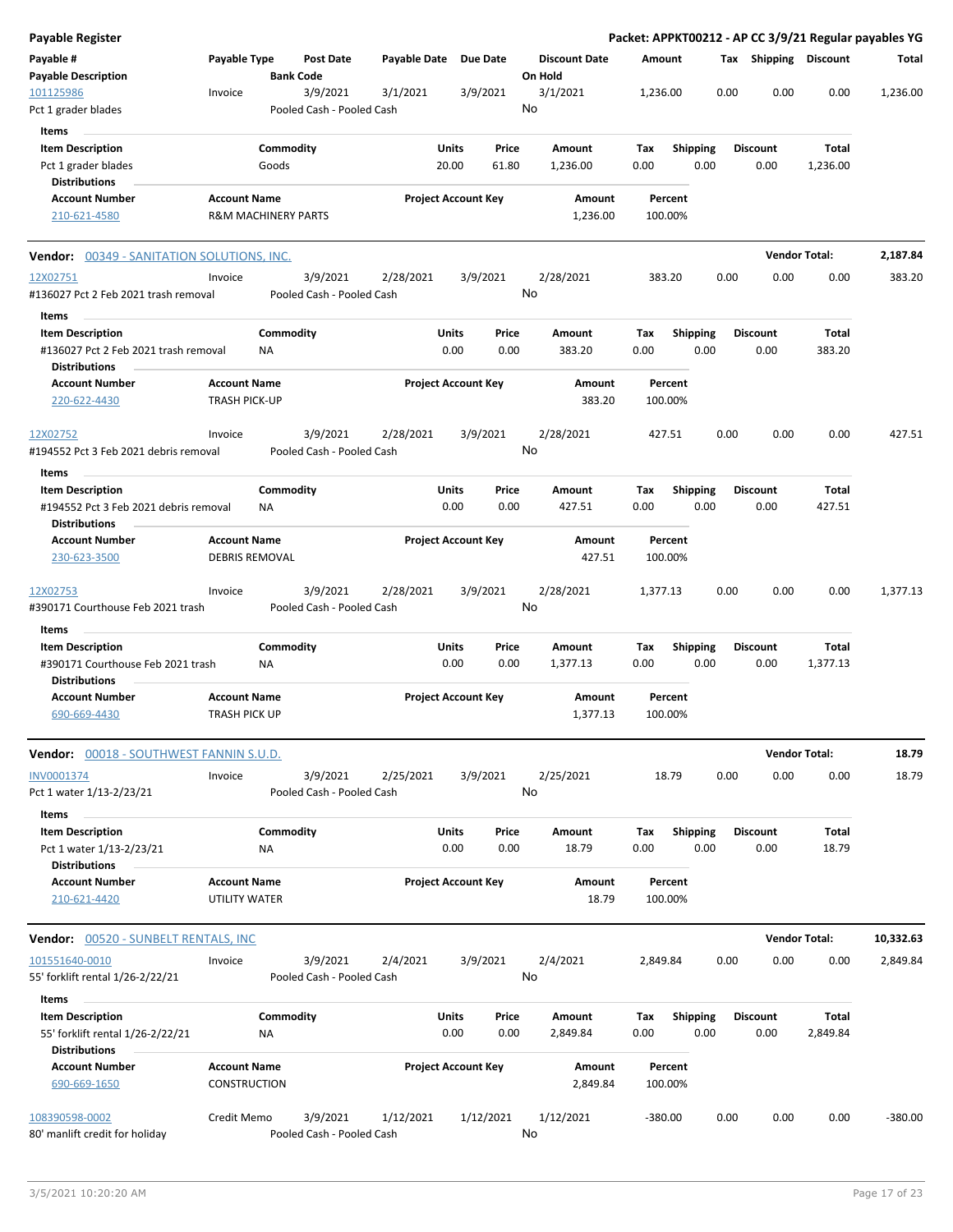| <b>Payable Register</b>                                     |                                                       |                                       |                       |                            |       |                      |                    |                 |      |                       |                      | Packet: APPKT00212 - AP CC 3/9/21 Regular payables YG |
|-------------------------------------------------------------|-------------------------------------------------------|---------------------------------------|-----------------------|----------------------------|-------|----------------------|--------------------|-----------------|------|-----------------------|----------------------|-------------------------------------------------------|
| Payable #                                                   | Payable Type                                          | <b>Post Date</b>                      | Payable Date Due Date |                            |       | <b>Discount Date</b> | Amount             |                 |      | Tax Shipping Discount |                      | Total                                                 |
| <b>Payable Description</b>                                  |                                                       | <b>Bank Code</b>                      |                       |                            |       | On Hold              |                    |                 |      |                       |                      |                                                       |
| Items                                                       |                                                       |                                       |                       |                            |       |                      |                    |                 |      |                       |                      |                                                       |
| <b>Item Description</b>                                     |                                                       | Commodity                             |                       | Units                      | Price | Amount               | Tax                | <b>Shipping</b> |      | <b>Discount</b>       | Total                |                                                       |
| 80' manlift credit for holiday<br><b>Distributions</b>      | ΝA                                                    |                                       |                       | 0.00                       | 0.00  | $-380.00$            | 0.00               | 0.00            |      | 0.00                  | $-380.00$            |                                                       |
| <b>Account Number</b>                                       | <b>Account Name</b>                                   |                                       |                       | <b>Project Account Key</b> |       | Amount               | Percent            |                 |      |                       |                      |                                                       |
| 690-669-1650                                                | <b>CONSTRUCTION</b>                                   |                                       |                       |                            |       | $-380.00$            | 100.00%            |                 |      |                       |                      |                                                       |
| 108390598-0003<br>80' manlift rental 1/4-1/31/21            | Invoice                                               | 3/9/2021<br>Pooled Cash - Pooled Cash | 1/19/2021             | 3/9/2021                   |       | 1/19/2021<br>No      | 3,300.00           |                 | 0.00 | 0.00                  | 0.00                 | 3,300.00                                              |
|                                                             |                                                       |                                       |                       |                            |       |                      |                    |                 |      |                       |                      |                                                       |
| Items                                                       |                                                       |                                       |                       |                            |       |                      |                    |                 |      |                       |                      |                                                       |
| <b>Item Description</b>                                     |                                                       | Commodity                             |                       | Units                      | Price | Amount               | Tax                | <b>Shipping</b> |      | <b>Discount</b>       | Total                |                                                       |
| 80' manlift rental 1/4-1/31/21<br><b>Distributions</b>      | ΝA                                                    |                                       |                       | 0.00                       | 0.00  | 3,300.00             | 0.00               | 0.00            |      | 0.00                  | 3,300.00             |                                                       |
| <b>Account Number</b>                                       | <b>Account Name</b>                                   |                                       |                       | <b>Project Account Key</b> |       | Amount               | Percent            |                 |      |                       |                      |                                                       |
| 690-669-1650                                                | <b>CONSTRUCTION</b>                                   |                                       |                       |                            |       | 3,300.00             | 100.00%            |                 |      |                       |                      |                                                       |
| 108390598-0004                                              | Invoice                                               | 3/9/2021                              | 2/8/2021              | 3/9/2021                   |       | 2/8/2021<br>No       | 1,715.75           |                 | 0.00 | 0.00                  | 0.00                 | 1,715.75                                              |
| 80' manlift rental 2/1-3/21 - Final                         |                                                       | Pooled Cash - Pooled Cash             |                       |                            |       |                      |                    |                 |      |                       |                      |                                                       |
| Items                                                       |                                                       |                                       |                       |                            |       |                      |                    |                 |      |                       |                      |                                                       |
| <b>Item Description</b>                                     |                                                       | Commodity                             |                       | Units                      | Price | Amount               | Tax                | <b>Shipping</b> |      | <b>Discount</b>       | Total                |                                                       |
| 80' manlift rental 2/1-3/21 - Final<br><b>Distributions</b> | <b>NA</b>                                             |                                       |                       | 0.00                       | 0.00  | 1,715.75             | 0.00               | 0.00            |      | 0.00                  | 1,715.75             |                                                       |
| <b>Account Number</b>                                       | <b>Account Name</b>                                   |                                       |                       | <b>Project Account Key</b> |       | Amount               | Percent            |                 |      |                       |                      |                                                       |
| 690-669-1650                                                | CONSTRUCTION                                          |                                       |                       |                            |       | 1,715.75             | 100.00%            |                 |      |                       |                      |                                                       |
| 96597644-0026                                               | Invoice                                               | 3/9/2021                              | 2/6/2021              | 3/9/2021                   |       | 2/6/2021             | 2,847.04           |                 | 0.00 | 0.00                  | 0.00                 | 2,847.04                                              |
| 55' forklift rental 1/27-2/23/21<br>Items                   |                                                       | Pooled Cash - Pooled Cash             |                       |                            |       | No                   |                    |                 |      |                       |                      |                                                       |
| <b>Item Description</b>                                     |                                                       | Commodity                             |                       | <b>Units</b>               | Price | Amount               | Тах                | <b>Shipping</b> |      | <b>Discount</b>       | Total                |                                                       |
| 55' forklift rental 1/27-2/23/21<br><b>Distributions</b>    | ΝA                                                    |                                       |                       | 0.00                       | 0.00  | 2,847.04             | 0.00               | 0.00            |      | 0.00                  | 2,847.04             |                                                       |
| <b>Account Number</b>                                       | <b>Account Name</b>                                   |                                       |                       | <b>Project Account Key</b> |       | Amount               | Percent            |                 |      |                       |                      |                                                       |
| 690-669-1650                                                | <b>CONSTRUCTION</b>                                   |                                       |                       |                            |       | 2,847.04             | 100.00%            |                 |      |                       |                      |                                                       |
| <b>Vendor: 00767 - TEXAS DEPT. OF STATE HEALTH SERVICE</b>  |                                                       |                                       |                       |                            |       |                      |                    |                 |      | <b>Vendor Total:</b>  |                      | 113.46                                                |
| 2012804<br>Jan 2021 Remote birth access                     | Invoice                                               | 3/9/2021<br>Pooled Cash - Pooled Cash | 2/1/2021              | 3/9/2021                   |       | 2/1/2021<br>No       | 113.46             |                 | 0.00 | 0.00                  | 0.00                 | 113.46                                                |
| Items                                                       |                                                       |                                       |                       |                            |       |                      |                    |                 |      |                       |                      |                                                       |
| <b>Item Description</b>                                     |                                                       | Commodity                             |                       | Units                      | Price | Amount               | Tax                | Shipping        |      | <b>Discount</b>       | Total                |                                                       |
| Jan 2021 Remote birth access                                | ΝA                                                    |                                       |                       | 0.00                       | 0.00  | 113.46               | 0.00               | 0.00            |      | 0.00                  | 113.46               |                                                       |
| <b>Distributions</b>                                        |                                                       |                                       |                       |                            |       |                      |                    |                 |      |                       |                      |                                                       |
| <b>Account Number</b><br>100-409-4890                       | <b>Account Name</b><br><b>COURT COSTS/ARREST FEES</b> |                                       |                       | <b>Project Account Key</b> |       | Amount<br>113.46     | Percent<br>100.00% |                 |      |                       |                      |                                                       |
| <b>Vendor: 00265 - TEXHOMA LIMESTONE, INC.</b>              |                                                       |                                       |                       |                            |       |                      |                    |                 |      |                       | <b>Vendor Total:</b> | 5,669.30                                              |
| 8279                                                        | Invoice                                               | 3/9/2021                              | 2/24/2021             | 3/9/2021                   |       | 2/24/2021            | 2,943.62           |                 | 0.00 | 0.00                  | 0.00                 | 2,943.62                                              |
| Pct 4 Rock-hauling Feb 8-12/21                              |                                                       | Pooled Cash - Pooled Cash             |                       |                            |       | No                   |                    |                 |      |                       |                      |                                                       |
|                                                             |                                                       |                                       |                       |                            |       |                      |                    |                 |      |                       |                      |                                                       |
| Items                                                       |                                                       |                                       |                       |                            |       |                      |                    |                 |      |                       |                      |                                                       |
| <b>Item Description</b>                                     |                                                       | Commodity                             |                       | <b>Units</b>               | Price | Amount               | Tax                | Shipping        |      | <b>Discount</b>       | Total                |                                                       |
| Pct 4 Rock-hauling Feb 8-12/21<br><b>Distributions</b>      | ΝA                                                    |                                       |                       | 0.00                       | 0.00  | 2,943.62             | 0.00               | 0.00            |      | 0.00                  | 2,943.62             |                                                       |
| <b>Account Number</b>                                       | <b>Account Name</b>                                   |                                       |                       | <b>Project Account Key</b> |       | Amount               | Percent            |                 |      |                       |                      |                                                       |
| 240-624-3410                                                | R&B MAT. ROCK & GRAVEL                                |                                       |                       |                            |       | 2,943.62             | 100.00%            |                 |      |                       |                      |                                                       |
| 8280                                                        | Invoice                                               | 3/9/2021                              | 2/24/2021             | 3/9/2021                   |       | 2/24/2021            | 2,725.68           |                 | 0.00 | 0.00                  | 0.00                 | 2,725.68                                              |
| Pct 2 Rock hauling Feb 8-12/21                              |                                                       | Pooled Cash - Pooled Cash             |                       |                            |       | No                   |                    |                 |      |                       |                      |                                                       |

l,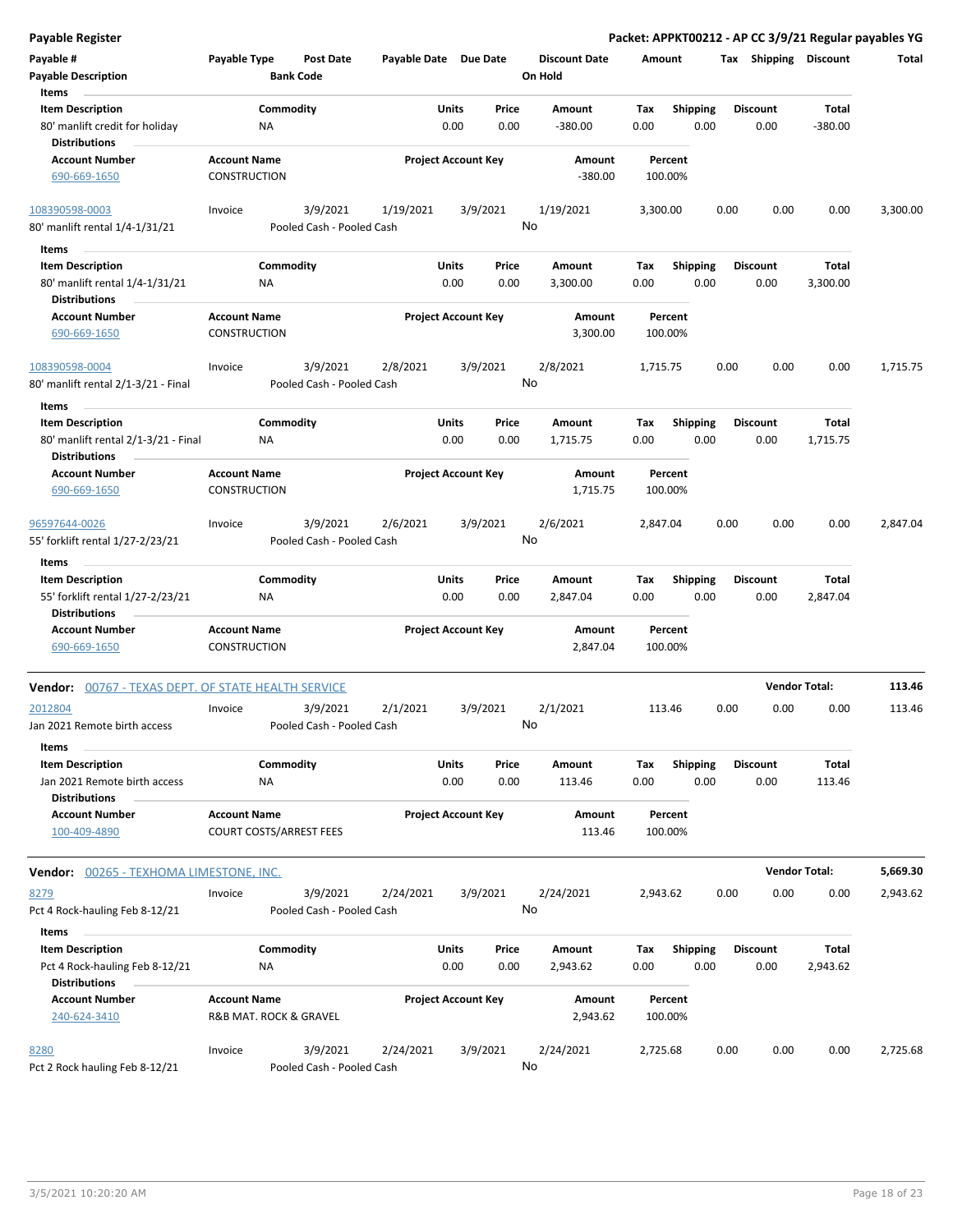| <b>Payable Register</b>                                                           |                                      |                                      |                       |                            |               |                                 |             |                         |      |                         | Packet: APPKT00212 - AP CC 3/9/21 Regular payables YG |          |
|-----------------------------------------------------------------------------------|--------------------------------------|--------------------------------------|-----------------------|----------------------------|---------------|---------------------------------|-------------|-------------------------|------|-------------------------|-------------------------------------------------------|----------|
| Payable #<br><b>Payable Description</b>                                           | Payable Type                         | <b>Post Date</b><br><b>Bank Code</b> | Payable Date Due Date |                            |               | <b>Discount Date</b><br>On Hold | Amount      |                         |      | Tax Shipping Discount   |                                                       | Total    |
| Items                                                                             |                                      |                                      |                       |                            |               |                                 |             |                         |      |                         |                                                       |          |
| <b>Item Description</b><br>Pct 2 Rock hauling Feb 8-12/21<br><b>Distributions</b> | Commodity<br>NA                      |                                      |                       | Units<br>0.00              | Price<br>0.00 | Amount<br>2,725.68              | Tax<br>0.00 | <b>Shipping</b><br>0.00 |      | Discount<br>0.00        | Total<br>2,725.68                                     |          |
| <b>Account Number</b>                                                             | <b>Account Name</b>                  |                                      |                       | <b>Project Account Key</b> |               | Amount                          |             | Percent                 |      |                         |                                                       |          |
| 220-622-3460                                                                      | <b>CTIF EXPENDITURES</b>             |                                      |                       |                            |               | 2,725.68                        |             | 100.00%                 |      |                         |                                                       |          |
| <b>Vendor: 00279 - TEXOMA COUNCIL OF GOVERNMENTS</b>                              |                                      |                                      |                       |                            |               |                                 |             |                         |      |                         | <b>Vendor Total:</b>                                  | 2,868.00 |
| <b>INV0001406</b>                                                                 | Invoice                              | 3/9/2021                             | 2/12/2021             | 3/9/2021                   |               | 2/12/2021                       | 2,868.00    |                         | 0.00 | 0.00                    | 0.00                                                  | 2,868.00 |
| FY 21 membership dues                                                             |                                      | Pooled Cash - Pooled Cash            |                       |                            |               | No                              |             |                         |      |                         |                                                       |          |
| Items                                                                             |                                      |                                      |                       |                            |               |                                 |             |                         |      |                         |                                                       |          |
| <b>Item Description</b>                                                           | Commodity                            |                                      |                       | Units                      | Price         | Amount                          | Tax         | Shipping                |      | <b>Discount</b>         | Total                                                 |          |
| FY 21 membership dues<br><b>Distributions</b>                                     | NA                                   |                                      |                       | 0.00                       | 0.00          | 2,868.00                        | 0.00        | 0.00                    |      | 0.00                    | 2,868.00                                              |          |
| <b>Account Number</b>                                                             | <b>Account Name</b>                  |                                      |                       | <b>Project Account Key</b> |               | Amount                          |             | Percent                 |      |                         |                                                       |          |
| 100-409-4810                                                                      | <b>DUES</b>                          |                                      |                       |                            |               | 2,868.00                        |             | 100.00%                 |      |                         |                                                       |          |
| Vendor: 00498 - TOWN OF WINDOM                                                    |                                      |                                      |                       |                            |               |                                 |             |                         |      |                         | <b>Vendor Total:</b>                                  | 41.50    |
| INV0001409                                                                        | Invoice                              | 3/9/2021                             | 3/4/2021              | 3/9/2021                   |               | 3/4/2021                        |             | 41.50                   | 0.00 | 0.00                    | 0.00                                                  | 41.50    |
| Windom water 1/18-2/23/21                                                         |                                      | Pooled Cash - Pooled Cash            |                       |                            |               | No                              |             |                         |      |                         |                                                       |          |
| Items<br><b>Item Description</b>                                                  | Commodity                            |                                      |                       | Units                      | Price         | Amount                          | Тах         | Shipping                |      | <b>Discount</b>         | Total                                                 |          |
| Windom water 1/18-2/23/21<br><b>Distributions</b>                                 | ΝA                                   |                                      |                       | 0.00                       | 0.00          | 41.50                           | 0.00        | 0.00                    |      | 0.00                    | 41.50                                                 |          |
| <b>Account Number</b>                                                             | <b>Account Name</b>                  |                                      |                       | <b>Project Account Key</b> |               | Amount                          |             | Percent                 |      |                         |                                                       |          |
| 100-515-4420                                                                      | UTILITIES WATER                      |                                      |                       |                            |               | 41.50                           |             | 100.00%                 |      |                         |                                                       |          |
| Vendor: 00176 - TRACTOR SUPPLY CREDIT PLAN                                        |                                      |                                      |                       |                            |               |                                 |             |                         |      |                         | <b>Vendor Total:</b>                                  | 199.98   |
| 100415128                                                                         | Invoice                              | 3/9/2021                             | 2/9/2021              | 3/9/2021                   |               | 2/9/2021                        | 199.98      |                         | 0.00 | 0.00                    | 0.00                                                  | 199.98   |
| Pct 4 4-ton low profile garage jack                                               |                                      | Pooled Cash - Pooled Cash            |                       |                            |               | No                              |             |                         |      |                         |                                                       |          |
| Items                                                                             |                                      |                                      |                       |                            |               |                                 |             |                         |      |                         |                                                       |          |
| <b>Item Description</b>                                                           | Commodity                            |                                      |                       | Units                      | Price         | Amount                          | Tax         | <b>Shipping</b>         |      | <b>Discount</b>         | Total                                                 |          |
| Pct 4 4-ton low profile garage jack<br><b>Distributions</b>                       | <b>NA</b>                            |                                      |                       | 0.00                       | 0.00          | 199.98                          | 0.00        | 0.00                    |      | 0.00                    | 199.98                                                |          |
| <b>Account Number</b><br>240-624-3400                                             | Account Name<br><b>SHOP SUPPLIES</b> |                                      |                       | <b>Project Account Key</b> |               | Amount<br>199.98                | 100.00%     | Percent                 |      |                         |                                                       |          |
| <b>Vendor:</b> VEN02298 - Tree Wise Arboricultural Consultants                    |                                      |                                      |                       |                            |               |                                 |             |                         |      |                         | <b>Vendor Total:</b>                                  | 465.00   |
| 1075                                                                              | Invoice                              | 3/9/2021                             | 2/25/2021             | 3/9/2021                   |               | 2/25/2021                       | 465.00      |                         | 0.00 | 0.00                    | 0.00                                                  | 465.00   |
| treatment of Courthouse tree                                                      |                                      | Pooled Cash - Pooled Cash            |                       |                            |               | No                              |             |                         |      |                         |                                                       |          |
| Items<br><b>Item Description</b>                                                  | Commodity                            |                                      |                       | Units                      | Price         | Amount                          | Tax         | <b>Shipping</b>         |      | <b>Discount</b>         | Total                                                 |          |
| treatment of Courthouse tree<br><b>Distributions</b>                              | ΝA                                   |                                      |                       | 0.00                       | 0.00          | 465.00                          | 0.00        | 0.00                    |      | 0.00                    | 465.00                                                |          |
| <b>Account Number</b>                                                             | <b>Account Name</b>                  |                                      |                       | <b>Project Account Key</b> |               | Amount                          |             | Percent                 |      |                         |                                                       |          |
| 690-669-4260                                                                      | PROFESSIONAL FEES                    |                                      |                       |                            |               | 465.00                          |             | 100.00%                 |      |                         |                                                       |          |
| <b>Vendor: 00521 - UPRIGHT INDUSTRIAL GROUP, INC</b>                              |                                      |                                      |                       |                            |               |                                 |             |                         |      |                         | <b>Vendor Total:</b>                                  | 4,900.00 |
| 3209                                                                              | Invoice                              | 3/9/2021                             | 1/8/2021              | 3/9/2021                   |               | 1/8/2021                        | 2,450.00    |                         | 0.00 | 0.00                    | 0.00                                                  | 2,450.00 |
| Scaffold rent 12/10/20-1/6/21                                                     |                                      | Pooled Cash - Pooled Cash            |                       |                            |               | No                              |             |                         |      |                         |                                                       |          |
| Items                                                                             |                                      |                                      |                       |                            |               |                                 |             |                         |      |                         |                                                       |          |
| <b>Item Description</b><br>Scaffold rent 12/10/20-1/6/21<br><b>Distributions</b>  | Commodity<br><b>NA</b>               |                                      |                       | Units<br>0.00              | Price<br>0.00 | Amount<br>2,450.00              | Tax<br>0.00 | <b>Shipping</b><br>0.00 |      | <b>Discount</b><br>0.00 | Total<br>2,450.00                                     |          |
| <b>Account Number</b><br>690-669-1650                                             | <b>Account Name</b><br>CONSTRUCTION  |                                      |                       | <b>Project Account Key</b> |               | Amount<br>2,450.00              |             | Percent<br>100.00%      |      |                         |                                                       |          |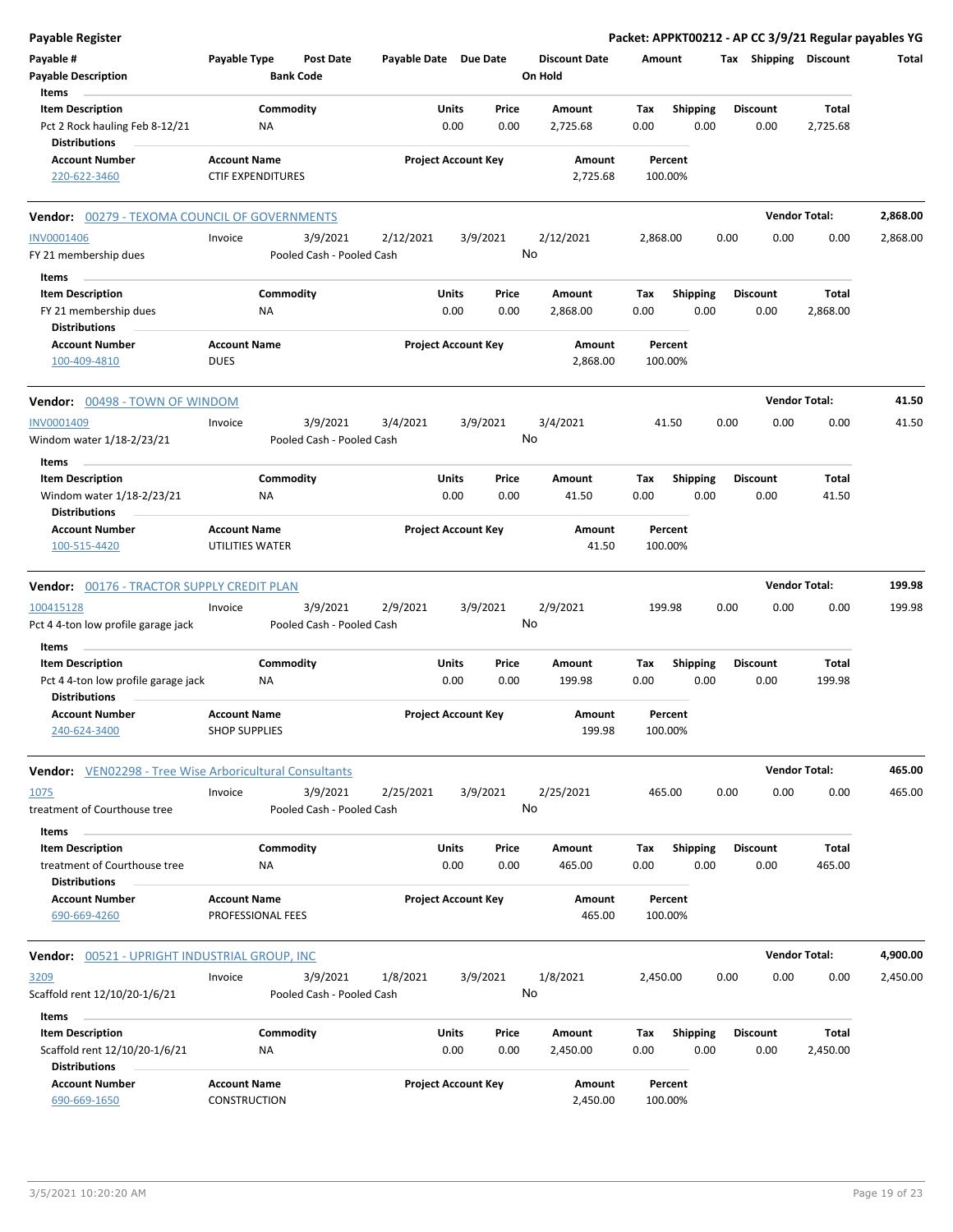| <b>Payable Register</b>                                                      |                                            |                                       |                       |                                |    |                                 |             |                         |      |                         |                      | Packet: APPKT00212 - AP CC 3/9/21 Regular payables YG |
|------------------------------------------------------------------------------|--------------------------------------------|---------------------------------------|-----------------------|--------------------------------|----|---------------------------------|-------------|-------------------------|------|-------------------------|----------------------|-------------------------------------------------------|
| Payable #<br><b>Payable Description</b>                                      | Payable Type                               | <b>Post Date</b><br><b>Bank Code</b>  | Payable Date Due Date |                                |    | <b>Discount Date</b><br>On Hold | Amount      |                         |      | Tax Shipping Discount   |                      | Total                                                 |
| 3267<br>Scaffold rental 1/7-2/3/21<br>Items                                  | Invoice                                    | 3/9/2021<br>Pooled Cash - Pooled Cash | 2/5/2021              | 3/9/2021                       | No | 2/5/2021                        | 2,450.00    |                         | 0.00 | 0.00                    | 0.00                 | 2,450.00                                              |
| <b>Item Description</b>                                                      |                                            | Commodity                             |                       | Units<br>Price                 |    | Amount                          | Tax         | <b>Shipping</b>         |      | <b>Discount</b>         | Total                |                                                       |
| Scaffold rental 1/7-2/3/21<br><b>Distributions</b>                           | <b>NA</b>                                  |                                       |                       | 0.00<br>0.00                   |    | 2,450.00                        | 0.00        | 0.00                    |      | 0.00                    | 2,450.00             |                                                       |
| <b>Account Number</b><br>690-669-1650                                        | <b>Account Name</b><br><b>CONSTRUCTION</b> |                                       |                       | <b>Project Account Key</b>     |    | Amount<br>2,450.00              |             | Percent<br>100.00%      |      |                         |                      |                                                       |
| Vendor: 00104 - WEX BANK                                                     |                                            |                                       |                       |                                |    |                                 |             |                         |      |                         | <b>Vendor Total:</b> | 191.42                                                |
| 70533217                                                                     | Invoice                                    | 3/9/2021                              | 2/28/2021             | 3/9/2021                       |    | 2/28/2021                       |             | 191.42                  | 0.00 | 0.00                    | 0.00                 | 191.42                                                |
| Feb transport fuel                                                           |                                            | Pooled Cash - Pooled Cash             |                       |                                | No |                                 |             |                         |      |                         |                      |                                                       |
| Items<br><b>Item Description</b>                                             |                                            | Commodity                             |                       | Units<br>Price                 |    | Amount                          | Tax         | <b>Shipping</b>         |      | <b>Discount</b>         | Total                |                                                       |
| Feb transport fuel<br><b>Distributions</b>                                   | NA                                         |                                       |                       | 0.00<br>0.00                   |    | 191.42                          | 0.00        | 0.00                    |      | 0.00                    | 191.42               |                                                       |
| <b>Account Number</b><br>100-560-4280                                        | <b>Account Name</b><br>PRISONER TRANSPORT  |                                       |                       | <b>Project Account Key</b>     |    | Amount<br>191.42                |             | Percent<br>100.00%      |      |                         |                      |                                                       |
| Vendor: 00447 - WHITE SHED WATER SUPPLY CORP.                                |                                            |                                       |                       |                                |    |                                 |             |                         |      |                         | <b>Vendor Total:</b> | 456.38                                                |
| INV0001373                                                                   | Invoice                                    | 3/9/2021                              | 2/25/2021             | 3/9/2021                       |    | 2/25/2021                       |             | 456.38                  | 0.00 | 0.00                    | 0.00                 | 456.38                                                |
| Lake Fannin water 2/25/21                                                    |                                            | Pooled Cash - Pooled Cash             |                       |                                | No |                                 |             |                         |      |                         |                      |                                                       |
| Items                                                                        |                                            |                                       |                       |                                |    |                                 |             |                         |      |                         |                      |                                                       |
| <b>Item Description</b><br>Lake Fannin water 2/25/21<br><b>Distributions</b> | <b>NA</b>                                  | Commodity                             |                       | Units<br>Price<br>0.00<br>0.00 |    | Amount<br>456.38                | Tax<br>0.00 | <b>Shipping</b><br>0.00 |      | <b>Discount</b><br>0.00 | Total<br>456.38      |                                                       |
| <b>Account Number</b><br>850-520-4420                                        | <b>Account Name</b><br>UTILITIES WATER     |                                       |                       | <b>Project Account Key</b>     |    | Amount<br>456.38                |             | Percent<br>100.00%      |      |                         |                      |                                                       |
| <b>Vendor:</b> VEN02297 - Yellow Rose Removal & Recycling LLC                |                                            |                                       |                       |                                |    |                                 |             |                         |      |                         | <b>Vendor Total:</b> | 1,000.00                                              |
| 010669                                                                       | Invoice                                    | 3/9/2021                              | 2/1/2021              | 3/9/2021                       |    | 2/1/2021                        | 1,000.00    |                         | 0.00 | 0.00                    | 0.00                 | 1,000.00                                              |
| Pct 2 Rock & hauling                                                         |                                            | Pooled Cash - Pooled Cash             |                       |                                | No |                                 |             |                         |      |                         |                      |                                                       |
| Items                                                                        |                                            |                                       |                       |                                |    |                                 |             |                         |      |                         |                      |                                                       |
| <b>Item Description</b>                                                      |                                            | Commodity                             |                       | <b>Units</b><br>Price          |    | <b>Amount</b>                   | Tax         | <b>Shipping</b>         |      | <b>Discount</b>         | Total                |                                                       |
| Pct 2 Rock & hauling<br><b>Distributions</b>                                 | NA                                         |                                       |                       | 0.00<br>0.00                   |    | 1,000.00                        | 0.00        | 0.00                    |      | 0.00                    | 1,000.00             |                                                       |
| <b>Account Number</b><br>220-622-3410                                        | <b>Account Name</b>                        | R&B MAT. ROCK & GRAVEL                |                       | <b>Project Account Key</b>     |    | Amount<br>1,000.00              |             | Percent<br>100.00%      |      |                         |                      |                                                       |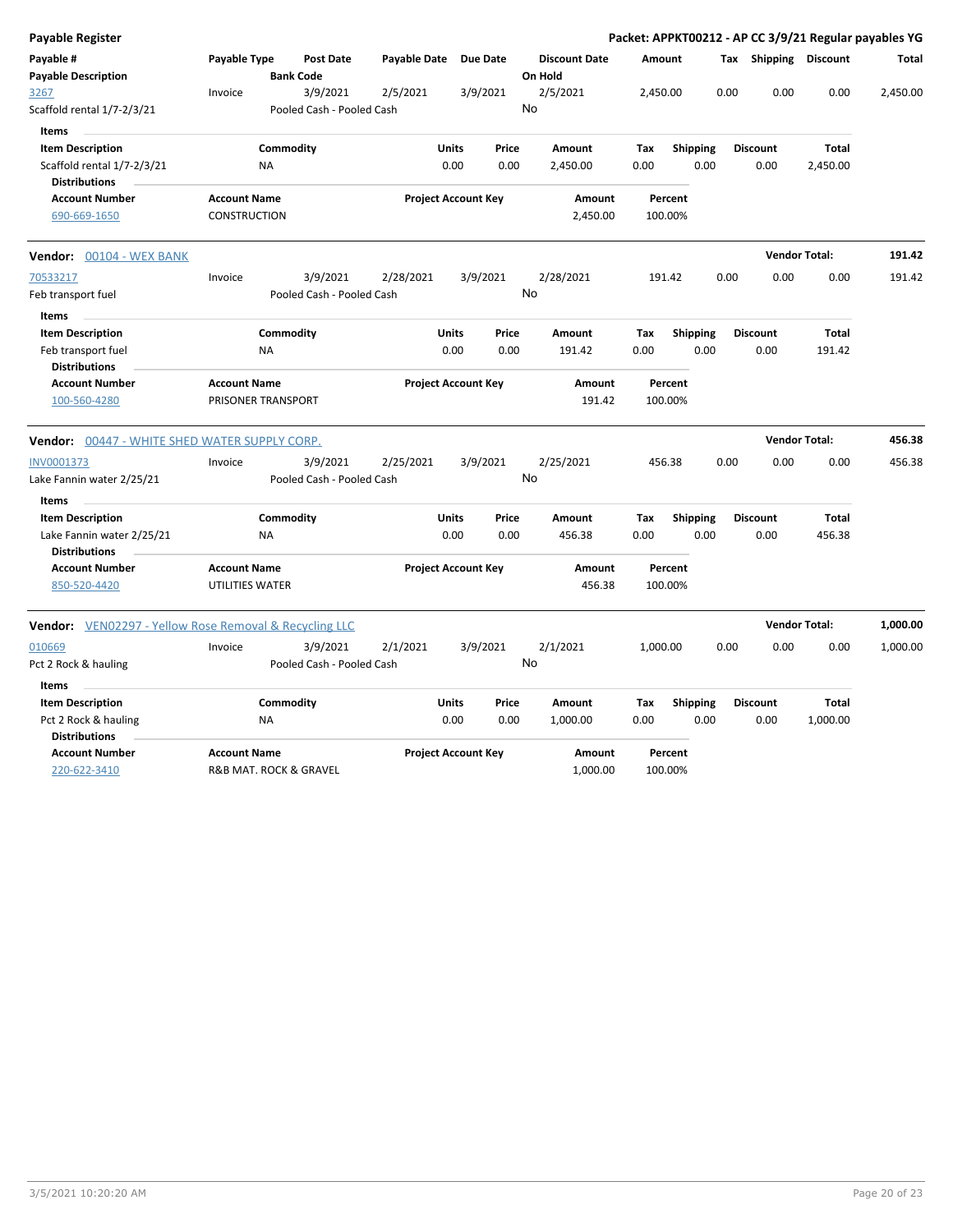## Payable Summary

| <b>Type</b> | Count               | Gross     | Tax  | Shipping | <b>Discount</b> | Total     | <b>Manual Payment</b> | <b>Balance</b> |
|-------------|---------------------|-----------|------|----------|-----------------|-----------|-----------------------|----------------|
| Credit Memo |                     | $-570.56$ | 0.00 | 0.00     | 0.00            | $-570.56$ | 0.00                  | $-570.56$      |
| Invoice     | 114                 | 65,823.42 | 0.00 | 190.36   | 0.00            | 66,013.78 | 0.00                  | 66,013.78      |
|             | <b>Grand Total:</b> | 65,252.86 | 0.00 | 190.36   | 0.00            | 65.443.22 | 0.00                  | 65,443.22      |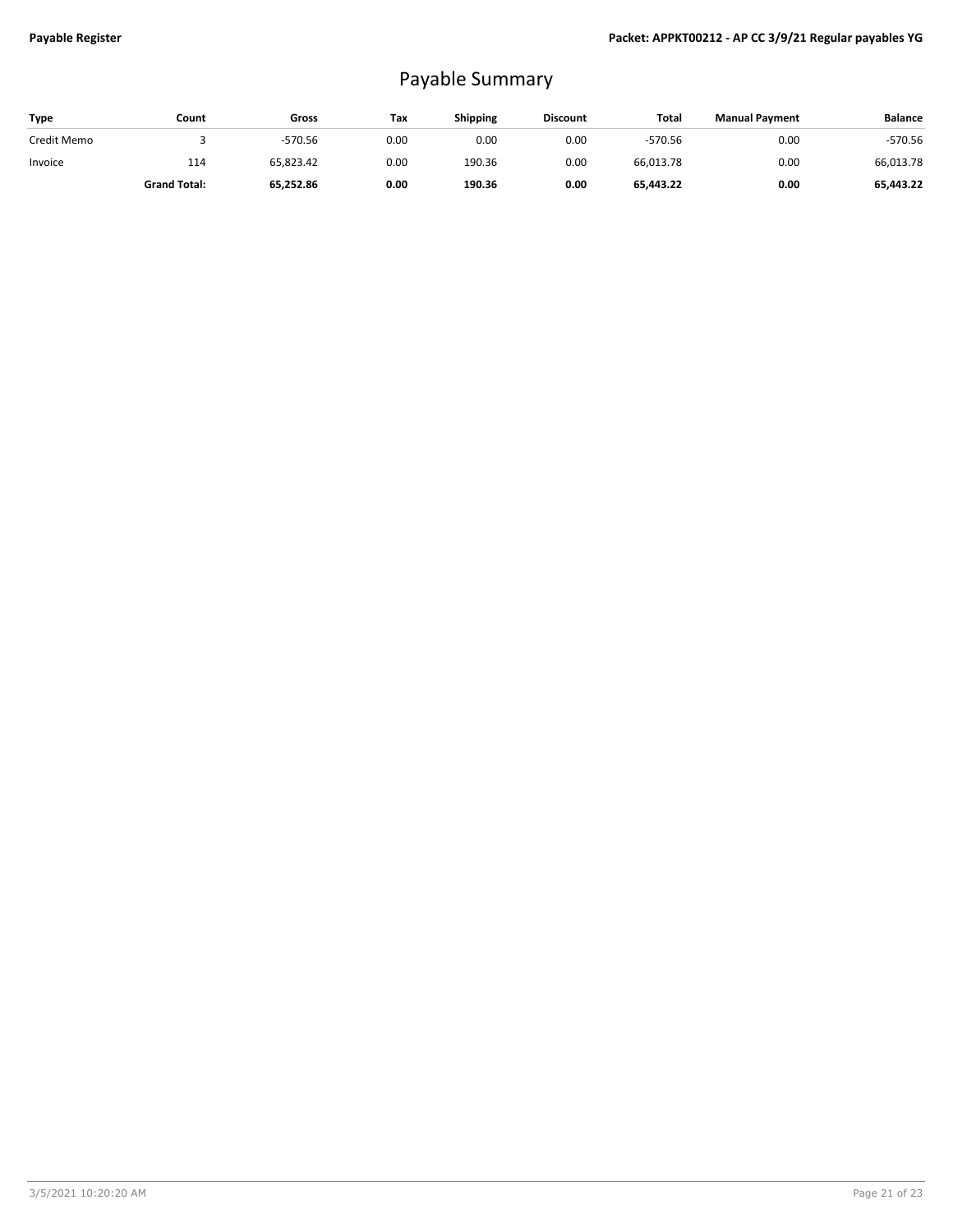## **Account Summary**

| Account             | Name                           |        | Amount    |
|---------------------|--------------------------------|--------|-----------|
| 100-409-4810        | <b>DUES</b>                    |        | 2,868.00  |
| 100-409-4890        | <b>COURT COSTS/ARREST FEES</b> |        | 113.46    |
| 100-435-4370        | <b>ATTORNEY FEES</b>           |        | 951.75    |
| 100-456-4210        | <b>INTERNET</b>                |        | 81.95     |
| 100-475-5910        | <b>ONLINE RESEARCH</b>         |        | 384.00    |
| <u>100-510-3110</u> | POSTAGE                        |        | 165.26    |
| 100-510-4430        | <b>TRASH PICK-UP</b>           |        | 87.56     |
| 100-511-4420        | UTILITIES WATER                |        | 57.58     |
| 100-511-4430        | <b>TRASH PICK-UP SERVICE</b>   |        | 43.78     |
| 100-511-4501        | PEST CONTROL                   |        | 67.00     |
| 100-512-4420        | UTILITIES WATER                |        | 57.58     |
| 100-512-4501        | PEST CONTROL                   |        | 70.00     |
| 100-513-3110        | POSTAGE                        |        | 77.75     |
| 100-513-4420        | UTILITIES WATER                |        | 72.93     |
| 100-513-4430        | <b>TRASH PICKUP SERVICE</b>    |        | 87.56     |
| 100-513-4500        | <b>R&amp;M BUILDING</b>        |        | 52.59     |
| 100-513-4501        | PEST CONTROL                   |        | 95.00     |
| 100-515-4210        | INTERNET                       |        | 46.95     |
| 100-515-4420        | UTILITIES WATER                |        | 41.50     |
| 100-515-4501        | PEST CONTROL                   |        | 65.00     |
| 100-516-4420        | UTILITIES WATER                |        | 57.58     |
| 100-516-4500        | <b>R&amp;M BUILDING</b>        |        | 9.58      |
| 100-518-4420        | UTILITIES WATER                |        | 196.39    |
| 100-518-4430        | <b>TRASH PICKUP SERVICE</b>    |        | 116.27    |
| 100-518-4501        | PEST CONTROL                   |        | 90.00     |
| 100-518-4700        | OFFICE SPACE LEASE             |        | 2,350.00  |
| 100-540-4400        | UTILITIES ELECTRICITY          |        | 452.28    |
| 100-543-4220        | R&M RADIO/TOWER                |        | 250.00    |
| <u>100-551-5910</u> | <b>ONLINE RESEARCH</b>         |        | 100.00    |
| 100-560-4280        | PRISONER TRANSPORT             |        | 231.42    |
| 100-560-4420        | UTILITIES WATER                |        | 135.66    |
| 100-560-4430        | SHERIFF TRASH PICKUP           |        | 120.84    |
| 100-560-4500        | R & M BUILDING                 |        | 2,015.00  |
| 100-560-4501        | PEST CONTROL                   |        | 80.00     |
| 100-560-4540        | R & M AUTOMOBILES              |        | 557.00    |
| 100-573-4530        | <b>COMPUTER SOFTWARE</b>       |        | 107.00    |
| 100-590-3300        | AUTO EXPENSE GAS & OIL         |        | 47.00     |
| 100-640-4420        | UTILITIES WATER                |        | 327.46    |
| 100-640-4430        | <b>TRASH PICK-UP</b>           |        | 43.78     |
| 100-645-4530        | <b>COMPUTER SOFTWARE</b>       |        | 1,059.00  |
|                     |                                | Total: | 13,833.46 |
|                     |                                |        |           |
| <b>Account</b>      | Name                           |        | Amount    |
| 200-449-3500        | RECORDS DISPOSAL               |        | 194.74    |
|                     |                                | Total: | 194.74    |
|                     |                                |        |           |
| Account             | Name                           |        | Amount    |
| 210-621-3400        | <b>SHOP SUPPLIES</b>           |        | 6.04      |
| 210-621-3410        | R&B MAT. ROCK & GRAVEL         |        | 3,182.60  |
| 210-621-4210        | <b>INTERNET</b>                |        | 56.90     |
| 210-621-4420        | UTILITY WATER                  |        | 18.79     |
| 210-621-4500        | <b>R&amp;M BUILDING</b>        |        | 7.99      |

210-621-4570 R&M MACHINERY GAS & OIL 75.00 210-621-4580 **R&M MACHINERY PARTS** 2,857.90<br>200-621-4590 **R&M MACH. TIRES & TUBES** 200-621-4590 **PM** 

R&M MACH. TIRES & TUBES